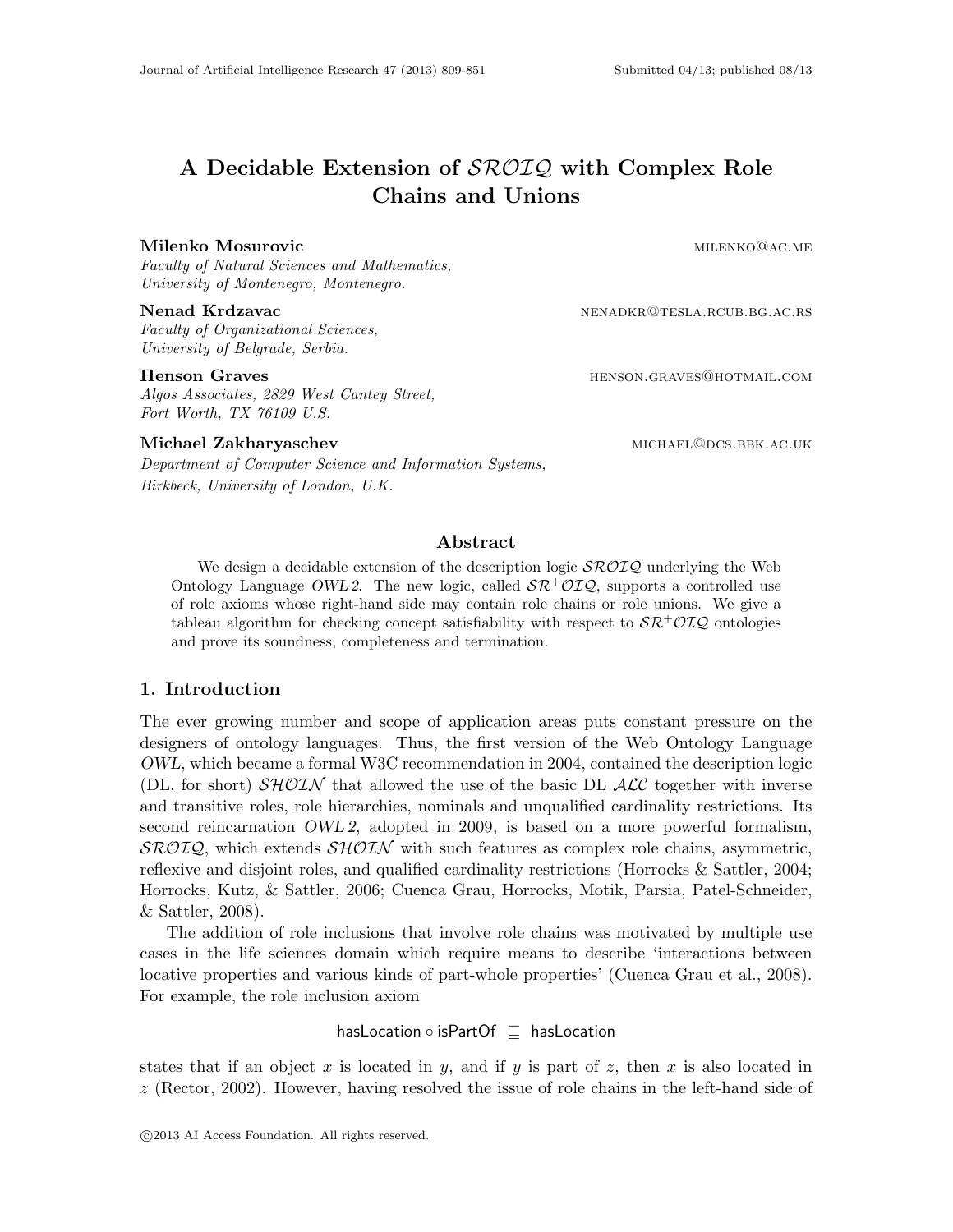role inclusion axioms, as in the example above,  $\mathcal{SROLQ}$  and  $OWL2$  fall short of providing means to represent such chains and/or unions of roles on the right-hand side, which are often required for modelling structured objects, in particular, in the emerging area of ontological product modelling and collaborative design (Bock, Zha, Suh, & Lee, 2010).

Consider, for example, the product model of cars by Bock (2004) and Krdzavac and Bock (2008), part of which is shown in the UML-like diagram below:



Figure 1: A product model of a car (Krdzavac & Bock, 2008).

The fragment in Fig. 1 (A) involves two statements:

$$
has Engine \circ hasCrankshaff \circ powers \sqsubseteq hasWheel \circ hashlib
$$
 (1)

says that whatever is powered by a crankshaft in an engine of a car is a hub in a wheel of the same car and, conversely,

$$
\mathsf{hasWheel} \circ \mathsf{hasHub} \ \sqsubseteq \ \mathsf{hasEngine} \circ \mathsf{hasCrankshaft} \circ \mathsf{powers} \tag{2}
$$

states that a hub in a wheel of a car is powered by a crankshaft in an engine of that car. The fragment in Fig. 1 (B) means that an engine in a car can power wheels, the generator and the oil pump, which can be represented by the axiom

$$
\mathsf{hasEngine} \circ \mathsf{powers} \subseteq \mathsf{hasWheel} \sqcup \mathsf{hasGenerator} \sqcup \mathsf{hasOilPump}.\tag{3}
$$

Finally, Fig. 1 (C) is supposed to mean that the role powers is transitive:

$$
powers \circ powers \sqsubseteq powers. \tag{4}
$$

Role inclusion axioms of the form  $(1)$ ,  $(2)$ ,  $(4)$  were a feature of the original KL-ONE terminological language (Brachman & Schmolze, 1985), where they were called 'role-valuemaps' and could be applied to certain individuals. Role inclusions with disjunctions on the right-hand side also arise in the context of spatial reasoning with description logics (Wessel, 2001, 2002), where they are used to represent compositions of the  $\mathcal{RCC}$ 8-relations such as PO ∘ TPP  $\subseteq$  PO ∪ TPP ∪ NTPP (in English: if a region x partially overlaps a region y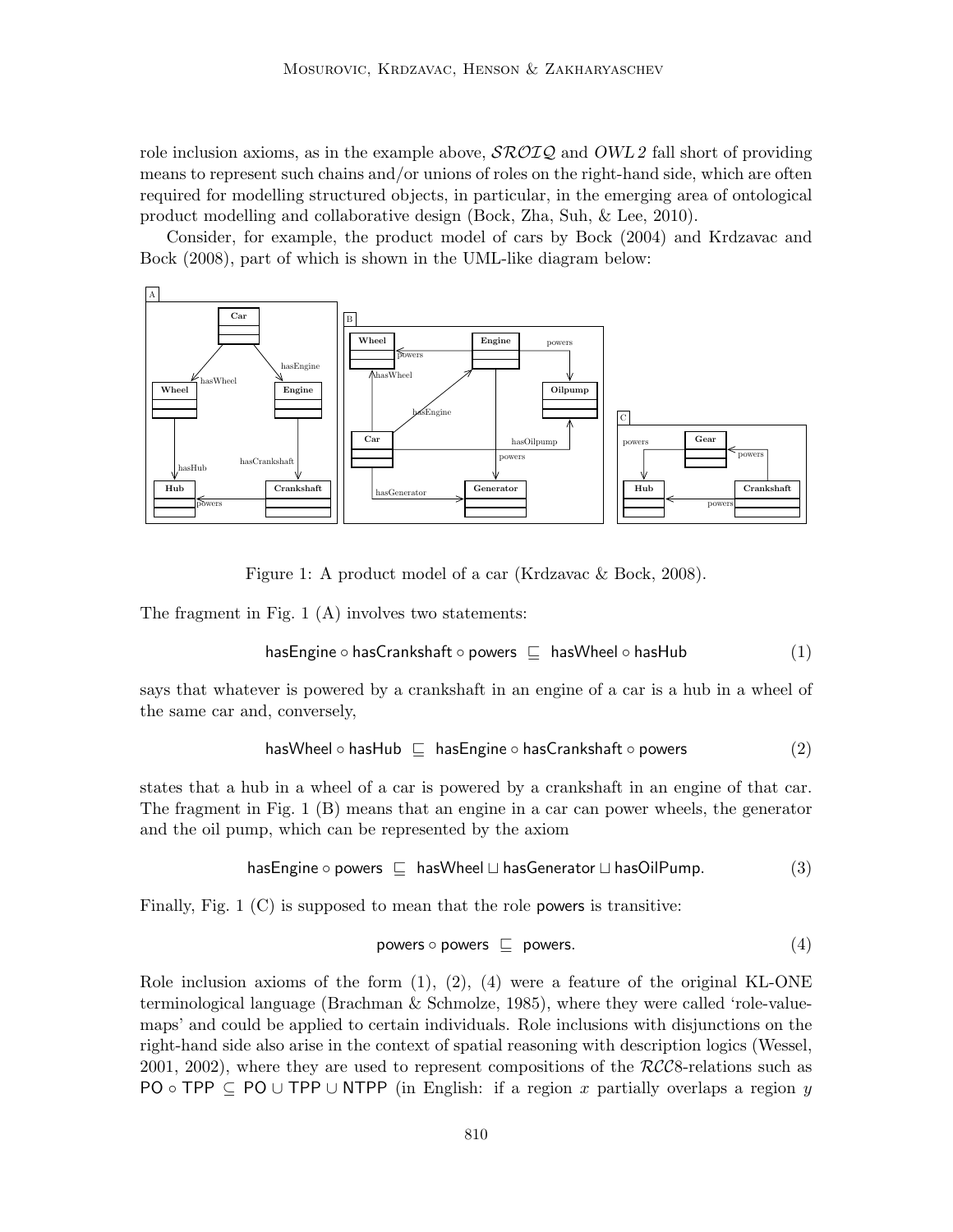and y is a tangential proper part of a region z, then either x partially overlaps z, or x is a tangential proper part of z, or x is a non-tangential proper part of z).

Role inclusions with a complex right-hand side are not allowed by the syntax of  $\mathcal{SROLQ}$ and OWL 2, which makes adequate representation of models such as in Fig. 1 problematic. Indeed, in these languages, we cannot exclude situations when, for example,  $car1$  is related to hub1 via hasEngine  $\circ$  hasCrankshaft  $\circ$  powers and, at the same time, hub1 is part of car2. Axiom (1) asserts the *existence* of an individual that is a wheel in *car1* and has hub1.

The main issue with axioms such as (1) is that they are similar to rewrite rules in semi-Thue systems, the word problem for which is known to be undecidable. One of the simplest examples was given by Tseitin (1956) who showed that the associative calculus (Thue system) with the axioms

$$
ac = ca
$$
,  $ad = da$ ,  $bc = cb$ ,  $bd = db$ ,  $edb = be$ ,  $eca = ae$ ,  $abac = abacc$ 

is undecidable. Schmidt-Schauß (1989) used the undecidability of the word problem to show that the logic underlying KL-ONE is undecidable. Baader (2003) proved (by a reduction of semi-Thue systems) that the tractable description logic  $\mathcal{EL}$  becomes undecidable when extended with role inclusions containing role chains on the right-hand side. On the other hand, he observed that role inclusions with a single role on the right-hand side do not increase the complexity of  $\mathcal{EL}$ . Horrocks and Sattler (2004) proved that the extension of  $\mathcal{SHLQ}$  with axioms of the form  $R \circ S \subseteq R$  and  $S \circ R \subseteq R$  is undecidable; however, decidability can be regained by requiring that such axioms do not involve cycles. Axioms of the form (3) also lead to undecidable logics: Wessel (2001, 2002) showed (by reduction of PCP) that the extension of  $\mathcal{ALC}$  with role axioms of the form  $S \circ T \sqsubseteq R_1 \sqcup \cdots \sqcup R_n$  is undecidable.

Similar problems have been investigated by the modal logic community. In modal logic, axioms of the form

$$
\Box_{i_1} \dots \Box_{i_n} p \to \Box_{j_1} \dots \Box_{j_m} p,\tag{5}
$$

known as modal reduction principles, have always attracted attention and still present a great challenge (for example, it is open whether the extension of the basic modal logic  $K$  with either of the axioms  $\square\square\square p \to \square\square p \to \square\square\neg p$  is decidable). Axioms of the form (5) give rise to grammars generated by the production rules  $i_1 \ldots i_n \rightarrow j_1 \ldots j_m$ , and the modal logics axiomatised by such axioms are called grammar logics (del Cerro & Penttonen, 1988). It was shown by Demri (2001) and Baldoni (1998) that if this grammar is regular, then the corresponding modal logic is decidable in ExpTime; on the other hand, linear (contextfree) grammar logics can be undecidable. It follows, in particular, that the satsifiability problem for  $\mathcal{ALC}$  knowledge bases extended with role inclusions  $R_1 \dots R_n \subseteq S_1 \dots S_k$  is also EXPTIME-complete provided that the grammar generated by the rules  $S_1 \dots S_k \to R_1 \dots R_n$ is regular (Demri, 2001, Section 5.3).

In this paper, we design a decidable extension  $\mathcal{SR}^+\mathcal{O}I\mathcal{Q}$  of the description logic  $\mathcal{SRO}I\mathcal{Q}$ that supports a controlled use of role inclusion axioms with a complex right-hand side such as in the examples above. Thus, we can use role inclusion axioms with a chain or union of roles on the right-hand side, and we can also express equality of two role chains or unions such as in (1) and (2). To ensure decidability, we impose certain regularity conditions on the role axioms in a given ontology that generalise the syntactic restrictions of Horrocks et al.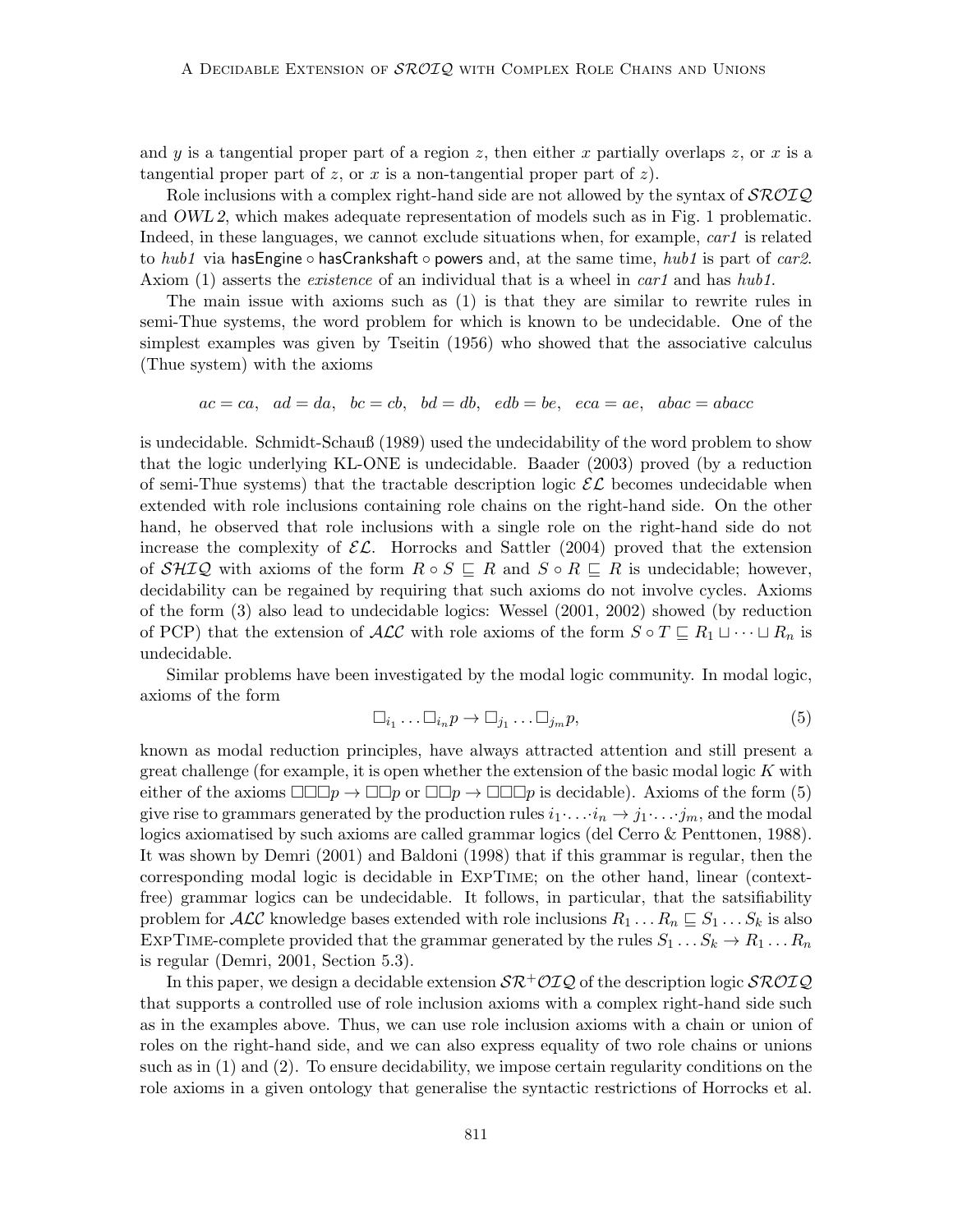(2006) and Kazakov (2010). These conditions are checked in polynomial time and employed, as a pre-processing step, to build finite automata for some roles in the ontology. Intuitively, the automaton for a role R recognises role chains that are subsumed by R according to the ontology and passes the concept  $C$  to the end of the chain whenever its beginning belongs to  $\forall R.C.$ 

Our decision algorithm builds on the tableau technique developed by Horrocks et al. (2006) and uses some ideas of Halpern and Moses (1992, pp. 34-35) in order to pass sets of concepts along role chains required by role inclusions with a complex right-hand side such as  $(1)-(3)$ . If there are no such axioms, our tableau algorithm behaves precisely as the tableau algorithm for  $\mathcal{SROLQ}$ ; otherwise it may suffer multiple exponential blowups (depending on the number of role inclusions with a complex right-hand side).

An alternative approach to modelling complex structures with description logics was suggested by Motik, Cuenca Grau, Horrocks, and Sattler (2009). Their decidable formalism is based on description graphs that can encode axioms of the form (1), but not in the presence of transitivity (4) (in which case the language generated by the role chain in the left-hand side of (1) is infinite and cannot be represented by a finite graph). To ensure decidability, Motik et al. (2009) impose acyclicity conditions on the description graphs and do not allow the same role to appear in the description graph and the DL ontology. For example, we cannot straightforwardly combine a description graph encoding the model in Fig. 1 with a vehicle tax ontology containing axioms such as

$$
\mathsf{Car} \sqcap \exists \mathsf{hasEngine}.\mathsf{LargeEngine} \sqsubseteq \exists \mathsf{vehicleTax}.\mathsf{Higher Tax}.\tag{6}
$$

In  $\mathcal{SR}^+\mathcal{O}IQ$ , the addition of (6) to (1)–(4) does not cause a problem.

The structure of the paper is as follows. We define the syntax and semantics of the description logic  $\mathcal{SR}^+\mathcal{O}(\mathcal{IQ})$  in the next two sections. In particular, Section 3 defines and gives the intuition behind the regularity conditions imposed by  $\mathcal{SR}^+\mathcal{O}IQ$  on role axioms. The aim of Section 4 is to illustrate by a number of examples the new challenges in the tableau construction we are facing when dealing with  $\mathcal{SR}^+\mathcal{O}IQ$  compared to the case of  $\mathcal{SROIQ}$ . We use these examples to motivate and explain the new ideas, notions and techniques that are required for our tableau-based decision algorithm for  $\mathcal{SR}^+\mathcal{O}IQ$ . Tableaux for  $\mathcal{S} \mathcal{R}^+\mathcal{O} \mathcal{I} \mathcal{Q}$  are defined formally in Appendix A. In Appendix B, we give a tableau algorithm for  $\mathcal{SR}^+\mathcal{O}I\mathcal{Q}$  and prove that it is sound, complete and always terminates. We discuss the obtained results and open problems in Section 5.

# 2. Description Logic  $\mathcal{SR}^+\mathcal{O} \mathcal{I} \mathcal{Q}$

We begin by formally defining the syntax and semantics of the description logic  $S\mathcal{R}^+\mathcal{O}I\mathcal{Q}$ . The alphabet of  $\mathcal{SR}^+\mathcal{O}IQ$  consists of three countably infinite and disjoint sets  $\mathcal{N}_C$ ,  $\mathcal{N}_R$  and  $\mathcal{N}_I$  of concept names, role names and individual names, respectively. We also distinguish some proper subset  $\mathcal{N}_N \subsetneq \mathcal{N}_C$ , whose members are called *nominals*. This alphabet is interpreted in structures, or *interpretations*, of the form  $\mathcal{I} = (\Delta^{\mathcal{I}}, \cdot^{\mathcal{I}})$ , where  $\Delta^{\mathcal{I}} \neq \emptyset$  is the *domain* of interpretation, and  $\cdot^{\mathcal{I}}$  is an *interpretation function* that assigns to every  $A \in \mathcal{N}_C$ a subset  $A^{\mathcal{I}} \subseteq \Delta^{\mathcal{I}}$ , with  $A^{\mathcal{I}}$  being a singleton set if  $A \in \mathcal{N}_N$ ; to every  $R \in \mathcal{N}_R$  a binary relation  $R^{\mathcal{I}} \subseteq \Delta^{\mathcal{I}} \times \Delta^{\mathcal{I}}$ ; and to every  $a \in \mathcal{N}_I$  an element  $a^{\mathcal{I}} \in \Delta^{\mathcal{I}}$ . Following the OWL 2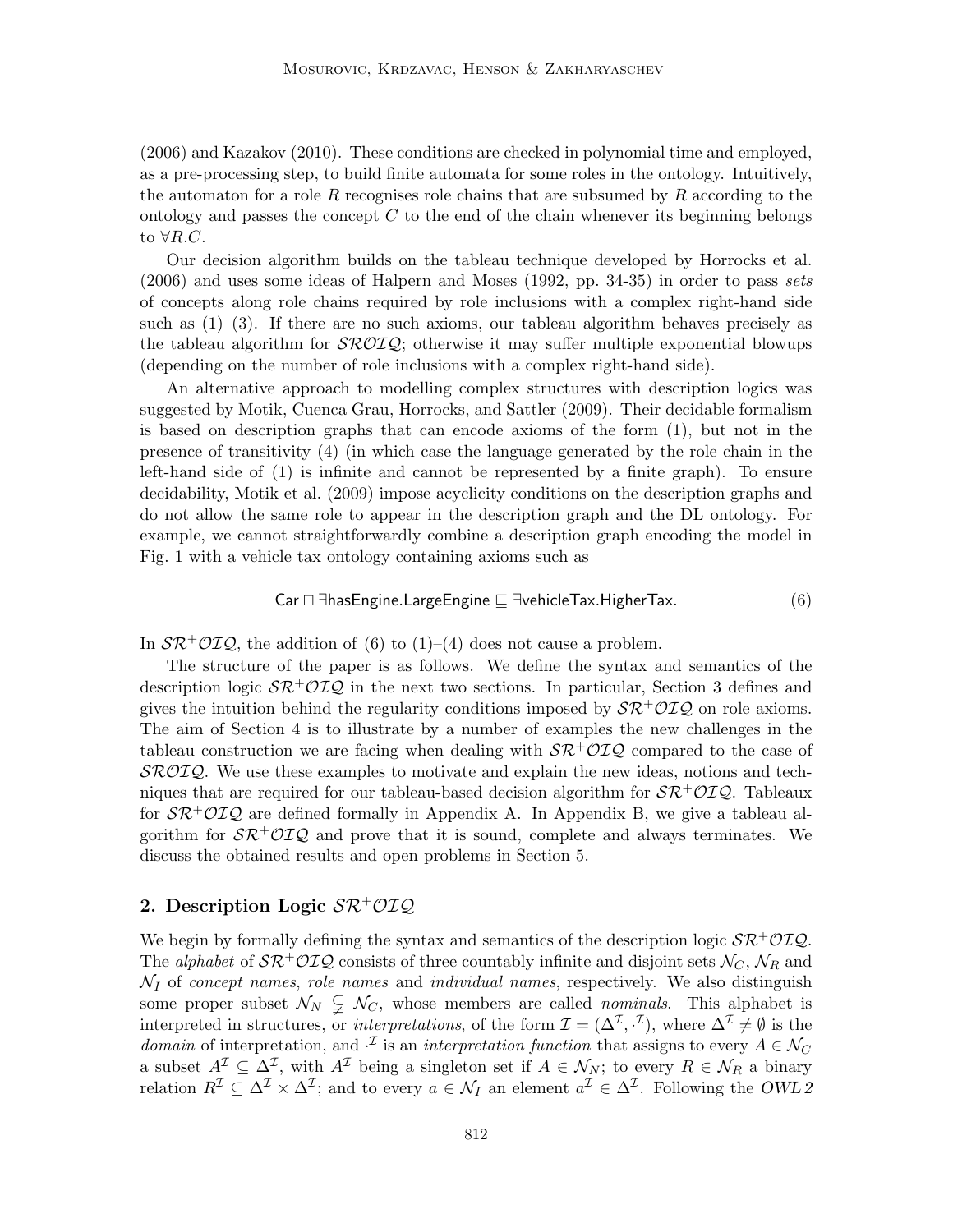standards, we do not adopt the *unique name assumption* and allow  $a^{\mathcal{I}} = b^{\mathcal{I}}$  for distinct  $a, b \in \mathcal{N}_I$ .

We now introduce the role and concept constructs that are available in  $\mathcal{SR}^+\mathcal{O}IQ$ . For each role name  $R \in \mathcal{N}_R$ , the *inverse*  $R^-$  of R is interpreted by the relation

$$
(R^{-})^{\mathcal{I}} = \{ (y, x) \in \Delta^{\mathcal{I}} \times \Delta^{\mathcal{I}} \mid (x, y) \in R^{\mathcal{I}} \}.
$$

We call role names and their inverses *basic roles*, set  $\mathcal{N}_R^- = \mathcal{N}_R \cup \{R^- | R \in \mathcal{N}_R\}$  and write  $rm(R) = rm(R<sup>-</sup>) = R$ , for  $R \in \mathcal{N}_R$ . We define a  $\mathcal{SR}^+\mathcal{O}I\mathcal{Q}$ -role as a chain  $R_1 \dots R_n$  or a union  $R_1 \sqcup \cdots \sqcup R_n$  of basic roles  $R_i$ , and interpret these new constructs by taking

$$
(R_1 \dots R_n)^{\mathcal{I}} = R_1^{\mathcal{I}} \circ \dots \circ R_n^{\mathcal{I}},
$$

$$
(R_1 \sqcup \dots \sqcup R_n)^{\mathcal{I}} = R_1^{\mathcal{I}} \cup \dots \cup R_n^{\mathcal{I}},
$$

where  $\circ$  denotes the composition of binary relations. Define a function  $inv(\cdot)$  on role chains by taking  $inv(R_1 \dots R_n) = inv(R_n) \dots inv(R_1)$ , where  $inv(R) = R^-$  and  $inv(R^-) = R$ , for  $R \in \mathcal{N}_R$ .

In the set  $\mathcal{N}_R$  of role names, we distinguish some proper subset  $\mathcal{N}_S$  and call its members and their inverses *simple roles*; those basic roles that are not simple will be called *non*simple. Simple and non-simple roles will have to satisfy different constraints in concepts and role inclusion axioms to be defined below.

 $\mathcal{SR}^+\mathcal{O}LQ$ -concepts, C, are defined by the following grammar, where  $A \in \mathcal{N}_C$ , R is a basic role,  $S$  a simple role, and  $n$  a positive integer (given in binary):

$$
C \quad ::= \quad A \quad | \quad \perp \quad | \quad \top \quad | \quad \neg C \quad | \quad C_1 \sqcap C_2 \quad | \quad C_1 \sqcup C_2 \quad |
$$
\n
$$
\exists R.C \quad | \quad \forall R.C \quad | \quad \leq nS.C \quad | \quad \geq nS.C \quad | \quad \exists S. Self.
$$

The interpretation of these concepts is defined as follows, where  $\sharp X$  is the cardinality of X:

,

$$
\begin{aligned}\n\mathcal{T}^{\mathcal{I}} &= \Delta^{\mathcal{I}}, \quad \mathcal{L}^{\mathcal{I}} = \emptyset, \\
(\neg C)^{\mathcal{I}} &= \Delta^{\mathcal{I}} \setminus C^{\mathcal{I}}, \quad (C_1 \sqcap C_2)^{\mathcal{I}} = C_1^{\mathcal{I}} \cap C_2^{\mathcal{I}}, \quad (C_1 \sqcup C_2)^{\mathcal{I}} = C_1^{\mathcal{I}} \cup C_2^{\mathcal{I}} \\
(\exists R.C)^{\mathcal{I}} &= \{x \in \Delta^{\mathcal{I}} \mid \exists y \in C^{\mathcal{I}}(x, y) \in R^{\mathcal{I}}\}, \\
(\forall R.C)^{\mathcal{I}} &= \{x \in \Delta^{\mathcal{I}} \mid \forall y \left((x, y) \in R^{\mathcal{I}} \to y \in C^{\mathcal{I}}\right)\}, \\
(\exists S.Self)^{\mathcal{I}} &= \{x \in \Delta^{\mathcal{I}} \mid (x, x) \in S^{\mathcal{I}}\}, \\
(\leq n S.C)^{\mathcal{I}} &= \{x \in \Delta^{\mathcal{I}} \mid \sharp \{y \mid (x, y) \in S^{\mathcal{I}} \land y \in C^{\mathcal{I}}\} \leq n\}, \\
(\geq n S.C)^{\mathcal{I}} &= \{x \in \Delta^{\mathcal{I}} \mid \sharp \{y \mid (x, y) \in S^{\mathcal{I}} \land y \in C^{\mathcal{I}}\} \geq n\}.\n\end{aligned}
$$

A  $\mathcal{SR}^+\mathcal{O}L\mathcal{Q}$ -knowledge base (KB, for short) consists of a TBox, an RBox and an ABox. A TBox,  $\mathcal{T}$ , is a finite set of *concept inclusions* (CIs), which are expressions of the form  $C_1 \sqsubseteq C_2$ . Such a CI is *satisfied* in  $\mathcal{I}$  if  $C_1^{\mathcal{I}} \subseteq C_2^{\mathcal{I}}$ , in which case we write  $\mathcal{I} \models C_1 \sqsubseteq C_2$ . An  $ABox$ ,  $A$ , is a finite set of assertions of the form

$$
a:C, \quad (a,b):R, \quad (a,b): \neg S, \quad a \neq b,
$$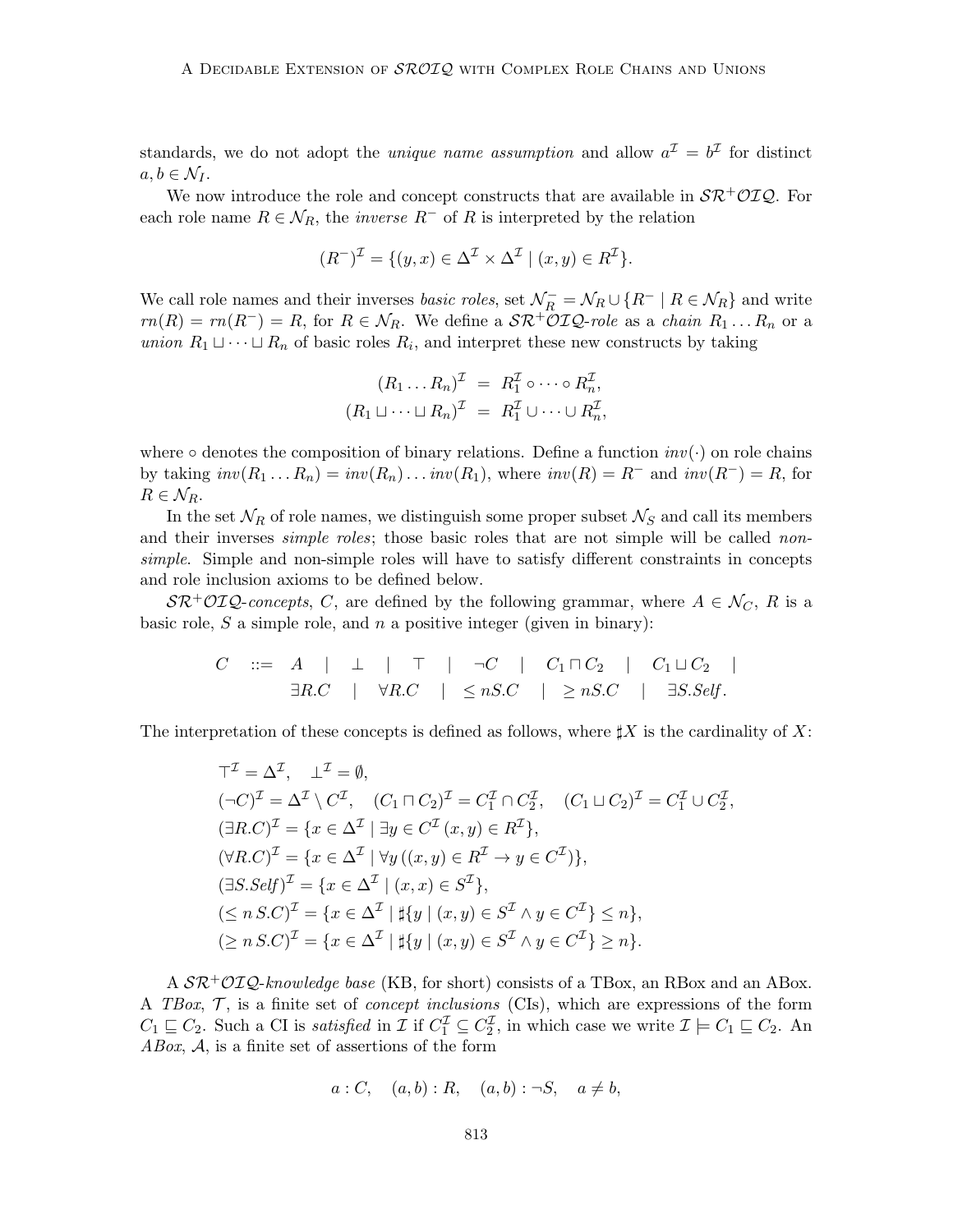where a and b are individual names,  $R$  a basic role,  $S$  a simple role, and  $C$  a concept. The satisfaction relation for such ABox assertions is given by

$$
\mathcal{I} \models a : C \quad \text{iff} \quad a^{\mathcal{I}} \in C^{\mathcal{I}},
$$
\n
$$
\mathcal{I} \models (a, b) : R \quad \text{iff} \quad (a^{\mathcal{I}}, b^{\mathcal{I}}) \in R^{\mathcal{I}},
$$
\n
$$
\mathcal{I} \models (a, b) : \neg S \quad \text{iff} \quad (a^{\mathcal{I}}, b^{\mathcal{I}}) \notin S^{\mathcal{I}},
$$
\n
$$
\mathcal{I} \models a \neq b \quad \text{iff} \quad a^{\mathcal{I}} \neq b^{\mathcal{I}}.
$$

An  $RBox$ ,  $\mathcal{R}$ , is a finite set of disjointness constraints and role axioms. A *disjointness* constraint  $Dis(S_1, S_2)$  is imposed on simple roles  $S_1$ ,  $S_2$ ; it is satisfied in  $\mathcal I$  if  $S_1^{\mathcal I} \cap S_2^{\mathcal I} = \emptyset$ . A role axiom (RA) can be of the following six types, where S, S' are simple roles;  $Q', Q$ ,  $Q_1, \ldots, Q_m$  non-simple roles; and  $R, R_1, \ldots, R_m$  are arbitrary basic roles:

- (A)  $S \sqsubseteq S'$ ,  $QQ \sqsubseteq Q$ ,  $Q^{-} \sqsubseteq Q$ ,
- (B)  $R_1 \ldots R_m \sqsubseteq Q$ ,  $QR_1 \ldots R_m \sqsubseteq Q$ ,  $R_1 \ldots R_m Q \sqsubseteq Q$ , for  $m \ge 1$ ,
- (C)  $R \sqsubseteq QR_1 \ldots R_m$ , for  $m \geq 1$ ,
- (D)  $R \sqsubseteq Q_1 \sqcup \cdots \sqcup Q_m$ , for  $m > 1$ ,
- (E)  $Q' = QR_1 ... R_m$ , for  $m > 1$ ,
- (F)  $Q = Q_1 \sqcup \cdots \sqcup Q_m$ , for  $m > 1$ .

RAs of the form  $(A)$ –(D) are called *role inclusions* (RIs), while those of the form (E) and  $(F)$  role equalities (REs). An RBox  $\mathcal R$  may contain any set of role axioms satisfying the regularity conditions to be defined and discussed in the next section.

Note that, although RAs in  $\mathcal{SR}^+\mathcal{O}IQ$  are only restricted to the form  $(A)$ – $(F)$ , they can encode more general role inclusions of the form (provided that they meet the regularity conditions to be defined below)

$$
(R_1^1 \dots R_{n_1}^1) \sqcup \dots \sqcup (R_1^m \dots R_{n_m}^m) \sqsubseteq (R_1^{m+1} \dots R_{n_{m+1}}^{m+1}) \sqcup \dots \sqcup (R_1^k \dots R_{n_k}^k). \tag{7}
$$

(In particular, one can easily write an RBox capturing all the RAs  $(1)$ – $(4)$  from the introduction.) A detailed discussion of what can actually be represented by  $\mathcal{SR}^+\mathcal{O}IQ$  RBoxes will also be given in the next section.

If  $\varrho_i$  is a chain or union of roles,  $i = 1, 2$ , then  $\varrho_1 \sqsubseteq \varrho_2$  (or  $\varrho_1 = \varrho_2$ ) is satisfied in  $\mathcal I$  if  $\varrho_1^{\mathcal{I}} \subseteq \varrho_2^{\mathcal{I}}$  (respectively,  $\varrho_1^{\mathcal{I}} = \varrho_2^{\mathcal{I}}$ ). We say that the KB  $\mathcal{K} = (\mathcal{T}, \mathcal{R}, \mathcal{A})$  is satisfiable if there exists an interpretation  $\mathcal I$  satisfying all the members of  $\mathcal T, \mathcal R$  and  $\mathcal A$ . In this case we write  $\mathcal{I} \models \mathcal{K}$  and call  $\mathcal{I}$  a model of  $\mathcal{K}$ .

Our main reasoning problem in this paper is concept satisfiability with respect to KBs: given a  $\mathcal{SR}^+\mathcal{O}I\mathcal{Q}$  concept C and a KB K, decide whether there is a model I of K such that  $C^{\mathcal{I}}\neq\emptyset$ . All other standard reasoning problems such as subsumption, KB satisfiability or instance checking are known to be reducible to concept satisfiability with respect to KBs. Moreover, concept satisfiability with respect to arbitrary KBs can be reduced to concept satisfiability with respect to KBs of the form  $(\emptyset, \mathcal{R}, \emptyset)$  (with empty TBoxes and ABoxes); (see Horrocks et al., 2006, Thm. 9).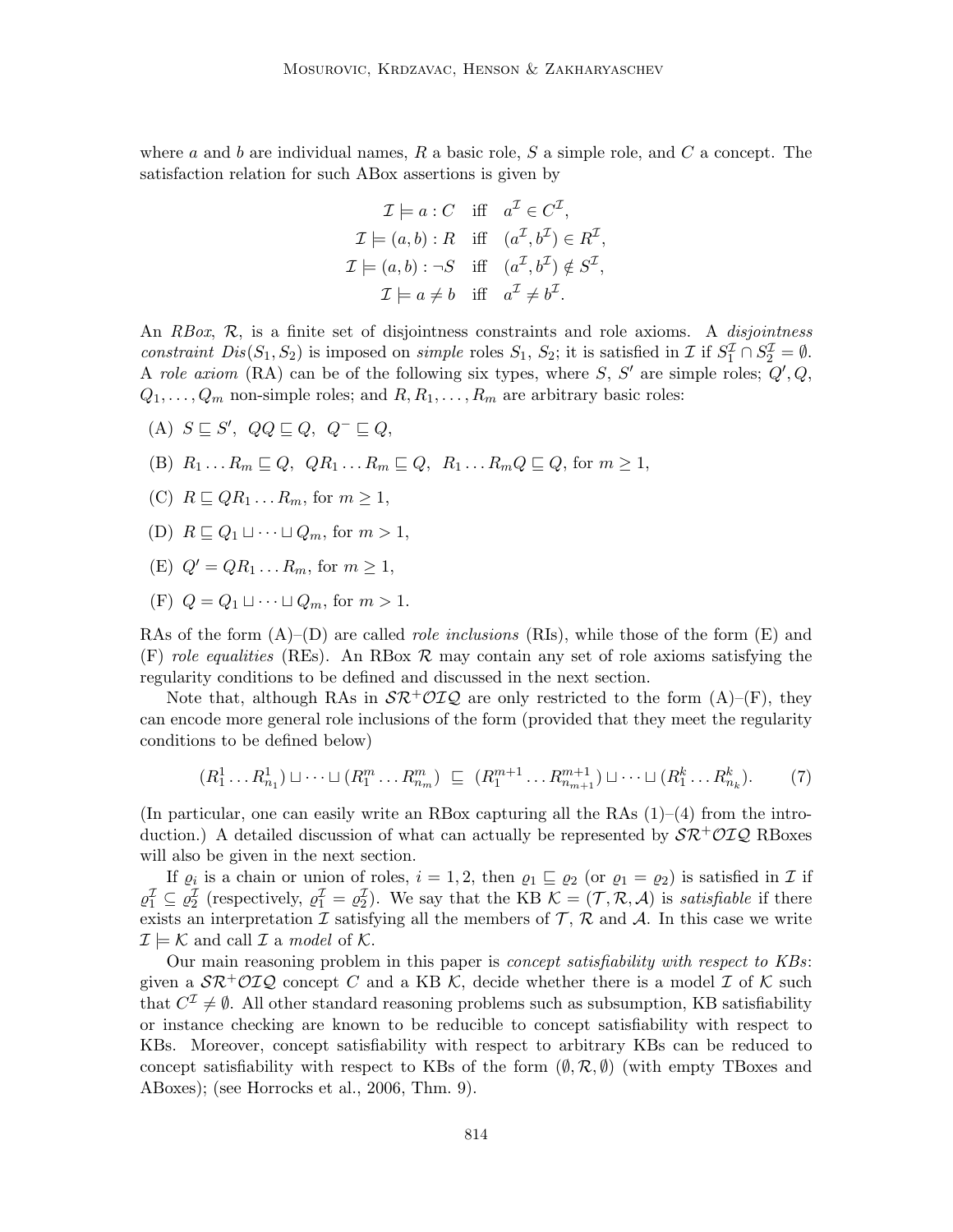For a concept C, we denote by  $nom(C)$  the set of all nominals that occur in C, and by  $role(C)$  the set of all basic roles R such that either R or  $inv(R)$  occurs in C;  $role(C, K)$  and  $role(C, \mathcal{R})$  contain those basic roles and their inverses that occur in C or  $\mathcal{K}/\mathcal{R}$ .

#### 3. Regular RBoxes

As mentioned in the introduction, unrestricted RAs can easily simulate all kinds of undecidable problems. In this section, we define regular RBoxes that are allowed in  $\mathcal{SR}^+\mathcal{O}I\mathcal{Q}$ . For  $\mathcal{SROIO}$  RAs—that is, RAs of the form (A) and (B)—our restrictions are the same as those used by Kazakov (2010). As suggested by the term 'regular,' we are going to use the regularity restrictions to construct finite automata for roles  $R$  that recognise role chains subsumed by  $R$  in the RBox in question.

Suppose  $\mathcal R$  is a set of RAs. To define the regularity conditions (to be given in Definition 3), we require the following binary relation  $\prec'$  on the set of role names occur in R:

- $rn(R_i)$  ≺'  $rn(Q)$ ,  $i = 1, ..., m$ , for RIs of type (B),
- $-rn(R) \prec' rn(Q)$ , for RIs of type (C),
- $rn(R) \prec' rn(Q_i), i = 1, ..., m$ , for RIs of type (D),
- $-rn(R_i) \prec rn(Q'), i = 1, \ldots, m$ , for REs of type (E).

Denote by  $\preceq_{\mathcal{R}}$  the transitive and reflexive closure of  $\prec'$ . We write  $R_1 \simeq_{\mathcal{R}} R_2$  if both  $R_1 \preceq_R R_2$  and  $R_2 \preceq_R R_1$ , and  $R_1 \prec_R R_2$  if  $R_1 \preceq_R R_2$  and  $R_2 \npreceq_R R_1$ . By the depth  $d_R(R)$ of R in R we understand the largest n for which there exists a chain  $R_1 \prec_R R_2 \prec_R \cdots \prec_R$  $R_n \prec_{\mathcal{R}} R$ .

We represent R as the union  $R = R_A \cup R_B \cup R_C \cup R_D \cup R_E \cup R_F$ , where  $R_X$  contains those RAs from R that are of the form  $(X), X \in \{A, B, C, D, E, F\}$ . We also write  $\mathcal{R}_{A,B}$ for  $\mathcal{R}_A \cup \mathcal{R}_B$ , etc.

For an RI  $\mathbf{r} = (\varrho \sqsubseteq R) \in \mathcal{R}_{A,B}$  and role chains  $\varrho'$  and  $\varrho''$ , we write  $\varrho' \sqsubseteq_{\mathbf{r}} \varrho''$  if either  $\varrho' = \varrho'_1 \varrho \varrho'_2$  and  $\varrho'' = \varrho'_1 R \varrho'_2$ , or  $\varrho' = \varrho'_1 inv(\varrho) \varrho'_2$  and  $\varrho'' = \varrho'_1 inv(R) \varrho'_2$ , for some  $\varrho'_1$  and  $\varrho'_2$ . We write  $\varrho' \sqsubseteq_{\mathcal{R}} \varrho''$  if  $\varrho' \sqsubseteq_{\mathbf{r}} \varrho'',$  for some  $\mathbf{r} \in \mathcal{R}_{A,B}$ , and denote by  $\sqsubseteq_{\mathcal{R}}^*$  the reflexive and transitive closure of  $\sqsubseteq_{\mathcal{R}}$ . It follows immediately from the definitions of  $\preceq_{\mathcal{R}}$  and  $\sqsubseteq_{\mathcal{R}}^*$  that we have:

**Lemma 1** If  $\varrho = \varrho' R' \varrho''$  and  $\varrho \sqsubseteq_R^* R$ , then  $rn(R') \preceq_R rn(R)$ .

Following Kazakov (2010), we say that an RI  $(\varrho \sqsubseteq R') \in \mathcal{R}_{A,B}$  is stratified in R if, for every  $R \simeq_R R'$  with  $\varrho = \varrho_1 R \varrho_2$ , there exists  $R_1$  such that  $\varrho_1 R \sqsubseteq_R^* R_1$  and  $R_1 \varrho_2 \sqsubseteq_R^* R'$ . We call  $\mathcal{R}_{A,B}$  stratified if every RI  $\varrho \sqsubseteq R$  with  $\varrho \sqsubseteq_R^* R$  is stratified in  $\mathcal{R}.$ 

For every role R in R, we define the following language  $L_{\mathcal{R}}(R)$  of role chains regarded as words over basic roles:

$$
L_{\mathcal{R}}(R) = \{ \varrho \mid \varrho \sqsubseteq_{\mathcal{R}}^* R \}.
$$

**Theorem 2 (Kazakov, 2010)** Suppose R is an RBox with stratified  $\mathcal{R}_{A,B}$ . Then the language  $L_{\mathcal{R}}(R)$  is regular, for every role R in R. Moreover, one can construct a nondeterministic finite automaton recognising  $L_{\mathcal{R}}(R)$  the number of transitions in which does not exceed  $O(|\mathcal{R}|^{2d_{\mathcal{R}}(R)})$ .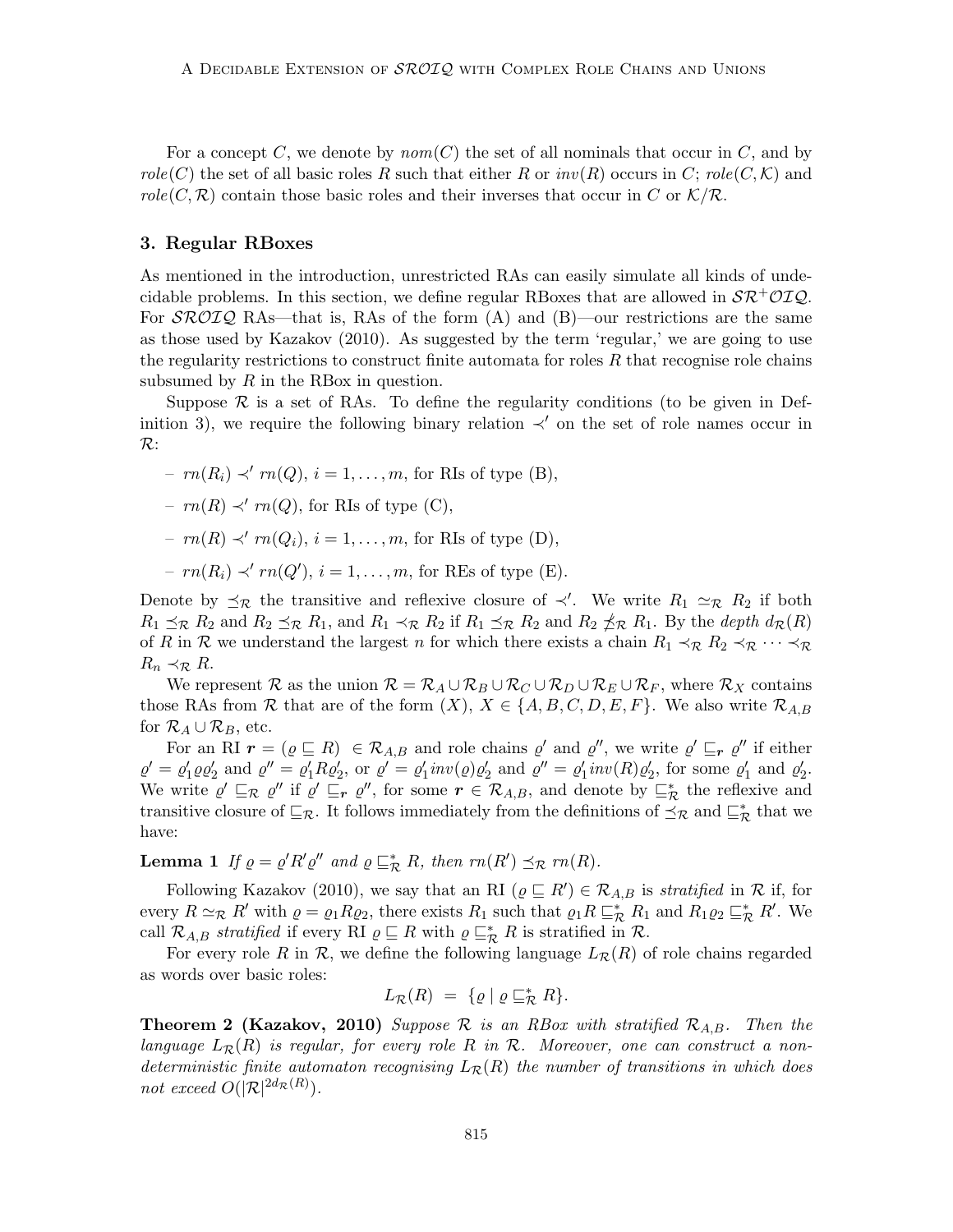We are now in a position to define regular RBoxes.

**Definition 3** An RBox  $\mathcal{R}$  is called *regular* if the following conditions are satisfied:

(c1)  $\mathcal{R}_{A,B}$  is stratified;

(c2)  $rn(R) \prec_{\mathcal{R}} rn(Q)$ , for RIs of type (C);

(c3)  $rn(R) \prec_{\mathcal{R}} rn(Q_i), i = 1, \ldots, m$ , for RIs of type (D);

(c4)  $rn(R_i) \prec_{\mathcal{R}} rn(Q'), i = 1, \ldots, m$ , for RAs of type (E);

(c5) there exists a quasi-order  $\preceq^1_{\mathcal{R}} \supseteq \preceq_{\mathcal{R}}$  for which

- 
$$
rm(Q') \prec^1_{\mathcal{R}} m(Q)
$$
, for each RA of type (E);  
\n-  $rm(Q) \prec^1_{\mathcal{R}} m(Q_i)$ ,  $i = 1, ..., m$ , for each RA of type (F);

(c6) there exists a quasi-order  $\preceq^2_{\mathcal{R}} \supseteq \preceq_{\mathcal{R}}$  for which

- 
$$
rn(Q) \prec^2_{\mathcal{R}} rn(Q')
$$
, for each RA of type (E);  
\n-  $rn(Q_i) \prec^2_{\mathcal{R}} rn(Q), i = 1, ..., m$ , for each RA of type (F);

(c7) there do not exist RAs  $r$  and  $r'$  such that one of the following conditions holds:

$$
-r' = (Q' = Q_0 R_1 ... R_{m'}), r = (Q = Q_1 \sqcup ... \sqcup Q_m), rn(Q') = rn(Q) \text{ and }
$$
  
\n
$$
rn(Q_0) = rn(Q_j), \text{ for some } j, 1 \le j \le m;
$$
  
\n
$$
-r' = (Q'_0 = Q_0 R'_1 ... R'_{m'}), r = (Q'_1 = Q_1 R_1 ... R_m), rn(Q'_0) = rn(Q'_1) \text{ and }
$$
  
\n
$$
rn(Q_0) = rn(Q_1);
$$
  
\n
$$
-r' = (Q' = Q'_1 \sqcup ... \sqcup Q'_{m'}), r = (Q = Q_1 \sqcup ... \sqcup Q_m), rn(Q') = rn(Q) \text{ and }
$$
  
\n
$$
rn(Q'_i) = rn(Q_j), \text{ for some } i, j, 1 \le i \le m', 1 \le j \le m.
$$

In the remainder of this section, we discuss the regularity conditions  $(c1)-(c7)$  and illustrate them by concrete examples. Note first that condition (c1) is required to ensure decidability of  $\mathcal{SROLQ}$ ; as mentioned in the introduction, dropping it immediately leads to undecidability (Demri, 2001; Horrocks & Sattler, 2004). To understand  $(c2)$ , consider the following:

**Example 4** Let  $\mathcal{R} = \{RQ \sqsubseteq Q', Q' \sqsubseteq QR\}$ . The former RI is of type (B), while the latter one is of type (C). Clearly,  $Q' \sqsubseteq QR$  does not satisfy (c2), and so the RBox is not regular. To see why this situation is 'dangerous,' we observe that  $\mathcal{R} \models RQ \sqsubseteq QR$ . Now, if the TBox generates infinite chains of  $Q$ - and  $R^-$ -arrows starting from the same point, then the RI  $RQ \sqsubseteq QR$  would generate the  $N \times N$ -grid shown on the left-hand side of the picture below: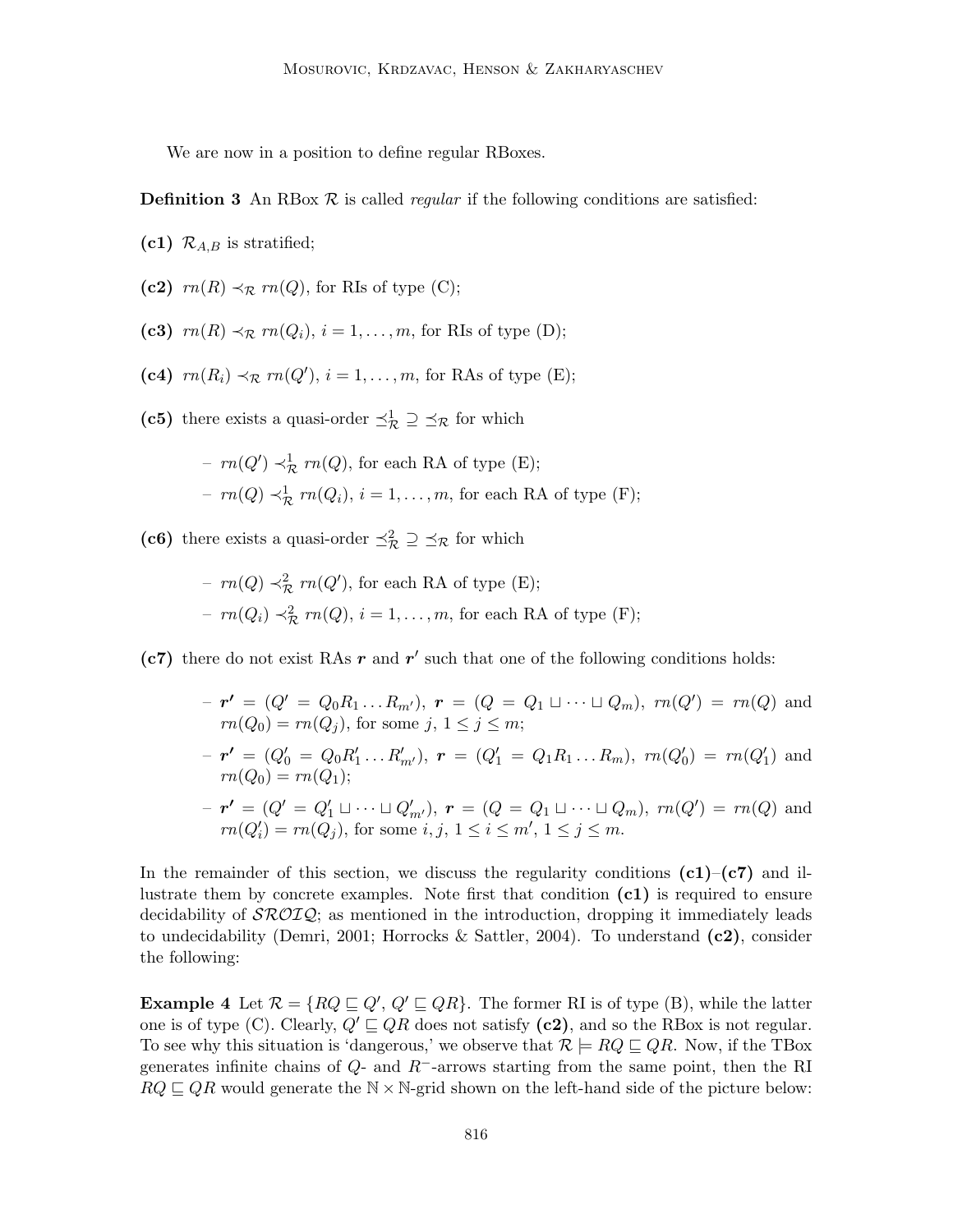

It is routine then to reduce the undecidable  $N \times N$ -tiling problem to KB satisfiability.

On the other hand, the RBox  $\mathcal{R}' = \{R \sqsubseteq QRQ^-\}$  is regular  $(rn(R) \prec_{\mathcal{R}'} rn(Q)).$ However, it cannot generate a proper  $\mathbb{N} \times \mathbb{N}$ -grid (as shown on the right-hand side of the picture above). To be able to encode the  $N \times N$ -tiling problem, we require additional RIs such as  $Q^-Q \subseteq Q_1$  and  $Q^-Q_1Q \subseteq Q_1$ . But then the resulting RBox will not satisfy condition (c1).

Condition  $(c3)$  is similar to  $(c2)$ ; that its omission leads to undecidability was shown by Wessel  $(2002)$ . To illustrate  $(c4)$ , we give one more example.

**Example 5** Consider the RBox  $\mathcal{R} = \{Q'Q \sqsubseteq Q_1, Q' = Q^-Q_1\}$ . Clearly, it does not satisfy (c4), but with this condition omitted, we only have  $Q' \prec_{\mathcal{R}} Q_1$  and  $Q \prec_{\mathcal{R}} Q_1$ . Now observe that the 'dangerous' RI  $Q^-Q_1Q \sqsubseteq Q_1$  from Example 4 is a consequence of  $\mathcal{R}$ .

Since the REs (E) and (F) imply  $Q' \sqsubseteq QR_1 \dots R_m$  and  $Q \sqsubseteq Q_1 \sqcup \dots \sqcup Q_m$  of types (C) and (D), condition (c5) is similar to (c2) and (c3). For (c6), consider the following:

**Example 6** The RBox  $\mathcal{R} = \{Q_1Q_2 \sqsubseteq Q_2, Q_3Q_4 \sqsubseteq Q_3, Q_4 = Q_2S\}$  is regular. However,  $\mathcal{R}_1 = \mathcal{R} \cup \{Q_1 = Q_3 S'\}$  is not regular because  $rn(Q_1) \prec_{\mathcal{R}_1} rn(Q_2)$ ,  $rn(Q_4) \prec_{\mathcal{R}_1} rn(Q_3)$ ,  $rm(S) \prec_{\mathcal{R}_1} rn(Q_4)$ ,  $rm(S') \prec_{\mathcal{R}_1} rn(Q_1)$ , and so (c1)–(c5) and (c7) are satisfied, while (c6) is not. Now,  $\mathcal{R}_1$  implies  $Q_3S'Q_2 \subseteq Q_2$  and  $Q_3Q_2S \subseteq Q_3$ , from which we obtain  $Q_3Q_2SS'Q_2 \sqsubseteq Q_2$ . The RBox containing this RI generates a language that is not regular.

Finally, we require condition  $(c7)$  in view of the following:

**Example 7** The RAs  $Q' = QR$  and  $Q' = Q \sqcup Q_1$  clearly imply  $Q \sqsubseteq QR$ . As we saw in Example 4, in the presence of the RI  $RQ \sqsubseteq Q$ , this would lead to undecidability. Condition (c7) does not allow RBoxes of this sort to be counted as regular.

As was already noted, we restrict  $\mathcal{SR}^+\mathcal{O}I\mathcal{Q}$  RBoxes to RAs of types (A)–(F) mainly in order to simplify notation and proofs; see (7). Every RI  $R_1 \ldots R_n \subseteq P_1 \ldots P_m$  is equivalent to the RI  $inv(R_n) \ldots inv(R_1) \subseteq inv(P_m) \ldots inv(P_1)$ . In particular, the RI  $inv(R) \sqsubseteq inv(Q_m) \dots inv(Q_1)inv(Q)$  is equivalent to the RI  $R \sqsubseteq QQ_1 \dots Q_m$  of type (C), and so we can use the former in  $\mathcal{SR}^+\mathcal{O}I\mathcal{Q}$  RBoxes provided that  $rn(R) \prec rn(Q)$ . Every RI  $R_1 \ldots R_n \sqsubseteq P_1 \ldots P_k P_1' \ldots P_m'$  can be replaced with the RIs  $R_1 \ldots R_n \sqsubseteq P_1 \ldots P_k T$  and  $T \subseteq P'_1 \dots P'_m$ , for a fresh role name T, without affecting the satisfiability of the KB. In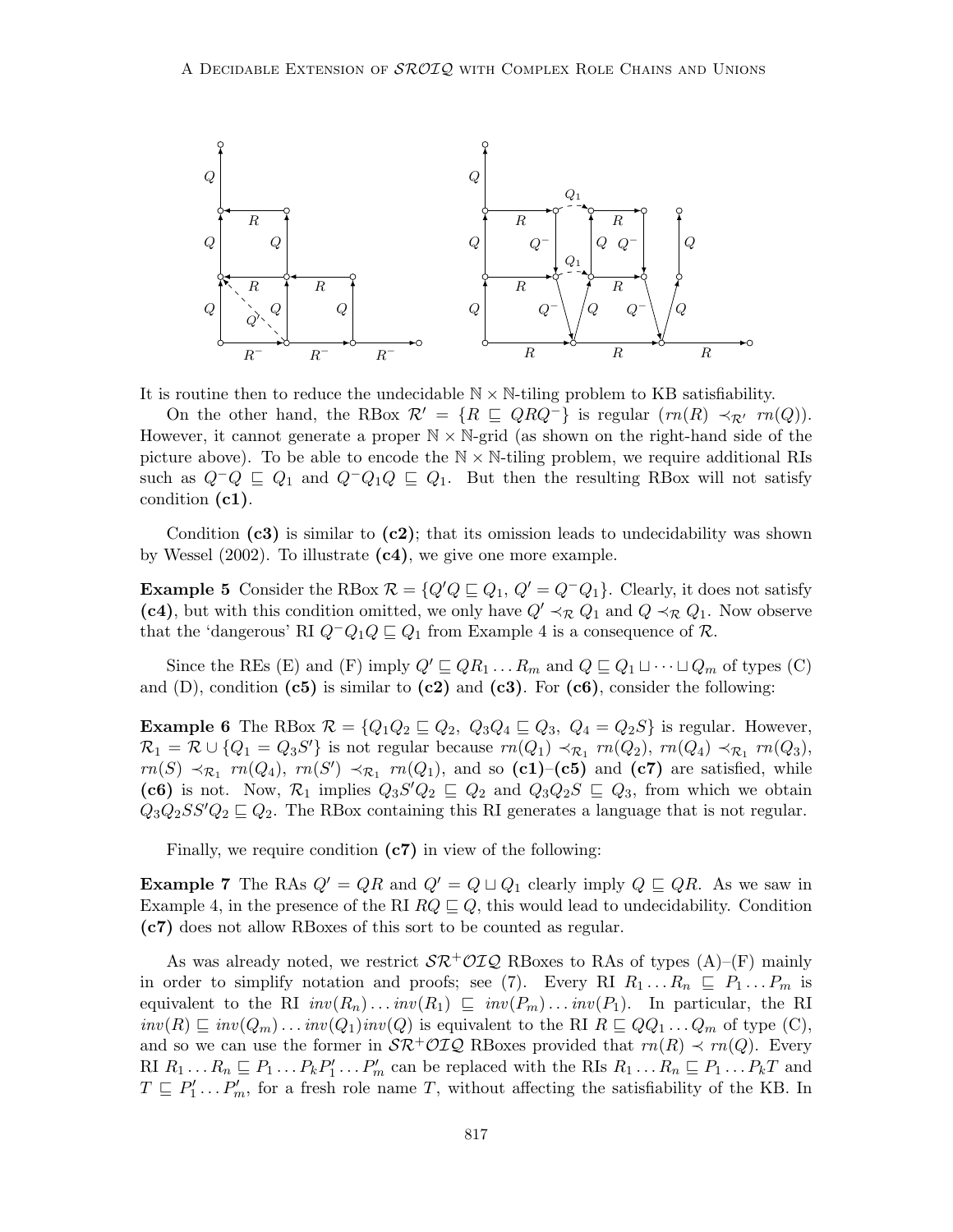particular, if  $rn(R_i) \prec rn(Q)$ , then we can represent  $R_1 \ldots R_n \subseteq P_1 \ldots P_k Q P_{k+1} \ldots P_m$ by means of three  $\mathcal{SR}^+\mathcal{O}I\mathcal{Q}$  RIs:  $R_1 \dots R_n \sqsubseteq R$ ,  $inv(R) \sqsubseteq inv(T)inv(P_k) \dots inv(P_1)$  and  $T \subseteq QP_{k+1} \ldots P_m$ , for fresh role names R and T. Instead of  $R_1 \ldots R_n \subseteq P_1 \sqcup \cdots \sqcup P_m$  we use  $R_1 \ldots R_n \sqsubseteq R$  and  $R \sqsubseteq P_1 \sqcup \cdots \sqcup P_m$ , for a fresh role name R. The same can be done for role equality axioms.

The *reflexivity constraint*  $Ref(R)$  (saying that  $R^{\mathcal{I}}$  is reflexive) can be expressed by means of the RI  $S \sqsubseteq R$  and CI  $\top \sqsubseteq \exists S. Self$ , where S is a fresh simple role.

**Example 8** The RI (1) from the introduction is represented in  $\mathcal{SR}^+\mathcal{O}I\mathcal{Q}$  by two RIs:

$$
\mathsf{hasEngine} \circ \mathsf{hasCrankshaff} \circ \mathsf{powers} \ \sqsubseteq \ Q, \tag{8}
$$

$$
Q \sqsubseteq \mathsf{hasWheel} \circ \mathsf{hasHub},\tag{9}
$$

where  $Q$  is a fresh non-simple role name. One might suggest that  $(9)$  could be replaced with the RI Q ∘ hasHub<sup>-</sup>  $\sqsubseteq$  hasWheel. However, this is not the case: the interpretation given below satisfies the former but not the latter (obviously,  $Q \circ$  hasHub<sup>-</sup>  $\sqsubseteq$  hasWheel does not  $imply (9)$ ).



**Example 9** Consider the (regular) RBox  $\mathcal{R} = \{R \sqsubseteq Q_1R_1, Q_1 \sqsubseteq Q_2P, P = Q_3R\}$  and the ABox  $\mathcal{A} = \{(x_0, x_1) : P\}$ . Any model of R and A contains a sequence of (not necessarily distinct) points  $x_0, x_1, x_2, \ldots$  arranged according to the patter shown in the picture below:



When applying the tableau algorithm to  $R$  and  $A$  (to be introduced in the remainder of the paper), we construct the same model, but represent it as a tree-shaped structure by omitting the  $Q_1$ -,  $Q_2$ - and  $Q_3$ -arrows, which can always be restored. (In general, we always omit the first role on the right-hand side of an axiom of type  $(C)$  and  $(E)$ , and all roles on the right-hand side of an axiom of type  $(D)$  and  $(F)$ .) This is illustrated in the picture below.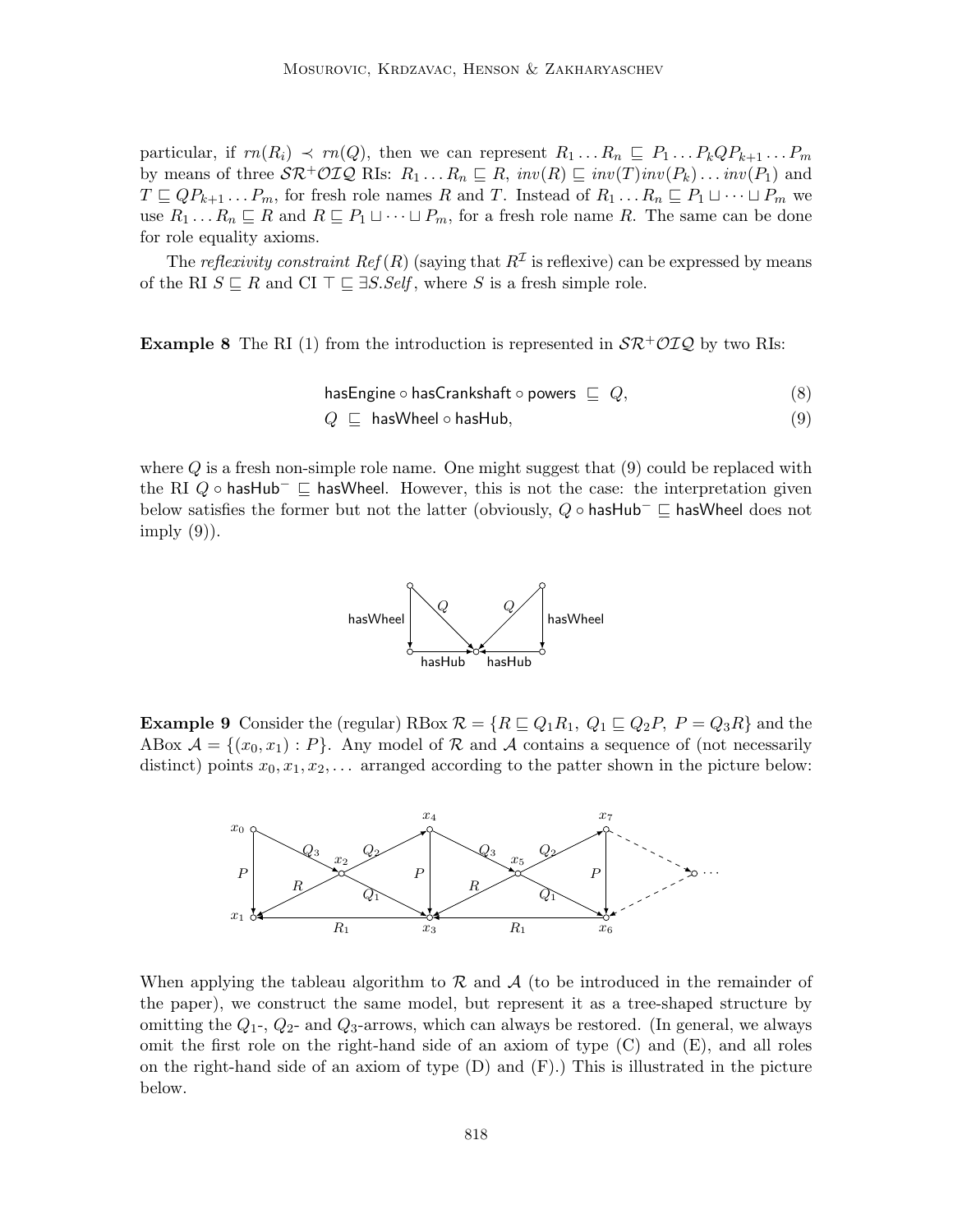

#### 4.  $\mathcal{SR}^+\mathcal{O} \mathcal{I} \mathcal{Q}$  Tableaux by Examples

We prove decidability of  $S\mathcal{R}^+\mathcal{O}I\mathcal{Q}$  using a tableau-based algorithm, which is a generalisation of the algorithm given by Horrocks et al. (2006). We assume that the reader is familiar with the tableau technique for standard DLs such as  $\mathcal{ALCI}$  (Baader, Calvanese, McGuinness, Nardi, & Patel-Schneider, 2003). Our aim in this section is to explain, using concrete examples, both the problems one encounters when constructing tableaux for  $\mathcal{SR}^+\mathcal{O}IQ$  and the way to resolve these problems suggested in the paper. Having worked through the examples, the reader will have grasped the general idea of the tableaux for  $\mathcal{SR}^+\mathcal{O}IQ$ .

We assume that all concepts are in *negation normal form* (NNF). In particular, when we write  $\neg C$ , for a concept C, we actually mean the NNF of  $\neg C$ . Denote by  $con(C)$  the smallest set that contains C and is closed under sub-concepts and  $\neg$ . For a KB  $\mathcal{K} = (\mathcal{T}, \mathcal{R}, \mathcal{A})$ , we denote by  $con(\mathcal{K})$  the union of  $con(\mathcal{C})$ , for all concepts C occurring in  $\mathcal{K}$ . For a basic role R and  $\Sigma \subseteq con(\mathcal{K})$ , we set  $\Sigma|_{R}^{\forall} = \{C \mid \forall R.C \in \Sigma\}.$ 

#### 4.1 RIs with Role Chains on the Right-Hand Side

**Example 10** Consider first the KB  $\mathcal{K} = (\mathcal{T}, \mathcal{R}, \mathcal{A})$ , where

$$
\mathcal{A} = \{a : A\}, \quad \mathcal{R} = \{R \sqsubseteq QP\}, \quad \mathcal{T} = \{A \sqsubseteq \exists R.\top, A \sqsubseteq \forall Q.B, A \sqsubseteq \forall Q.C\}.
$$

We start the construction of a tableau for K by applying the standard tableau rules for  $\mathcal{ALC}$ . Thus, we create a root node  $x_0$  (corresponding to the only ABox individual a) and label it with  $\ell(x_0) = \{A, \exists R.\top, \forall Q.B, \forall Q.C\}$ , indicating thereby (some of) the concepts that should contain a according to K. In view of  $\exists R.\top \in \ell(x_0)$ , we then create an R-successor  $x_1$  of  $x_0$ . The interpretation, corresponding to the resulting tableau and shown on the left-hand side of the picture below, is clearly a model of  $\mathcal T$  and  $\mathcal A$ , but not of  $\mathcal R$ .



To satisfy R, we need a Q-successor  $x_2$  of  $x_0$ , which has  $x_1$  as its P-successor. However, the resulting interpretation, shown on the right-hand side of the picture above, is not a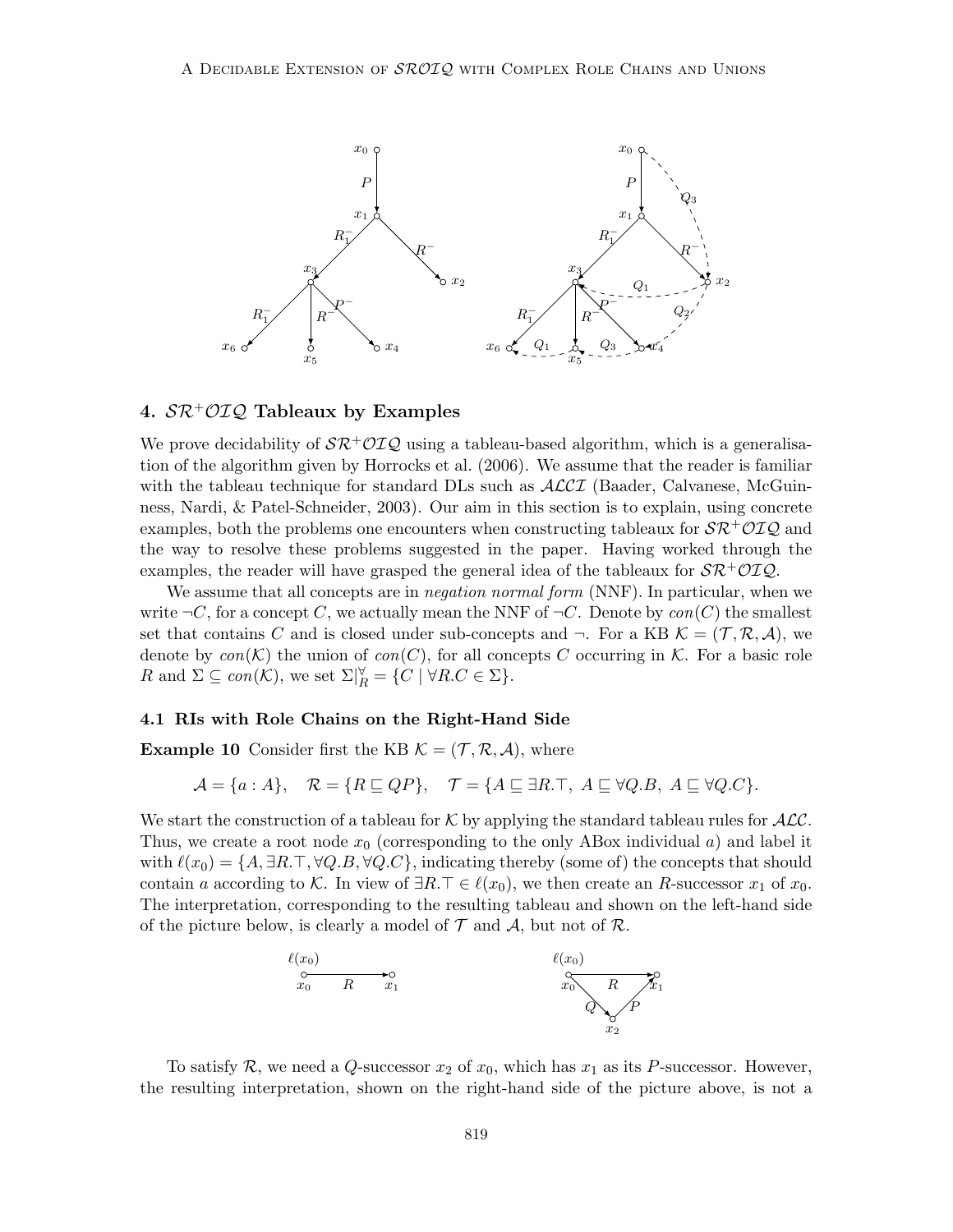tree. To keep the tableau tree-shaped, we would prefer to create  $x_2$  as a P<sup>-</sup>-successor of  $x_1$  without drawing the Q-arrow from  $x_0$  to  $x_2$  explicitly. To trigger the creation of  $x_2$ and to ensure that a  $Q$ -arrow can always be inserted between  $x_0$  and  $x_2$ , we add to each label  $\ell(x_i)$  a new 'quasi-concept' of the form  $\forall R.\exists P^-\ell(x_i)|_Q^{\forall}$ , which encodes  $R \sqsubseteq QP$ . The intended meaning of this quasi-concept is as expected: every  $R$ -successor of  $x_i$  must have a P<sup>-</sup>-successor whose label contains all the concepts in  $\ell(x_i)|_Q^{\forall} = \{C \mid \forall Q.C \in \ell(x_i)\}.$  (Note that tableau nodes are not part of the syntax for quasi-concepts. The quasi-concepts, in fact, extend the syntax with the expressions such as  $\exists R.S$ , where S is a set of ordinary concepts.) If we agree to extend the standard tableau rules for  $\forall R$  and  $\exists P^-$  to such quasiconcepts, then we only need one new tableau rule (which will be generalised later on in the paper):

(r1) if 
$$
(R \sqsubseteq QP) \in \mathcal{R}
$$
 and  $\forall R \exists P^- \ell(x) \vert_Q^{\forall} \notin \ell(x)$ , then set  $\ell(x) := \ell(x) \cup {\forall R \exists P^- \ell(x) \vert_Q^{\forall}}$ .

Now, returning to our example, we apply (r1) to  $\ell(x_0)$ ,  $\ell(x_1) = \emptyset$  and obtain:

$$
\ell(x_0) := \big\{ A, \exists R.\top, \forall Q.B, \forall Q.C, \forall R.\exists P^-, \{B,C\} \big\},
$$
  

$$
\ell(x_1) := \big\{ \forall R.\exists P^-, \emptyset, \exists P^-, \{B,C\} \big\}.
$$

We then create a P<sup>-</sup>-successor  $x_2$  of  $x_1$  with  $\ell(x_2) = \{B, C, \forall R \exists P^- \ldotp \emptyset\}$ , as in the picture below, and stop with a complete and clash-free tableau, which gives a model of  $K$  if we insert the missing Q-arrow between  $x_0$  and  $x_2$ .

$$
\begin{array}{ccc}\n\ell(x_0) & \ell(x_1) & \ell(x_2) \\
\circ & \rightarrow & \bullet \\
x_0 & R & x_1 & P^- & x_2\n\end{array}
$$

Note that inserting the missing Q-arrow in the example above becomes more problematic if we extend  $\mathcal T$  with the CI  $B \subseteq \forall Q^- \neg A$  because then we shall have to add  $\neg A$  to  $\ell(x_0)$ , and obtain a clash. However, we cannot do this without constructing that arrow explicitly.

To cope with this problem, together with  $\ell(x_0)|_Q^{\forall}$ , we can also pass to  $\ell(x_2)$  the set  $\ell_{\Omega}^ Q(x_0)$  of those concepts  $C \in \ell(x_0)$  that can potentially occur in  $\forall Q^- . C \in \ell(x_2)$ , namely, the set  $\ell(x_0) \cap con(\mathcal{K})|_{Q}^{\forall}$ . We can store this set in some special 'memory' of  $x_2$  in order to compare it with  $\ell(x_2)|_{Q^-}^{\forall}$ : if  $\ell(x_2)|_{Q^-}^{\forall} \not\subseteq \ell_Q^ Q_{Q}(x_0)$ , then we report a clash. However, this does not solve our problem yet. To see why, consider the extension of  $\mathcal T$  with  $B \sqsubset \forall Q^- . C$ (rather than  $B \sqsubseteq \forall Q^{-} \neg A$ ). As C does not belong to  $\ell(x_0)$ , we would have to report a clash, though an addition of C to  $\ell(x_0)$  would not lead to a contradiction. A solution we suggest for such situations is to make sure that, for every concept D in  $\{C \mid \forall Q^- . C \in con(\mathcal{K})\}$  and  $\{\forall Q.C \mid \forall Q.C \in con(\mathcal{K})\},\$ either  $D \in \ell(x_0)$  or  $\neg D \in \ell(x_0)$ .

To formalise the idea above as tableau rules, we require some new notation. We allow quasi-concepts of the form  $\ell_Q(x) = (t^r, t^{\forall}, t^-)$ , where  $t^r = Q$ ,  $t^{\forall} = \ell(x)|_Q^{\forall}$  and  $t^- =$  $\ell(x) \cap con(\mathcal{K})|_{Q^-}^{\forall}$ ; we also denote the first component of this triple by  $\ell_Q^r(x)$ , the second by  $\ell_Q^{\forall}(x)$ , and the third by  $\ell_Q^ \overline{Q}(x)$ . The special memory associated with node x will be denoted by  $m(x)$ ; we assume that originally it is empty. We require the following tableau rules, which supersede the former (r1):

(r1) if  $(R \sqsubseteq QP) \in \mathcal{R}$ , rule (r3) is not applicable, and  $\forall R.\exists P^-.\ell_Q(x) \notin \ell(x)$ , then set  $\ell(x) := \ell(x) \cup {\forall R.\exists P^-\ldotp \ell_Q(x)};$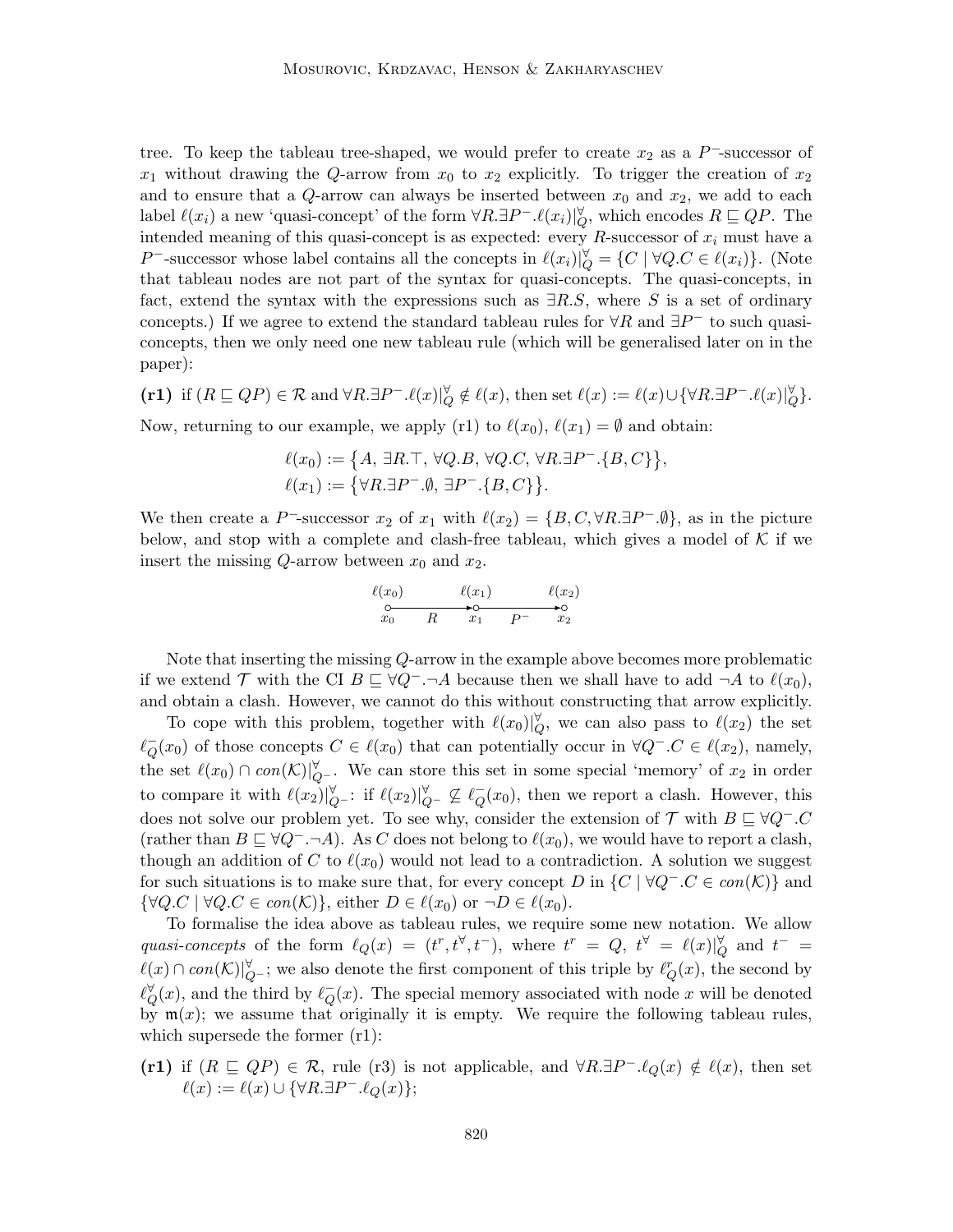- (r2) if  $\exists P^- . t \in \ell(x)$ , for  $t = (t^r, t^{\forall}, t^-)$ , and x has no P<sup>-</sup>-neighbour<sup>1</sup> y with  $t^{\forall} \subseteq \ell(y)$  and  $t \in \mathfrak{m}(y)$ , then we create a new P<sup>-</sup>-successor y of x and set  $\ell(y) = t^{\forall}$  and  $\mathfrak{m}(y) = \{t\};$
- (r3) if  $(R \sqsubseteq QP) \in \mathcal{R}$  and there is  $D \in \{ \forall Q.C \mid \forall Q.C \in con(\mathcal{K}) \} \cup \{ C \mid \forall Q^{-} . C \in con(\mathcal{K}) \}$ with  $\{D, \neg D\} \cap \ell(x) = \emptyset$ , then we set  $\ell(x) := \ell(x) \cup \{E\}$ , for some  $E \in \{D, \neg D\};$

(clash) if  $(t^r, t^{\forall}, t^-) \in \mathfrak{m}(x)$  and  $\ell(x)|_{inv(t^r)}^{\forall} \nsubseteq t^-$ , then report a clash.

**Example 11** To illustrate, consider the KB  $K = (\mathcal{T}, \mathcal{R}, \mathcal{A})$ , where

$$
\mathcal{A} = \{a : A\}, \quad \mathcal{R} = \{R \sqsubseteq QP\}, \quad \mathcal{T} = \{A \sqsubseteq \exists R.\top, A \sqsubseteq \forall Q.B, B \sqsubseteq \forall Q^-.C, C \sqsubseteq \forall Q.D\}.
$$

We obtain the following complete and clash-free tableau for  $K$ :

$$
\ell(x_0) = \{A, \exists R. \top, \forall Q. B\},\tag{by \sqsubseteq}
$$

$$
\ell(x_0) := \ell(x_0) \cup \{\forall Q.D, C\},\tag{by r3}
$$

$$
\ell(x_0) := \ell(x_0) \cup \{ \forall R. \exists P^- . \ell_Q(x_0) \}, \ \ell_Q^{\forall}(x_0) = \{B, D\}, \ \ell_Q^-(x_0) = \{C\}, \tag{by r1}
$$

create 
$$
x_1
$$
 with  $x_0Rx_1$ ,  $\ell(x_1) = \{\forall Q.B, \forall Q.D, \neg C\}$ , (by  $\exists R, r3$ )

$$
\ell(x_1) := \ell(x_1) \cup \{ \forall R. \exists P^- \ldotp \ell_Q(x_1), \exists P^- \ldotp \ell_Q(x_0) \}, \, \ell_Q^{\forall}(x_1) = \{B, D\}, \, \ell_Q^-(x_1) = \emptyset,
$$
\n(by r1, \forall R)

create 
$$
x_2
$$
 with  $x_1P^{-}x_2$ ,  $\mathfrak{m}(x_2) = \{\ell_Q(x_0)\}\$  and  $\ell(x_2) = \ell_Q^{\forall}(x_0) = \{B, D\}$ , (by r2)

$$
\ell(x_2) := \ell(x_2) \cup \{ \forall Q^-.C, \forall Q.B, \forall Q.D, C, \forall R.\exists P^-.\ell_Q(x_2)) \}.
$$
 (by  $\sqsubseteq$ , r3, r1)

There is no clash because  $\ell(x_2)|_{inv(Q)}^{\forall} \subseteq \ell_Q^{-1}$  $Q(x_0)$ .

#### 4.2 RIs with Role Unions on the Right-Hand Side

Our next example illustrates tableaux for RIs with unions on the right-hand side.

**Example 12** Consider the KB  $K = (\mathcal{T}, \mathcal{R}, \mathcal{A})$  with

$$
\mathcal{A} = \{a : A\}, \qquad \mathcal{R} = \{R \sqsubseteq Q \sqcup T\},
$$
  

$$
\mathcal{T} = \{A \sqsubseteq \exists R^- . C, A \sqsubseteq \exists R^- . D, C \sqsubseteq \forall Q.A, C \sqsubseteq \forall Q.B, C \sqsubseteq \forall T. \neg A,
$$
  

$$
D \sqsubseteq \forall T.A, D \sqsubseteq \forall T.B, D \sqsubseteq \forall Q. \neg B\}.
$$

By applying the standard rules, we obtain the tableau shown in the picture below:



<sup>1.</sup> Intuitively, a neighbour is a successor or a predecessor of a given node. A formal definition of this notion will be given in Section B.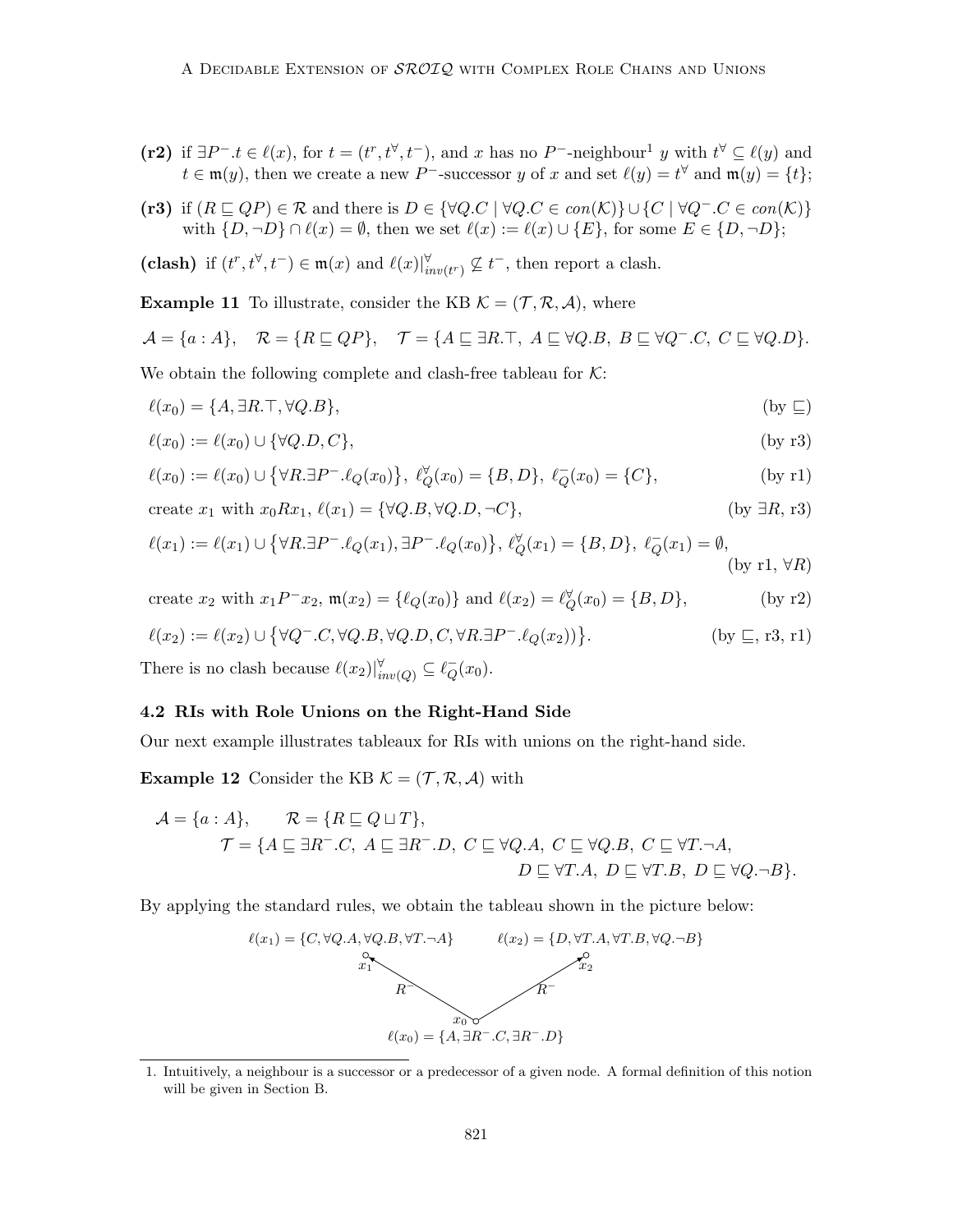Now, to satisfy  $\mathcal{R}$ , we have to draw either a  $Q$ - or a T-arrow from  $x_1$  to  $x_0$ , and also from  $x_2$  to  $x_0$ . As before, we do not do this explicitly. To ensure that such arrows can always be drawn, we add to each  $\ell(x_i)$  a quasi-concept of the form  $\forall R.(\ell(x_i)|_Q^{\forall} \vee \ell(x_i)|_T^{\forall})$ , where as before  $\ell(x_i)|_P^{\forall} = \{C \mid \forall P.C \in \ell(x_i)\}.$  The meaning of this quasi-concept should be self-evident. Thus, we extend the  $\ell(x_i)$  to:

$$
\ell(x_0) := \ell(x_0) \cup \{ \forall R. (\emptyset \vee \emptyset) \},
$$
  

$$
\ell(x_1) := \ell(x_1) \cup \{ \forall R. (\{A, B\} \vee \{\neg A\}) \},
$$
  

$$
\ell(x_2) := \ell(x_2) \cup \{ \forall R. (\{\neg B\} \vee \{A, B\}) \}.
$$

But then we have to add either A, B or  $\neg A$  to  $\ell(x_0)$  in view of the quasi-concept in  $\ell(x_1)$ , and also either  $\neg B$  or A, B in view of the quasi-concept in  $\ell(x_2)$ . The only clash-free way of doing this is to extend  $\ell(x_0)$  with A, B. Clearly, we can draw a Q-arrow from  $x_1$  to  $x_0$ and a T-arrow from  $x_2$  to  $x_0$ .

We can now formulate tableau rules for handling role unions in RIs, taking into account quasi-concepts with triples considered above:

- (r4) if  $(R \sqsubseteq Q \sqcup T) \in \mathcal{R}$  and there is  $D \in \{ \forall P.C \mid \forall P.C \in con(\mathcal{K}) \} \cup \{ C \mid \forall P^{-} . C \in con(\mathcal{K}) \},\$ for  $P \in \{Q, T\}$  with  $\{D, \neg D\} \cap \ell(x) = \emptyset$ , then we set  $\ell(x) := \ell(x) \cup \{E\}$ , for some  $E \in \{D, \neg D\}$ ;
- (r5) if  $(R \sqsubseteq Q \sqcup T) \in \mathcal{R}$ , rule (r4) is not applicable, and  $\forall R.(\ell_Q(x) \vee \ell_T(x)) \notin \ell(x)$ , then we set  $\ell(x) := \ell(x) \cup \{ \forall R.(\ell_Q(x) \vee \ell_T(x)) \};$
- (r6) if  $(t_1 \vee t_2) \in \ell(x)$ , for  $t_i = (t_i^r, t_i^{\forall}, t_i^{\neg}), i = 1, 2$ , and there is no  $j \in \{1, 2\}$  such that  $t_j^{\forall} \subseteq \ell(x)$  and  $t_j \in \mathfrak{m}(x)$ , then take some  $j \in \{1,2\}$  and set  $\ell(x) := \ell(x) \cup t_j^{\forall}$  and  $m(x) := m(x) \cup \{t_i\}.$

#### 4.3 RIs with Role Chains on the Left-Hand Side

The technique illustrated in the examples above works perfectly well for RIs with a single role in the left-hand side. To cope with more complex RIs, we follow Horrocks and Sattler (2004) and Horrocks et al. (2006) and encode every  $R \in role(\mathcal{K})$  in a regular RBox  $\mathcal{R}$ by means of a nondeterministic finite automaton (NFA)  $\mathfrak{A}_R = (S_{\mathfrak{A}_R}, role(K), s_R, \delta_{\mathfrak{A}_R}, a_R)$ , where  $S_{\mathfrak{A}_R}$  is a finite set of states,  $role(K)$  is the input alphabet,  $s_R \in S_{\mathfrak{A}_R}$  is the initial state of  $\mathfrak{A}_R$ ,  $\delta_{\mathfrak{A}_R}$ :  $S_{\mathfrak{A}_R} \times \text{role}(\mathcal{K}) \to 2^{S_{\mathfrak{A}_R}}$  is the transition function and  $a_R \in S_{\mathfrak{A}_R}$  is the accepting state. If there are no REs in  $\mathcal{R}$ , then  $\mathfrak{A}_R$  accepts precisely those role chains that belong to the language  $L_{\mathcal{R}}(R)$ ; in other words  $L(\mathfrak{A}_R) = L_{\mathcal{R}}(R)$ .

In the tableau construction, whenever  $\forall R.C \in \ell(x)$ , we extend  $\ell(x)$  with the quasiconcept  $\forall \mathfrak{A}_R^s$ .C, where s is the initial state of  $\mathfrak{A}_R$ . Next, if  $\forall \mathfrak{A}_I^p$  $_R^p.C \in \ell(x), y$  is a T-neighbour of x and  $q \in \delta_{\mathfrak{A}_R}(p,T)$ , then we extend  $\ell(y)$  with  $\forall \mathfrak{A}_R^q$  ${}_{R}^{q}$ .C. Finally, if ∀ $\mathfrak{A}_{R}^{a}$ .C ∈  $\ell(y)$ , where a is an accepting state of  $\mathfrak{A}_R$ , we extend  $\ell(y)$  with C. To define tableau rules more formally, we first confine attention to a single RI of the form  $r = (R \sqsubseteq QP)$ .

We start by defining sets of quasi-concepts that are allowed for RBoxes containing  $r$ . Denote by qc the set of all quasi-concepts of the form  $\forall \mathfrak{A}_F^p$  $_{R}^{p}.C$  such that  $\forall R.C \in con(\mathcal{K})$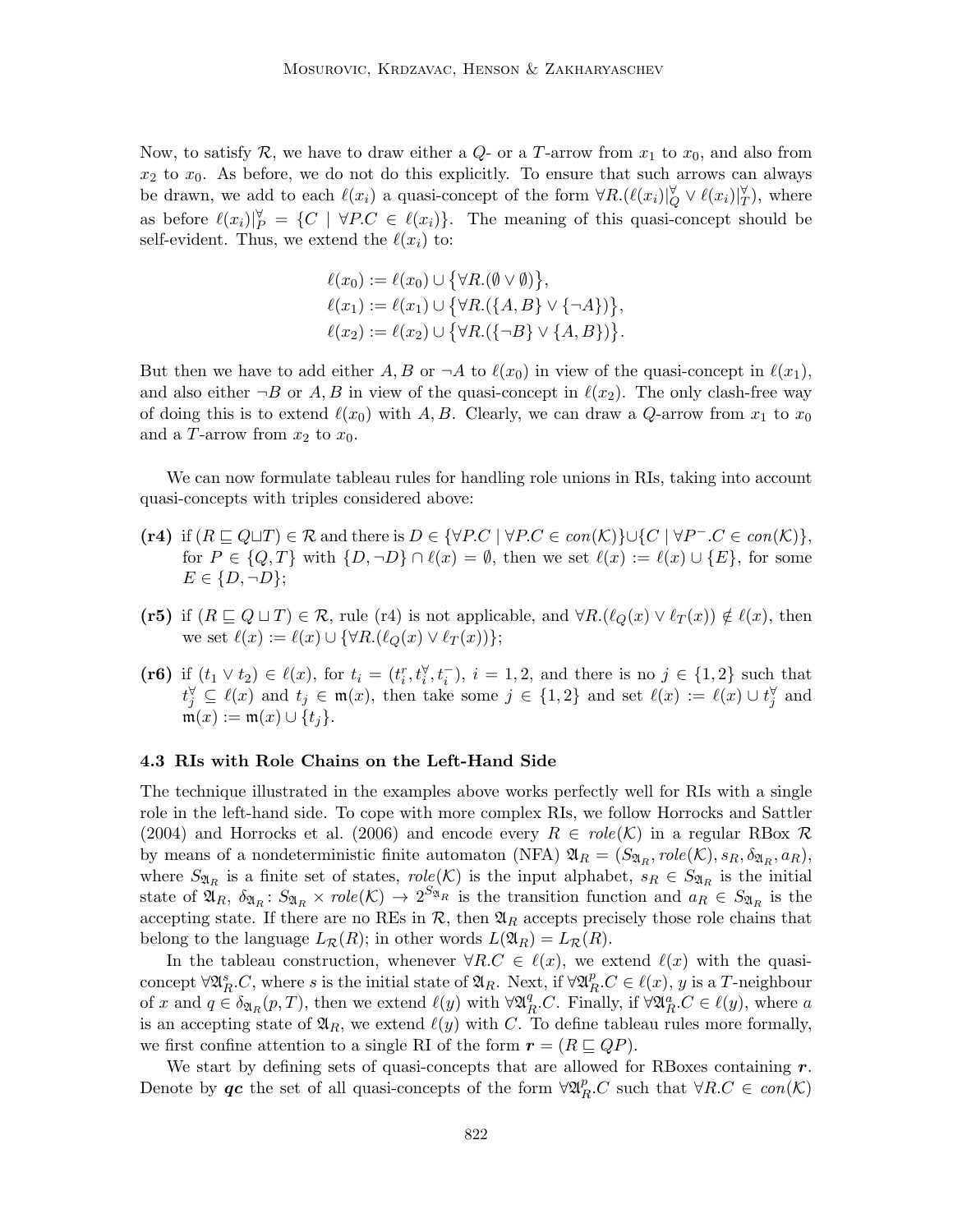and p is a state of  $\mathfrak{A}_R$ . For a set  $\Sigma \subseteq qc$  and a basic role T, we now set:

$$
\Sigma|_{T}^{\forall} = \{ \forall \mathfrak{A}_{R}^{q}. C \mid \forall \mathfrak{A}_{R}^{p}. C \in \Sigma \text{ and } q \in \delta_{\mathfrak{A}_{R}}(p, T) \},\tag{10}
$$

$$
\boldsymbol{qc}^*(\boldsymbol{r}) = \{ \forall \mathfrak{A}_T^p.C \mid \forall \mathfrak{A}_T^p.C \in \boldsymbol{qc} \text{ and there exists } q \in \delta_{\mathfrak{A}_T}(p,Q) \} \cup \boldsymbol{qc}|_{Q^-}^{\forall},\tag{11}
$$

$$
\boldsymbol{qc}(r) = \left\{ \forall \mathfrak{A}_R^p \exists P^-(t^r, t^{\forall}, t^-) \mid p \text{ a state of } \mathfrak{A}_R, t^r = Q, \ t^{\forall} \subseteq \boldsymbol{qc} |_{Q}^{\forall}, \ t^- \subseteq \boldsymbol{qc} |_{Q^-}^{\forall} \right\}. \tag{12}
$$

It will be convenient to think of the labels  $\ell(x)$  in tableaux as consisting of two disjoint parts  $\ell(x) = \mathfrak{c}(x) \cup \mathfrak{a}(x)$ , with  $\mathfrak{c}(x)$  containing standard concepts and  $\mathfrak{a}(x)$  quasi-concepts; that is:  $\mathfrak{c}(x) \subseteq con(\mathcal{K})$  and

$$
\mathfrak{a}(x) \ \subseteq \ \mathbf{qc} \ \cup \ \mathbf{qc}(r) \ \cup \ \{\exists P^-.t \ | \ \forall \mathfrak{A}_R^p.\exists P^-.t \ \in \ \mathbf{qc}(r)\} \ \cup \ \{\neg \mathfrak{C} \ | \ \mathfrak{C} \ \in \ \mathbf{qc}^*(r)\}.
$$

We now allow quasi-concepts of the form  $\mathfrak{a}_Q(x) = (Q, \mathfrak{a}(x)|_Q^{\forall}, \mathfrak{a}(x) \cap \mathbf{qc}|_{Q}^{\forall})$ ; we denote the first component of this triple by  $\mathfrak{a}_Q^r(x)$ , the second by  $\mathfrak{a}_Q^{\forall}(x)$ , and the third by  $\mathfrak{a}_Q^{\neg}$  $\overline{Q}(x)$ .

Using the new notation, we rewrite  $(r1)-(r3)$  as follows:

- (r1) if  $r \in \mathcal{R}$  and there exists  $\mathfrak{C} \in qc^*(r)$  with  $\{\mathfrak{C},\neg\mathfrak{C}\} \cap \mathfrak{a}(x) = \emptyset$ , then we set  $\mathfrak{a}(x) :=$  $a(x) \cup {\mathfrak{D}}$ , for some  $\mathfrak{D} \in {\mathfrak{C}}, \neg \mathfrak{C}$ ;
- (r2) if  $\forall R.C \in \mathfrak{c}(x)$  and  $\forall \mathfrak{A}_R^s.C \notin \mathfrak{a}(x)$ , where s is the initial state of  $\mathfrak{A}_R$ , then we set  $a(x) := a(x) \cup {\forall \mathfrak{A}_R^s.C}$ ;
- (r3) if  $r \in \mathcal{R}$ , rule (r1) is not applicable for r and  $\forall \mathfrak{A}_R^s \exists P^- \cdot \mathfrak{a}_Q(x) \notin \mathfrak{a}(x)$ , where s is the initial state of  $\mathfrak{A}_R$ , then we set  $\mathfrak{a}(x) := \mathfrak{a}(x) \cup \{ \forall \mathfrak{A}_R^s \exists P^- \mathfrak{a}_Q(x) \};$
- $(r4)$  if  $\forall \mathfrak{A}^p_F$  $P_R^p$ . $\mathfrak{C} \in \mathfrak{a}(x), q \in \delta_{\mathfrak{A}_R}(p,T), y$  is a T-neighbour of x and  $\forall \mathfrak{A}_P^q$  ${}_{R}^{q}$ . $\mathfrak{C} \notin \mathfrak{a}(y)$ , then we set  $\mathfrak{a}(y) := \mathfrak{a}(y) \cup \{\forall \mathfrak{A}^q_p\}$  ${}_{R}^{q}$ .C};
- (r5) if  $\forall \mathfrak{A}_R^a C \in \mathfrak{a}(x)$ , a an accepting state, and  $C \notin \mathfrak{c}(x)$ , then we set  $\mathfrak{c}(x) := \mathfrak{c}(x) \cup \{C\}$ ;
- (r6) if  $\forall \mathfrak{A}_R^a \exists P^- . t \in \mathfrak{a}(x)$ , where a is an accepting state, and  $\exists P^- . t \notin \mathfrak{a}(x)$ , then we set  $a(x) := a(x) \cup {\exists P^{-} . t};$
- (r7) if  $\exists P^- . t \in \mathfrak{a}(x)$ , for  $t = (t^r, t^{\forall}, t^-)$ , and x has no P<sup>-</sup>-neighbour y with  $t^{\forall} \subseteq \mathfrak{a}(y)$  and  $t \in \mathfrak{m}(y)$ , then we create a new P<sup>-</sup>-successor y of x and set  $\mathfrak{a}(y) = t^{\forall}$  and  $\mathfrak{m}(y) = \{t\}.$

The clash rule remains the same as before, with  $\mathfrak a$  in place of  $\ell$ . Note that the rule (r7) can be replaced with two rules such that one creates a new node y and sets  $\mathfrak{a}(y) = \{t\}$ , while the other rule sets  $\mathfrak{a}(y) := \mathfrak{a}(y) \cup t^{\forall}$ . In this case we do not need  $\mathfrak{m}(y)$ . We illustrate the new terminology and tableau rules by revisiting Example 11.

**Example 11 (cont.)** Consider again the KB  $\mathcal{K} = (\mathcal{T}, \mathcal{R}, \mathcal{A})$  with

$$
\mathcal{A}=\{a:A\},\quad \mathcal{R}=\{R\sqsubseteq QP\},\quad \mathcal{T}=\{A\sqsubseteq \exists R.\top,\;A\sqsubseteq \forall Q.B,\;B\sqsubseteq \forall Q^-.C,\;C\sqsubseteq \forall Q.D\}.
$$

In the tableau below,  $\mathfrak{A}_Q$  and  $\mathfrak{A}_R$  are NFAs with  $L(\mathfrak{A}_Q) = \{Q\}$ ,  $L(\mathfrak{A}_R) = \{R\}$ , each having two states: initial  $s$  and accepting  $a$ .

$$
\mathfrak{c}(x_0) = \{A, \exists R. \top, \forall Q. B\}, \ \mathfrak{a}(x_0) = \{\forall \mathfrak{A}_Q^s. B\},\tag{by $\sqsubseteq$, r2}
$$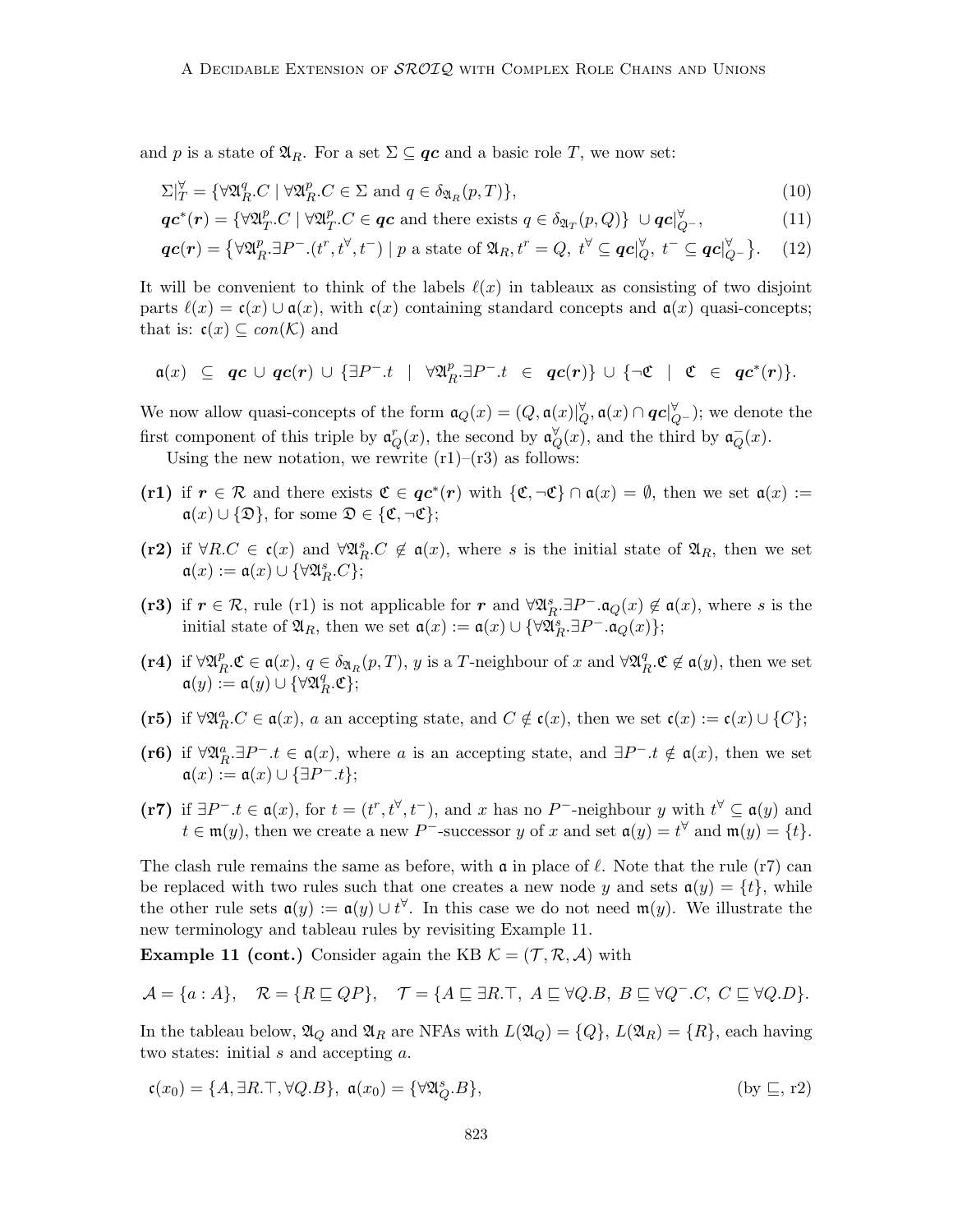$$
\mathfrak{a}(x_0) := \mathfrak{a}(x_0) \cup \{ \forall \mathfrak{A}_Q^s \cdot D, \forall \mathfrak{A}_{Q^-}^a \cdot C \}, \ \mathfrak{c}(x_0) := \mathfrak{c}(x_0) \cup \{C \}, \tag{by r1, r5}
$$

$$
\mathfrak{a}(x_0) := \mathfrak{a}(x_0) \cup \{ \forall \mathfrak{A}_R^s \cdot \exists P^- \cdot \mathfrak{a}_Q(x_0) \}, \text{ where}
$$
  
\n
$$
\mathfrak{a}_Q^{\forall}(x_0) = \{ \forall \mathfrak{A}_Q^a \cdot D, \forall \mathfrak{A}_Q^a \cdot B \}, \mathfrak{a}_Q^-(x_0) = \{ \forall \mathfrak{A}_Q^a \cdot C \},
$$
  
\n(by r3)

create 
$$
x_1
$$
 with  $x_0Rx_1$ ,  $\mathfrak{c}(x_1) = \emptyset$ ,  $\mathfrak{a}(x_1) = \{ \forall \mathfrak{A}_Q^s \cdot D, \forall \mathfrak{A}_Q^s \cdot B, \forall \mathfrak{A}_{Q^-}^a \cdot C \}$ , (by  $\exists R, r1$ )

$$
\mathfrak{a}(x_1) := \mathfrak{a}(x_1) \cup \{ \forall \mathfrak{A}_R^s \cdot \exists P^- \cdot \mathfrak{a}_Q(x_1) \}, \ \mathfrak{a}_Q(x_1) = (Q, \{ \forall \mathfrak{A}_Q^a \cdot D, \forall \mathfrak{A}_Q^a \cdot B \}, \{ \forall \mathfrak{A}_{Q^-}^a \cdot C \}), \text{ (by r3)}
$$

$$
\mathfrak{a}(x_1) := \mathfrak{a}(x_1) \cup \{ \forall \mathfrak{A}_R^a \exists P^- \ldotp \mathfrak{a}_Q(x_0), \exists P^- \ldotp \mathfrak{a}_Q(x_0) \},
$$
\n(by r4, r6)

create 
$$
x_2
$$
 with  $\mathfrak{m}(x_2) = {\mathfrak{a}_Q(x_0)}$ ,  $x_1 P^{-} x_2$ ,  $\mathfrak{c}(x_2) = \emptyset$ ,  $\mathfrak{a}(x_2) = {\forall \mathfrak{A}_Q^a \cdot D, \forall \mathfrak{A}_Q^a \cdot B}$ , (by r7)

$$
\mathfrak{c}(x_2) := \{B, D, \forall Q^- . C\}, \mathfrak{a}(x_2) := \mathfrak{a}(x_2) \cup \{\forall \mathfrak{A}_{Q^-}^s . C\}, \tag{by r5, \sqsubseteq, r2}
$$

$$
\mathfrak{a}(x_2):=\mathfrak{a}(x_2)\cup\big\{\forall \mathfrak{A}^s_Q.D,\forall \mathfrak{A}^s_Q.B,\neg \forall \mathfrak{A}^a_Q..C,\forall \mathfrak{A}^s_R.\exists P^-.(Q,\{\forall \mathfrak{A}^a_Q.D,\forall \mathfrak{A}^a_Q.B\},\emptyset)\big\}, \big(\text{by r1, r3})
$$

As  $\mathfrak{a}(x_2)|_{inv(Q)}^{\forall} = {\forall \mathfrak{A}_{Q^-}^a.C} \subseteq \mathfrak{a}_Q^ Q(x_0)$ , the resulting tableau is complete and clash-free.

#### 4.4 Interaction of RIs with Role Chains on the Right-Hand Side

**Example 13** Consider the KB  $\mathcal{K} = (\mathcal{T}, \mathcal{R}, \mathcal{A})$  with

$$
\mathcal{A} = \{a : A\}, \quad \mathcal{R} = \{R \sqsubseteq QP, \ Q \sqsubseteq Q_1P_1\},\
$$

$$
\mathcal{T} = \{A \sqsubseteq \exists R.\top, \ A \sqsubseteq \forall Q.B, \ B \sqsubseteq \forall Q^-.C, \ C \sqsubseteq \forall Q.D, \ C \sqsubseteq \forall Q_1.B\}.
$$

Here we have two RIs of the form (C), with Q occurring on the right-hand side of  $R \sqsubseteq QP$ and in the left-hand side of  $Q \subseteq Q_1P_1$ . We expect the tableau algorithm to construct a model of  $K$  as shown in the picture below:



However, if we apply the available rules, we can only produce the following tableau:

$$
\forall \mathfrak{A}_{R}^{s}.\exists P^{-}.\mathfrak{a}_{Q}(x_{0}),\forall \mathfrak{A}_{Q}^{s}.\exists P_{1}^{-}.\mathfrak{a}_{Q_{1}}(x_{0}) \qquad \exists P^{-}.\mathfrak{a}_{Q}(x_{0}) \qquad \forall \mathfrak{A}_{Q}^{a}.D, \forall \mathfrak{A}_{Q}^{a}.B
$$
  
\n
$$
\downarrow_{Q}^{\infty} \qquad \qquad \downarrow_{Q}^{\infty}
$$

where  $\mathfrak{a}_Q(x_0) = (Q, \{\forall \mathfrak{A}_Q^a \cdot D, \forall \mathfrak{A}_Q^a \cdot B\}, \{\forall \mathfrak{A}_{Q^-}^a \cdot C\})$  and  $\mathfrak{a}_{Q_1}(x_0) = (Q_1, \{\forall \mathfrak{A}_{Q_1}^a \cdot B\}, \emptyset)$ . As there is no explicit Q-arrow between  $x_0$  and  $x_2$ , we cannot apply (r4) to obtain the quasiconcept  $\forall \mathfrak{A}_Q^a \exists P_1^- \cdot \mathfrak{a}_{Q_1}(x_0)$ , and so, by (r6),  $\exists P_1^- \cdot \mathfrak{a}_{Q_1}(x_0)$  in  $x_2$ , which would trigger the construction of a  $P_1^-$ -arrow from  $x_2$  to  $x_3$ . To overcome this problem, we will use the quasiconcept encoding the RI  $Q \subseteq Q_1P_1$  in the construction of the quasi-concept for  $R \subseteq QP$ . More precisely, we add  $\forall \mathfrak{A}_Q^a \exists P_1^- \cdot \mathfrak{a}_{Q_1}(x_0)$  to  $\mathfrak{a}_Q^{\forall}(x_0)$ , thus obtaining

$$
\mathfrak{a}_Q^{\forall}(x_0) = \{\forall \mathfrak{A}_Q^a \cdot D, \forall \mathfrak{A}_Q^a \cdot B, \forall \mathfrak{A}_Q^a \cdot \exists P_1^- \cdot \mathfrak{a}_{Q_1}(x_0)\}.
$$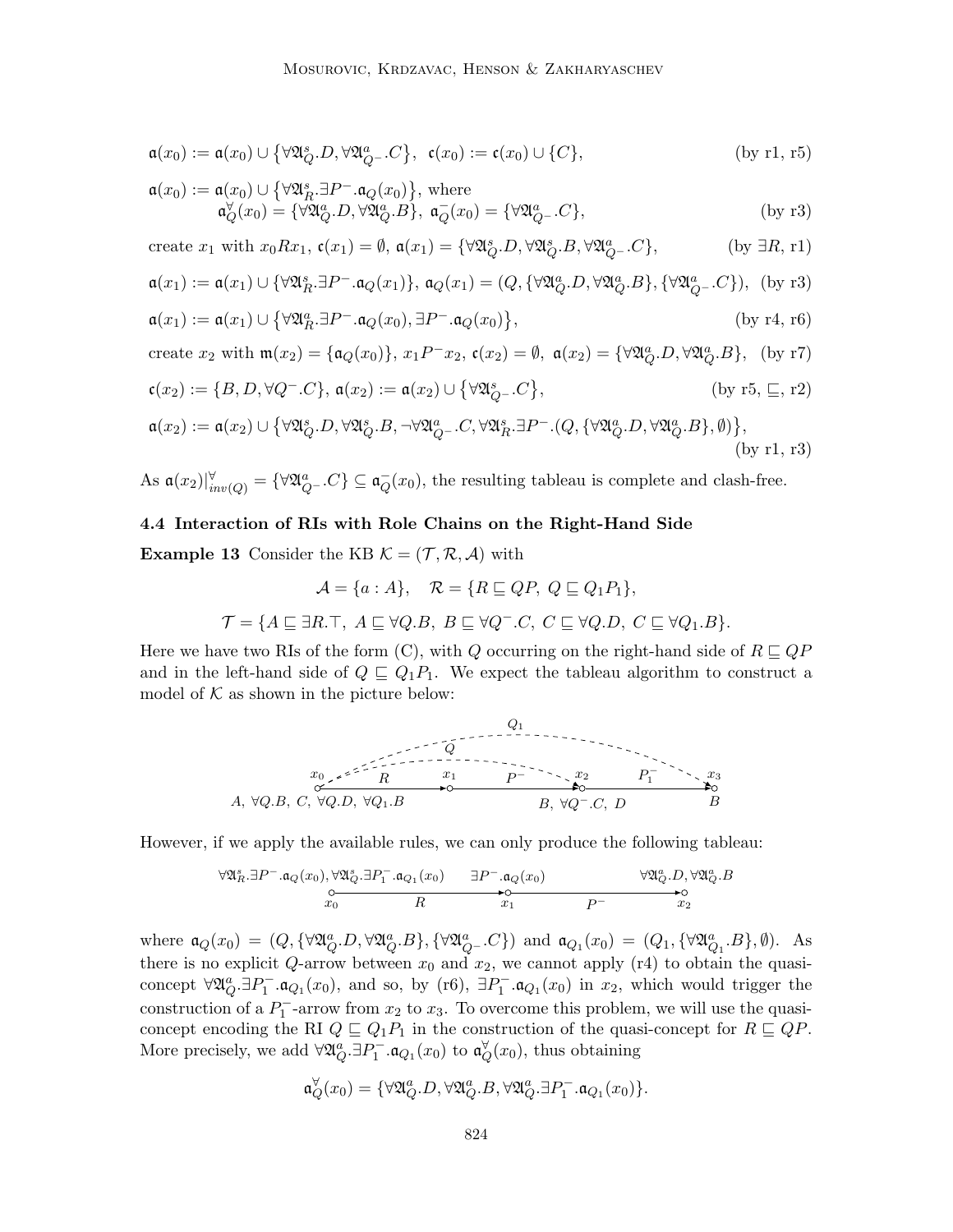As  $\forall \mathfrak{A}_R^s \exists P^- \cdot \mathfrak{a}_Q(x_0)$  is in  $\mathfrak{a}(x_0)$ , we apply (r4) and obtain  $\forall \mathfrak{A}_R^a \exists P^- \cdot \mathfrak{a}_Q(x_0)$ , and so, by (r6), also  $\exists P^- \cdot \mathfrak{a}_Q(x_0)$  in  $\mathfrak{a}(x_1)$ . We then construct  $x_2$  with  $\mathfrak{a}(x_2)$  containing three quasiconcepts  $\forall \mathfrak{A}_Q^a \cdot D$ ,  $\forall \mathfrak{A}_Q^a \cdot B$  and  $\forall \mathfrak{A}_Q^a \cdot \exists P_1^- \cdot \mathfrak{a}_{Q_1}(x_0)$ , the last of which requires the existence of a  $P_1^-$ -successor  $x_3$ .

In order to formalise the previous idea, we introduce a dependency relation  $\triangleleft$ . Given RIs  $R_1 \subseteq Q_1P_1$  and  $R_2 \subseteq Q_2P_2$ , we write  $(R_1 \subseteq Q_1P_1) \triangleleft (R_2 \subseteq Q_2P_2)$  if there are states  $p, q$  of  $\mathfrak{A}_{R_1}$  such that either  $q \in \delta_{\mathfrak{A}_{R_1}}(p, Q_2)$  or  $q \in \delta_{\mathfrak{A}_{R_1}}(p, Q_2)$ . In particular, we have  $(Q \sqsubseteq Q_1P_1) \lhd (R \sqsubseteq QP)$ . As R is regular, it is not hard to see that the relation  $\lhd$  is acyclic. Indeed, it follows from the definition of  $\triangleleft$ , Lemma 1, Definition 3 and  $\mathfrak{A}_{R_1}$  that  $rm(Q_2) \prec_{\mathcal{R}} rn(Q_1)$  (since  $rm(Q_2) \preceq_{\mathcal{R}} rn(R_1)$  and  $rm(R_1) \prec_{\mathcal{R}} rn(Q_1)$ ).

Now, by induction on  $\triangleleft$  we define sets  $\boldsymbol{qc}(r)$  for RIs  $\boldsymbol{r} = (R \sqsubseteq QP)$ . For the  $\triangleleft$ -minimal r,  $qc(r)$  is defined by (12). Then, assuming that  $qc(r')$  is defined for every  $r' \lhd r$  with  $r = (R \sqsubset QP)$ , we set

$$
\mathbf{qc}(r) = \{ \forall \mathfrak{A}_R^p \exists P^- . t \mid p \text{ state in } \mathfrak{A}_R \},
$$

where  $t=(t^r,t^\forall,t^-),\,t^r=Q,\,t^\forall\subseteq \bm{qc}|\partial_Q^\forall\cup\bigcup_{\bm{r}'\lhd \bm{r}}\bm{qc}(\bm{r}')|\partial_Q^\forall,\,t^-\subseteq \bm{qc}|\partial_Q^\forall-\cup\bigcup_{\bm{r}'\lhd \bm{r}}\bm{qc}(\bm{r}')|\partial_Q^\forall$ and, for  $r' = (R' \sqsubseteq Q'P')$  and  $\Sigma(r') \subseteq qc(r')$ ,

$$
\Sigma(\mathbf{r}')|_{T}^{\forall} = \{ \forall \mathfrak{A}_{R'}^{q} . \mathfrak{C} \mid \forall \mathfrak{A}_{R'}^{p} . \mathfrak{C} \in \Sigma(\mathbf{r}') \text{ and } q \in \delta_{\mathfrak{A}_{R'}}(p, T) \}.
$$

We also set

$$
\begin{aligned}\n\boldsymbol{q}\boldsymbol{c}^*(\boldsymbol{r}) &= \{ \forall \mathfrak{A}_T^p \boldsymbol{\mathfrak{C}} \mid \text{ there exists } q \in \delta_{\mathfrak{A}_T}(p, Q), \ \forall \mathfrak{A}_T^p \boldsymbol{\mathfrak{C}} \in \boldsymbol{q}\boldsymbol{c} \cup \bigcup_{\boldsymbol{r}' \lhd \boldsymbol{r}} \boldsymbol{q}\boldsymbol{c}(\boldsymbol{r}') \} \cup \\
&\quad \{\forall \mathfrak{A}_T^q \boldsymbol{\mathfrak{C}} \mid q \in \delta_{\mathfrak{A}_T}(p, Q^-), \ \forall \mathfrak{A}_T^p \boldsymbol{\mathfrak{C}} \in \boldsymbol{q}\boldsymbol{c} \cup \bigcup_{\boldsymbol{r}' \lhd \boldsymbol{r}} \boldsymbol{q}\boldsymbol{c}(\boldsymbol{r}') \}.\n\end{aligned}
$$

Returning to our example, we see that  $r_1 \lhd r$ , for  $r_1 = (Q \sqsubseteq Q_1P_1), r = (R \sqsubseteq QP),$ and so  $qc(r_1)$  remains as it was before, while  $qc(r)$  is becoming larger and, in particular, contains  $\{\forall \mathfrak{A}_{\mathcal{F}}^{p}\}\$  $_{R}^{p}$ .∃P<sup>-</sup>.( $t_1^r, t_1^{\forall}, t_1^-$ ) |  $p \in \{s, a\}$ }, where

$$
t_1^{\forall} \subseteq \{\forall \mathfrak{A}_{Q}^{a}.D, \forall \mathfrak{A}_{Q}^{a}.B, \forall \mathfrak{A}_{Q}^{a}.\exists P_1^{-}.(Q_1, \{\forall \mathfrak{A}_{Q_1}^{a}.B\}, \emptyset), \forall \mathfrak{A}_{Q}^{a}.\exists P_1^{-}.(Q_1, \emptyset, \emptyset)\}, \ t_1^{-} \subseteq \{\forall \mathfrak{A}_{Q}^{a}-.C\}.
$$

For example,  $qc(r)$  contains the quasi-concept

$$
\forall \mathfrak{A}^{s}_R. \exists P^{-}.(Q,\{\forall \mathfrak{A}^{a}_Q.D,\forall \mathfrak{A}^{a}_Q.B,\forall \mathfrak{A}^{a}_Q. \exists P_1^{-}.(Q_1,\{\forall \mathfrak{A}^{a}_{Q_1}.B\},\emptyset)\},\{\forall \mathfrak{A}^{a}_Q.-.C\}).
$$

The construction of a tableau for K in Example 13, using the newly defined sets  $qc(r)$ , is routine and left to the reader.

The dependency relation  $\leq$  between RIs in RBoxes will become more complex in the presence of unions of roles.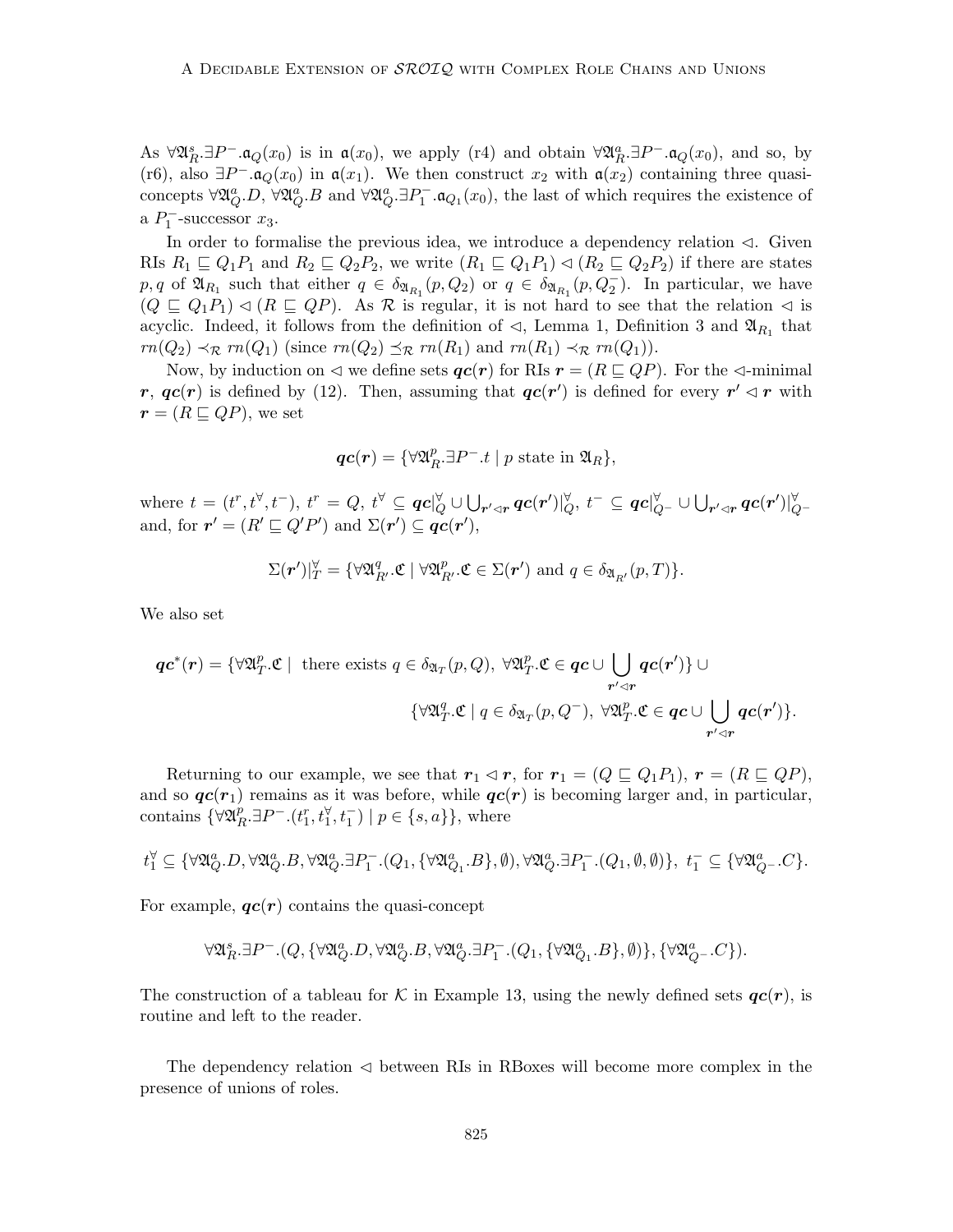#### 4.5 Role Equalities

**Example 14** Consider the RBox R with two RAs:  $ST \subseteq R$  of type (B) and  $R = QP$  of type (E). Clearly,  $R = QP$  can be replaced by the RIs  $R \subseteq QP$  and  $QP \subseteq R$ , but the resulting RBox  $\{ST \sqsubseteq R, R \sqsubseteq QP, QP \sqsubseteq R\}$  will not be regular. Let us observe now that both RBoxes

$$
\mathcal{R}' = \{ST \sqsubseteq R, \ QP \sqsubseteq R\}
$$
 and  $\mathcal{R}'' = \{ST \sqsubseteq R, \ R \sqsubseteq QP\}$ 

are regular. Denote by  $\mathfrak{A}_R$  the NFA for R determined by  $\mathcal{R}'$ , and by  $\mathfrak{A}_1$  the NFA for R given by  $\mathcal{R}^{\prime\prime}$  (see the picture below).



Let us see now whether we can use any of these automata in the rules  $(r2)$  and  $(r3)$  on page 823 for the role R. Consider the KB  $\mathcal{K} = (\mathcal{T}, \mathcal{R}, \mathcal{A})$ , where R is as above and

 $\mathcal{A} = \{a : A\}, \quad \mathcal{T} = \{A \sqsubseteq \exists R.\top, A \sqsubseteq \forall Q.B, A \sqsubseteq \forall Q.C, A \sqsubseteq \forall R.D\}.$ 

First we try  $\mathfrak{A}_R$ . By applying the tableau rules we obtain the following:

$$
\mathcal{A}, \exists R.\top, \forall R.D, \forall Q.B, \forall Q.C, \forall \mathfrak{A}_R^s.D, \forall \mathfrak{A}_Q^s.B, \forall \mathfrak{A}_Q^s.C \qquad \qquad \forall \mathfrak{A}_R^a.D, D \exists Q \in \mathfrak{A}_R \land \mathfrak{A}_R^o
$$

Now we have to apply (r3) to the RI  $R \sqsubseteq QP$  and add the quasi-concept  $\forall \mathfrak{A}_R^s \exists P^- \cdot \mathfrak{a}_Q(x_0)$ to  $\mathfrak{a}(x_0)$ , where  $\mathfrak{a}_Q(x_0) = (Q, \mathfrak{a}(x_0)|_Q^{\forall}, \mathfrak{a}(x_0) \cap \mathbf{qc}|_{Q}^{\forall})$ . Because of the Q-transition in  $\mathfrak{A}_R$ , we must then have  $\forall \mathfrak{A}^q_I$  ${}^q_R$ . $\exists P^- \cdot \mathfrak{a}_Q(x_0) \in \mathfrak{a}(x_0)|^{\forall}_Q$ , which is impossible because  $\mathfrak{a}(x_0)|^{\forall}_Q$  cannot be an element of itself.

Alternatively, we can use  $\mathfrak{A}_1$  for R. This gives us

$$
\forall R.D, \forall \mathfrak{A}_1^s. \exists P^- \mathfrak{a}_Q(x_0), \forall \mathfrak{A}_1^s. D \qquad \exists P^- \mathfrak{a}_Q(x_0), \forall \mathfrak{A}_1^a. D, D \qquad \forall \mathfrak{A}_Q^a. C, \forall \mathfrak{A}_Q^a. B
$$
  
\n
$$
\xrightarrow[\mathfrak{A}_Q]{} \mathfrak{A}_Q
$$

with  $\mathfrak{a}_Q(x_0) = (Q, \{\forall \mathfrak{A}_Q^a.C, \forall \mathfrak{A}_Q^a.B\}, \emptyset)$ , which defines a model of K when we add the missing  $Q$ -arrow from  $x_0$  to  $x_2$ .

Now, we replace the CI  $A \subseteq \exists R.\top$  in K with  $A \subseteq \exists Q.\exists P.\top$  and use  $\mathfrak{A}_1$  for R. In this case, we obtain the following tableau:

$$
\forall R.D. \forall \mathfrak{A}_{1}^{s}.\exists P^{-}.\mathfrak{a}_{Q}(x_{0}),\forall \mathfrak{A}_{1}^{s}.D
$$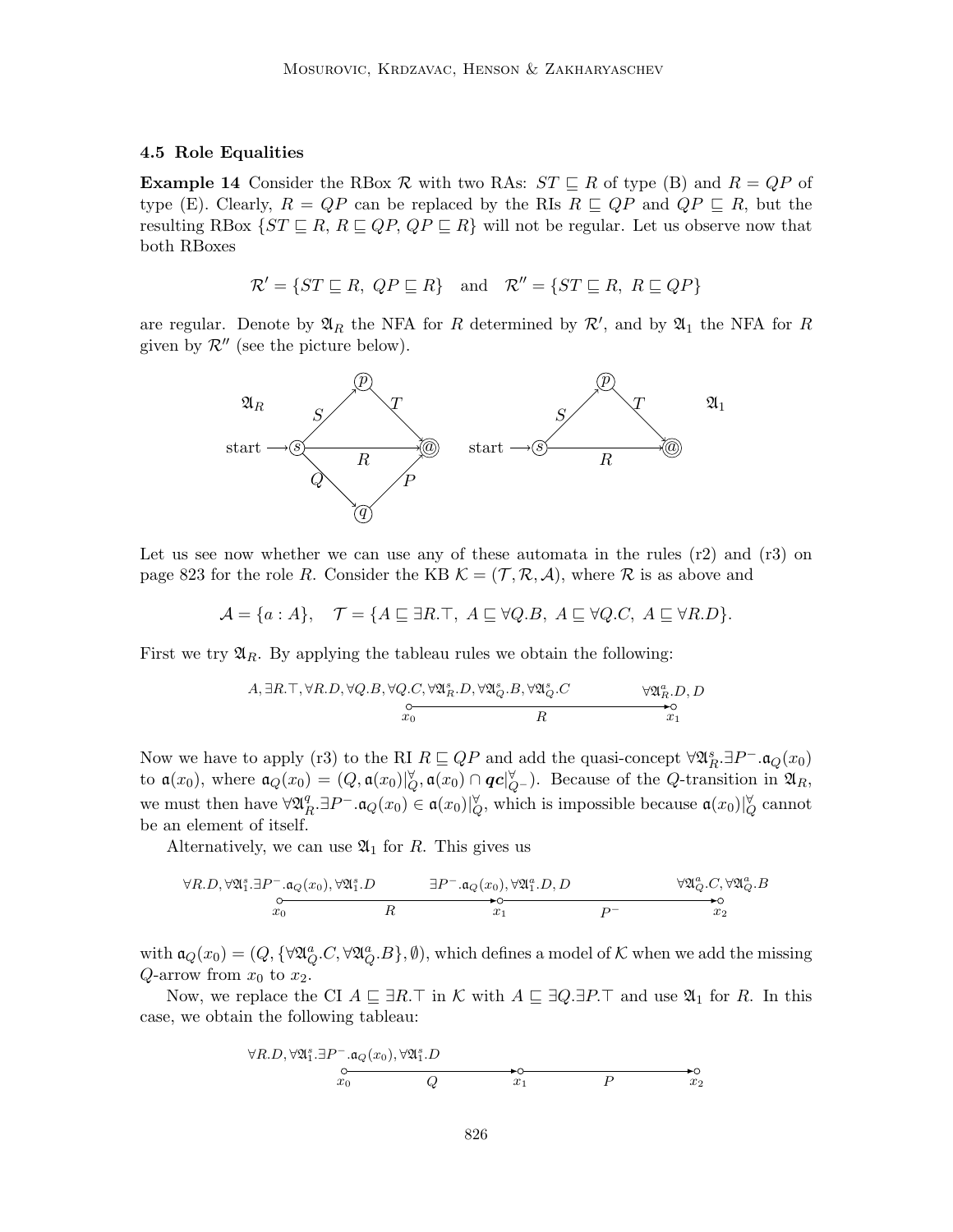To produce a satisfying interpretation  $\mathcal{I}$ , we have to add an R-arrow from  $x_0$  to  $x_2$ . However, this cannot be done 'for free' (as in Example 10) because  $x_2 \notin D^{\mathcal{I}}$ . An alternative would be to use  $\mathfrak{A}_R$  and  $\mathcal{R}'$  instead of  $\mathcal R$  (because we do not have to apply (r3) to  $R \sqsubseteq QP$ ). We then obtain the following tableau:

$$
\forall R.D, \forall \mathfrak{A}_R^s.D \qquad \qquad \forall \mathfrak{A}_R^q.D \qquad \qquad \forall \mathfrak{A}_R^q.D, D\n\mathfrak{D} \qquad \qquad \mathfrak{D} \qquad \qquad \mathfrak{D} \qquad \qquad \mathfrak{D} \qquad \qquad \mathfrak{D} \qquad \mathfrak{D} \qquad \qquad \mathfrak{D} \qquad \qquad \mathfrak{D} \qquad \qquad \mathfrak{D} \qquad \qquad \mathfrak{D} \qquad \qquad \mathfrak{D} \qquad \qquad \mathfrak{D} \qquad \qquad \mathfrak{D} \qquad \qquad \mathfrak{D} \qquad \qquad \mathfrak{D} \qquad \qquad \mathfrak{D} \qquad \qquad \mathfrak{D} \qquad \qquad \mathfrak{D} \qquad \qquad \mathfrak{D} \qquad \qquad \mathfrak{D} \qquad \qquad \mathfrak{D} \qquad \qquad \mathfrak{D} \qquad \qquad \mathfrak{D} \qquad \qquad \mathfrak{D} \qquad \qquad \mathfrak{D} \qquad \qquad \mathfrak{D} \qquad \qquad \mathfrak{D} \qquad \qquad \mathfrak{D} \qquad \qquad \mathfrak{D} \qquad \qquad \mathfrak{D} \qquad \qquad \mathfrak{D} \qquad \qquad \mathfrak{D} \qquad \qquad \mathfrak{D} \qquad \qquad \mathfrak{D} \qquad \qquad \mathfrak{D} \qquad \qquad \mathfrak{D} \qquad \qquad \mathfrak{D} \qquad \qquad \mathfrak{D} \qquad \qquad \mathfrak{D} \qquad \qquad \mathfrak{D} \qquad \qquad \mathfrak{D} \qquad \qquad \mathfrak{D} \qquad \qquad \mathfrak{D} \qquad \qquad \mathfrak{D} \qquad \qquad \mathfrak{D} \qquad \qquad \mathfrak{D} \qquad \qquad \mathfrak{D} \qquad \qquad \mathfrak{D} \qquad \qquad \mathfrak{D} \qquad \qquad \mathfrak{D} \qquad \qquad \mathfrak{D} \qquad \qquad \mathfrak{D} \qquad \qquad \mathfrak{D} \qquad \qquad \mathfrak{D} \qquad \qquad
$$

The addition of an R-arrow from  $x_0$  to  $x_2$  gives an interpretation I such that  $\mathcal{I} \models QP \sqsubseteq R$ and  $x_2 \in D^{\mathcal{I}}$ .

To sum up: the rule (r2) requires the NFA  $\mathfrak{A}_R$ , while (r3) requires  $\mathfrak{A}_1$ . So rule (r2) on page 823 remains the same and we rewrite rule (r1) and (r3) to include role equalities as follows:

- (r1) if  $r \in \mathcal{R}$ , for  $r = (R \sqsubseteq QP)$  or  $r = (R = QP)$ , and there exists  $\mathfrak{C} \in qc^*(r)$  with  $\{\mathfrak{C}, \neg \mathfrak{C}\} \cap \mathfrak{a}(x) = \emptyset$ , then we set  $\mathfrak{a}(x) := \mathfrak{a}(x) \cup \{\mathfrak{D}\}\)$ , for some  $\mathfrak{D} \in \{\mathfrak{C}, \neg \mathfrak{C}\}\$ ;
- (r3) if  $r \in \mathcal{R}$ , for  $r = (R \sqsubseteq QP)$  or  $r = (R = QP)$ , rule (r1) is not applicable for r and  $\forall \mathfrak{A}_1^s \exists P^- \cdot \mathfrak{a}_Q(x) \notin \mathfrak{a}(x)$ , where s is the initial state of  $\mathfrak{A}_1$ , then we set  $\mathfrak{a}(x) :=$  $\mathfrak{a}(x)\cup\{\forall \mathfrak{A}^s_1.\exists P^-\ldotp\mathfrak{a}_Q(x)\}.$

Note that in the case  $r = (R \sqsubseteq QP)$  NFA  $\mathfrak{A}_1$  is same as  $\mathfrak{A}_R$  and in the case  $r = (R = QP)$ NFA  $\mathfrak{A}_1$  is different from  $\mathfrak{A}_R$  as described above.

#### 5. Main Result and Discussion

The examples of the previous section provide the basic ingredients that can be added to SROIQ tableaux of Horrocks et al. (2006) and Horrocks and Sattler (2007) in order to obtain sound and complete tableaux for  $S\mathcal{R}^+\mathcal{O}I\mathcal{Q}$ . We present all the technical details and definitions in Appendix A. A corresponding sound, complete and terminating tableau algorithm is given in Appendix B. Thus, we obtain the following:

# **Theorem 15** Concept satisfiability with respect to  $\mathcal{SR}^+\mathcal{O}IQ$  KBs is decidable.

It is to be noted that the decision algorithm in Appendix B is a (quite sophisticated) extension of the standard tableau procedure for  $\mathcal{SROLQ}$ ; if the input RBox does not contain RAs of the form  $(C)$ –(F) then our tableau algorithm behaves exactly as the  $\mathcal{SROLQ}$ procedure. To simplify presentation and avoid a number of technical details, we decided not to optimise our tableau algorithm in this paper. In fact, there is plenty of room for optimisations; for example, one can work on a more careful choice of quasi-concepts as well as utilise the approach of Motik, Shearer, and Horrocks (2009).

The exact complexity of concept satisfiability with respect to  $\mathcal{SR}^+\mathcal{O}IQ$  KBs is still unknown. If the RBox contains one RA  $r_1$  of the form  $(C)-(F)$ , our algorithm will have to construct the set  $qc(r_1)$  of quasi-concepts, which contains subsets of the previously constructed sets of quasi-concepts  $\boldsymbol{qc}(r_0)$ , and so may suffer an exponential blow-up. Furthermore, the algorithm may suffer one more exponential blow-up every time we add an extra RA of the form  $(C)$ –(F), and thereby extend the  $\triangleleft$ -chains of RAs, because again the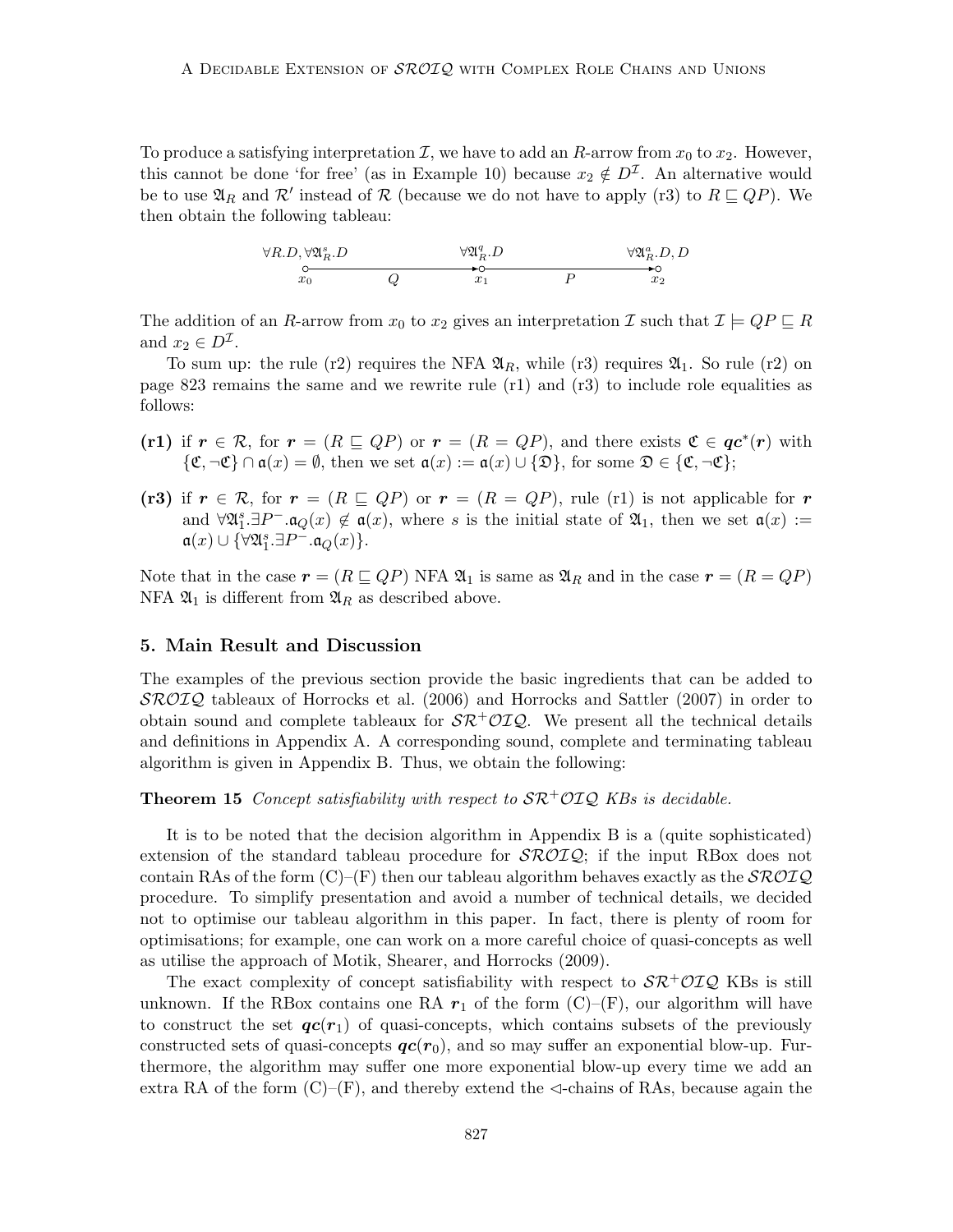set of quasi-concepts may become exponentially larger. To investigate the complexity of full  $\mathcal{SR}^+\mathcal{O}IQ$ , it may be useful to consider first its various sub-languages. For example, we conjecture that ALCI-concept satisfiability with respect to regular RBoxes that only contain axioms of type (C) and the roles  $rn(R_i)$ ,  $i = 1, ..., m$ , do not appear in left-hand side of RIs, is PSPACE-complete.  $\mathcal{SI}$ -concept satisfiability with respect to RBoxes which contain only one axiom of the form  $R \sqsubseteq QP$ , where  $rn(R), rn(Q), rn(P)$  are different role names that are not transitive, is also PSpace-complete.

The step from  $\mathcal{SROIQ}$  to  $\mathcal{SR}^+\mathcal{OIQ}$  is, to some extent, similar to the step from  $\mathcal{SHOIQ}$ to  $\mathcal{SROIQ}$ : as  $\mathcal{SROIQ}$  extends  $\mathcal{SHOIQ}$  with role inclusion axioms containing role chains in the *left-hand* side,  $S\mathcal{R}^+\mathcal{O}I\mathcal{Q}$  extends  $S\mathcal{ROI}\mathcal{Q}$  with role inclusion axioms containing role chains or unions in the right-hand side. Attempts to extend various DLs with such role inclusions have been made since 1985 (Brachman & Schmolze, 1985; Baader, 2003; Wessel, 2001, 2002); however, all of them resulted in undecidable formalisms. Similar problems were investigated in modal logic, where it was shown that regular grammar logics are decidable (Demri, 2001). Our regularity condition for RAs axioms generalises the restrictions of Horrocks et al. (2006) and Kazakov (2010). (However, a closer inspection of how our results are related to grammar modal logics is needed.) Simančík  $(2012)$  showed that complex RIs in  $\mathcal{SROIQ}$  can be encoded using  $\mathcal{SHOIQ}$  axioms. It would be of interest to find out whether a similar reduction is possible in the case of  $\mathcal{SR}^+\mathcal{O}IQ$ .

One of the aims of introducing complex role inclusion axioms in DLs is to model complex structured objects. Suppose, for example, that we have to represent the cycle shown on the left-hand side of the picture below:



In  $\mathcal{SROIQ}$ , we can only use the RI axiom  $R_1R_2R_3R_4 \subseteq Q$ , which produces the required cycle only if there is a chain of the form  $R_1R_2R_3R_4$ . Using description graphs from the work of Motik et al. (2009), we can express the existence of the cycle above as a whole. In  $\mathcal{SR}^+\mathcal{O}IQ$ , we can model this situation by the following regular RBox, where  $Q_1$  and  $Q_2$ are fresh role names:

$$
R_1 \sqsubseteq QR_4^- R_3^- R_2^-, \qquad R_2^- \sqsubseteq Q_1 R_1, \qquad Q_1^- \sqsubseteq QR_4^- R_3^-, R_3 \sqsubseteq Q_2 R_4^-, \qquad Q_2^- \sqsubseteq Q^- R_1 R_2, \qquad R_4 \sqsubseteq Q^- R_1 R_2 R_3
$$

(see the picture above). The RBox produces the required cycle if there is at least one  $R_i$ , for  $i = 1, 2, 3, 4$ , in a model. In this connection, it would be of interest to consider the extension of  $\mathcal{SHOLQ}$  with RI axioms of the form (A) and (C).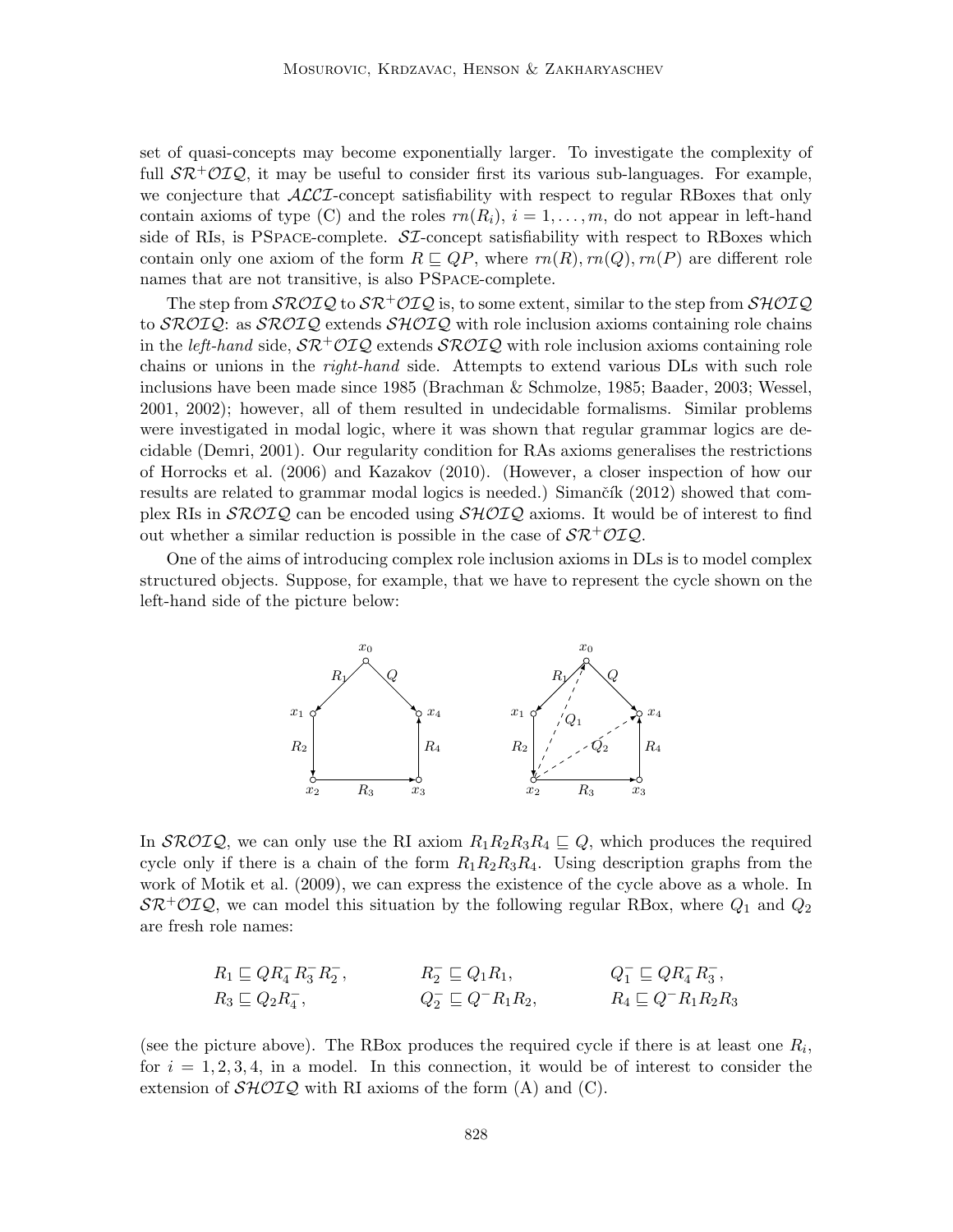# Appendix A.  $\mathcal{SR}^+\mathcal{O} \mathcal{I} \mathcal{Q}$  Tableaux

As observed by Horrocks et al. (2006, Thm. 9), without loss of generality we can define tableaux for  $\mathcal{SR}^+\mathcal{O}LQ$  KBs with empty TBoxes and ABoxes. Let R be a regular RBox and  $C_0$  a  $\mathcal{SR}^+\mathcal{O}I\mathcal{Q}$  concept. We assume that  $\mathcal{R}_{C,D,E,F} = \{r_i \mid i = 1,\ldots,l\}$ , where, for some  $k_1, k, l_1$  such that  $1 \leq k_1 \leq k \leq l_1 \leq l$ ,

$$
\begin{aligned}\n\mathbf{r}_i &= (R_i \sqsubseteq Q_i P_{i1} \dots P_{im_i}), & \text{for } i = 1, \dots, k_1, \\
\mathbf{r}_i &= (R_i = Q_i P_{i1} \dots P_{im_i}), & \text{for } i = k_1 + 1, \dots, k, \\
\mathbf{r}_i &= (R_i = T_{i1} \sqcup \dots \sqcup T_{im_i}), & \text{for } i = k + 1, \dots, l_1, \\
\mathbf{r}_i &= (R_i \sqsubseteq T_{i1} \sqcup \dots \sqcup T_{im_i}), & \text{for } i = l_1 + 1, \dots, l.\n\end{aligned}
$$

For every  $R \in role(C_0, \mathcal{R})$ , we construct, as a preprocessing step, an NFA  $\mathfrak{A}_R$  and special NFAs  $\mathfrak{A}_i$ , for  $i = 1, \ldots, l$ , as described below. Recall that  $L(\mathfrak{A})$  denotes the language recognised by  $\mathfrak A$ . If p is a state in  $\mathfrak A$ , then  $\mathfrak A^p$  is the NFA obtained from  $\mathfrak A$  by making p the (only) initial state of A.

Define an RBox

$$
\mathcal{R}' = \mathcal{R}_{A,B} \cup \{Q_i P_{i1} \dots P_{im_i} \sqsubseteq R_i \mid i = k_1 + 1, \dots, k\} \cup
$$
  

$$
\{T_{ij} \sqsubseteq R_i \mid i = k + 1, \dots, l_1, j = 1, \dots, m_i\},
$$

which only contains axioms of types  $(A)$  and  $(B)$ . Since  $\mathcal R$  is regular and in view of conditions (c1), (c4) and (c6) in Definition 3, the RBox  $\mathcal{R}'$  is stratified. By Theorem 2, we use  $\mathcal{R}'$  to construct, for any  $R \in role(C_0, \mathcal{R})$ , an NFA  $\mathfrak{A}_R = (S_{\mathfrak{A}_R}, role(C_0, \mathcal{R}), s_R, \delta_{\mathfrak{A}_R}, a_R)$  such that  $L(\mathfrak{A}_R) = L_{\mathcal{R}'}(R).$ 

We also define RBoxes

$$
\mathcal{R}^i = \mathcal{R}' \setminus \{Q_i P_{i1} \dots P_{im_i} \sqsubseteq R_i\}, \qquad i = k_1 + 1, \dots, k,
$$
  

$$
\mathcal{R}^i = \mathcal{R}' \setminus \{T_{ij} \sqsubseteq R_i \mid j = 1, \dots, m_i\}, \qquad i = k + 1, \dots, l_1,
$$

and construct NFAs  $\mathfrak{A}_i$  such that  $L(\mathfrak{A}_i) = L_{\mathcal{R}^i}(R_i)$ ,  $i = k_1 + 1, \ldots, l_1$ . For  $i = 1, \ldots, k_1$  and  $i = l_1 + 1, \ldots, l$ , we simply set  $\mathfrak{A}_i = \mathfrak{A}_{R_i}$ .

Now, we are going to define formally the set  $\mathbf{qc}(C_0, \mathcal{R})$ . The elements of  $\mathbf{qc}(C_0, \mathcal{R})$  are called *quasi-concepts* (for  $C_0$  w.r.t.  $\mathcal{R}$ ); we use them to define labels for tableau nodes. In the definition of  $\mathbf{qc}(C_0, \mathcal{R})$ , we require a dependency relation  $\lhd$  on  $\mathcal{R}_{C,D,E,F}$ .

For each role name  $Q \in \{rn(Q_i), rn(T_{i1}), \ldots, rn(T_{im_i}) \mid 1 \leq i \leq l\}$ , let  $AutIn(Q)$  be the set of those  $i \in \{1, ..., l\}$  for which there are states p and q of  $\mathfrak{A}_i$  such that  $q \in \delta_{\mathfrak{A}_i}(p, Q)$  or  $q \in \delta_{\mathfrak{A}_i}(p, Q^-)$ . We define  $\triangleleft$  on  $\mathcal{R}_{C,D,E,F}$  by taking  $r_i \triangleleft r_j$  if

 $-1 \leq j \leq k$  and  $i \in \text{AutIn}(rn(Q_i)),$  or

- 
$$
k < j \leq l
$$
 and there is  $h \in \{1, ..., m_j\}$  such that  $i \in \text{AutIn}(rn(T_{jh}))$ .

The following lemma shows that the transitive closure of  $\triangleleft$  is acyclic:

**Lemma 16** (i) If  $r_i \triangleleft r_j$  then  $r_j \triangleleft r_i$  does not hold.

(ii) If  $r_{i_1} \lhd r_{i_2}$  and  $r_{i_2} \lhd r_{i_3}$ , then  $r_{i_3} \lhd r_{i_1}$  does not hold.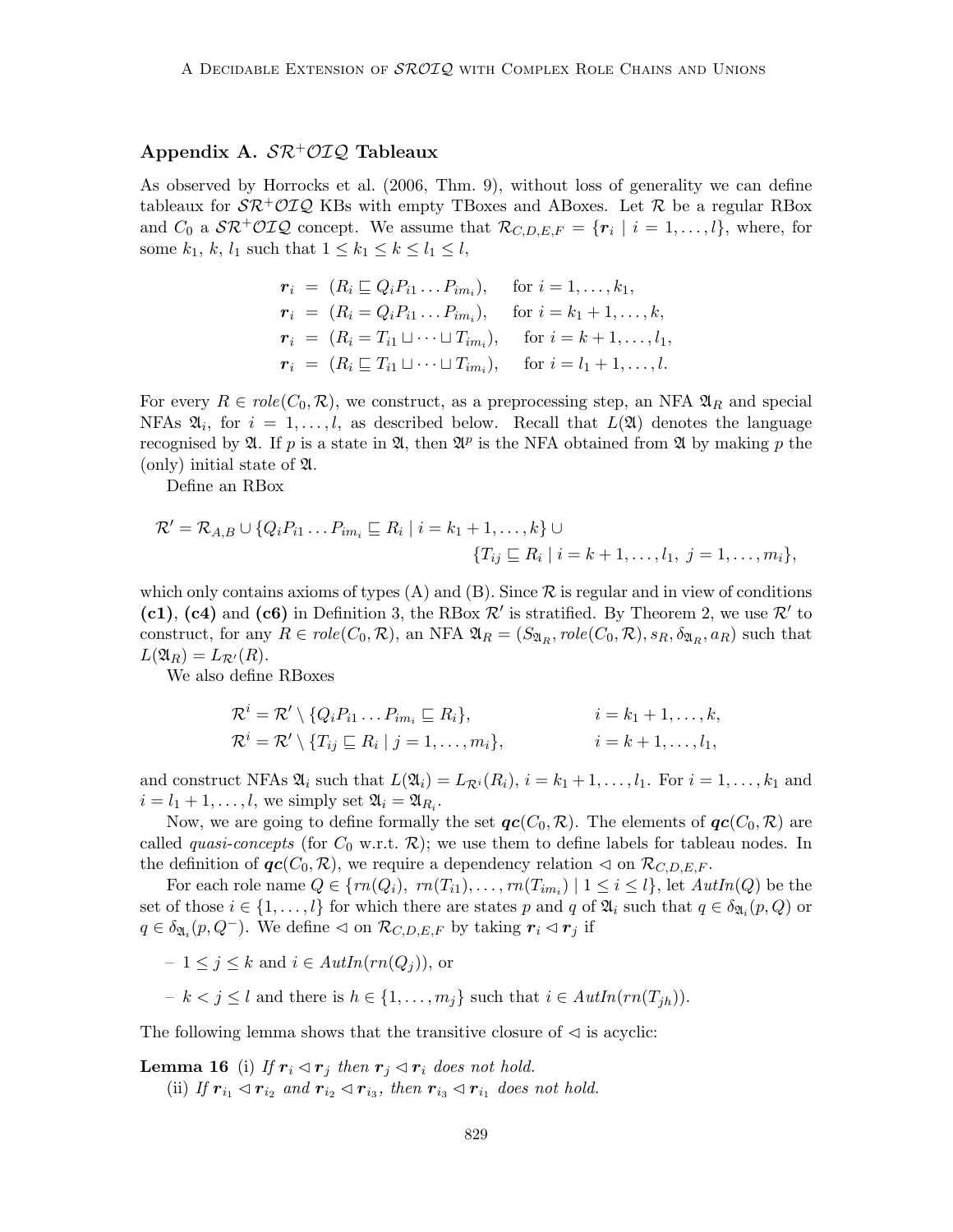**Proof.** Observe first that if  $i \in AutIn(Q)$  then there is a  $Q$ - or  $Q^-$ -transition of  $\mathfrak{A}_i$ , and so we have  $rn(Q) \preceq_R^1 rn(R_i)$ . If  $i \leq k$  then  $rn(R_i) \prec_R^1 rn(Q_i)$ , and so  $rn(Q) \prec_R^1 rn(Q_i)$ . If  $i > k$  then  $rn(R_i) \prec^1_{\mathcal{R}} rn(T_{ih})$ , and so  $rn(Q) \prec^1_{\mathcal{R}} rn(T_{ih})$ , for all  $h \in \{1, ..., m_i\}$ .

(i) Let  $r_i \triangleleft r_j$ . Four cases are possible.

Case 1:  $i, j \leq k$ . Then  $i \in \text{AutIn}(rn(Q_j))$ , and so  $rn(Q_j) \prec^1_{\mathcal{R}} rn(Q_i)$ . Similarly, if we had  $r_j \lhd r_i$ , then  $rn(Q_i) \prec^1_{\mathcal{R}} rn(Q_j)$ , which is impossible.

Case 2:  $j \leq k$  and  $i > k$ . Then  $i \in AutIn(m(Q_j))$ , and so  $rn(Q_j) \prec_{\mathcal{R}}^1 rn(T_{ih})$ , for all  $h \in \{1, \ldots, m_i\}$ . If  $r_j \lhd r_i$  then there is  $T_{ih_0}$ ,  $1 \leq h_0 \leq m_i$ , such that  $j \in AutIn(rn(T_{ih_0}))$ . Hence,  $rn(T_{ih_0}) \prec_R^1 rn(Q_j)$ , which is a contradiction.

Case 3:  $i \leq k$  and  $j > k$ . This is a mirror image of case 2.

Case 4:  $i, j > k$ . Then there is  $T_{jh_0}, 1 \leq h_0 \leq m_j$ , such that  $i \in AutIn(rn(T_{jh_0}))$ , and so  $rm(T_{jh_0}) \prec_R^1 rn(T_{ie}),$  for all  $e \in \{1, \ldots, m_i\}$ . Similarly, if we had  $r_j \lhd r_i$ , then there is  $T_{ie_0}$ ,  $1 \leq e_0 \leq m_i$ , such that  $rn(T_{ie_0}) \prec_R^1 rn(T_{jh})$ , for all  $h \in \{1, \ldots, m_j\}$ , which is impossible. The proof of (ii) is similar and left to the reader.  $\Box$ 

We will require the following notation. Let

$$
qc = {\forall \mathfrak{A}_R^p.C \mid \forall R.C \in con(C_0) \text{ and } p \text{ a state of } \mathfrak{A}_R}.
$$

For a set  $\Sigma \subseteq qc$  and a basic role P, we set

$$
\Sigma|_P^{\forall} = \{ \forall \mathfrak{A}_R^q. C \mid \forall \mathfrak{A}_R^p. C \in \Sigma \text{ and } q \in \delta_{\mathfrak{A}_R}(p,P) \}.
$$

Sometimes it will be convenient for us to write  $\bm{qc}(r_0)$  in place of  $\bm{qc}$  and assume that  $r_0 \lhd r_i$ , for all  $i, 1 \leq i \leq l$ . Now, assuming that  $\boldsymbol{qc}(r_i)$  is defined for every  $r_i \triangleleft r_i$  where  $0 \leq j \leq l$ and  $1 \leq i \leq l$ , we define  $\boldsymbol{qc}(r_i)$  to be the set of all  $\forall \mathfrak{A}_i^q$  $\frac{q}{i}$ .  $\mathfrak C$  such that

- q is a state of 
$$
\mathfrak{A}_i
$$
;

- for *i* ≤ *k*, **c** = ∃ $P_{im_i}^-$ . · · · ∃ $P_{i1}^-$ . ( $t_0^r$ ,  $t_0^{\forall}$ ,  $t_0^-$ ) and  $t_0^r = Q_i$ ; − for  $i > k$ ,  $\mathfrak{C} = \bigvee_{h=1}^{m_i} (t_h^r, t_h^{\forall}, t_h^-)$  and  $t_h^r = T_{ih}$ ;  $\hspace{0.1 cm} \hspace{0.1 cm} = \hspace{0.1 cm} t_{h}^{\forall} \subseteq \bigcup_{\boldsymbol{r}_{j} < \boldsymbol{r}_{i}} \boldsymbol{qc}(\boldsymbol{r}_{j})|_{t_{h}^{r}}^{\forall};$  $- \; t_h^- \subseteq \bigcup_{\bm{r}_j \lhd \bm{r}_i} \bm{qc}(\bm{r}_j) \vert_{inv(t_h^r)}^\forall.$ 

For  $\Sigma(\mathbf{r}_i) \subset \mathbf{qc}(\mathbf{r}_i)$  and a basic role P, let

$$
\Sigma(\boldsymbol{r}_i)|_P^{\forall} = \{ \forall \mathfrak{A}_i^q \mathfrak{C} \mid \forall \mathfrak{A}_i^p \mathfrak{C} \in \Sigma(\boldsymbol{r}_i) \text{ and } q \in \delta_{\mathfrak{A}_i}(p, P) \}.
$$

Finally, we set

l

$$
\boldsymbol{qc}(C_0,\mathcal{R})=\bigcup_{i=0}^l\boldsymbol{qc}(r_i),
$$

and, for  $\Sigma \subseteq \mathbf{qc}(C_0, \mathcal{R})$  and a basic role P,

$$
\Sigma_{P}^{\forall} = \bigcup_{j=0}^{l} (\Sigma \cap \boldsymbol{qc}(r_j))_{P}^{\forall} \quad \text{and} \quad \Sigma_{\varepsilon}^{\forall} = \{ \forall \mathfrak{A}^{q}.\mathfrak{C} \mid \forall \mathfrak{A}^{p}.\mathfrak{C} \in \Sigma \text{ and } q \in \delta_{\mathfrak{A}}(p,\varepsilon) \},
$$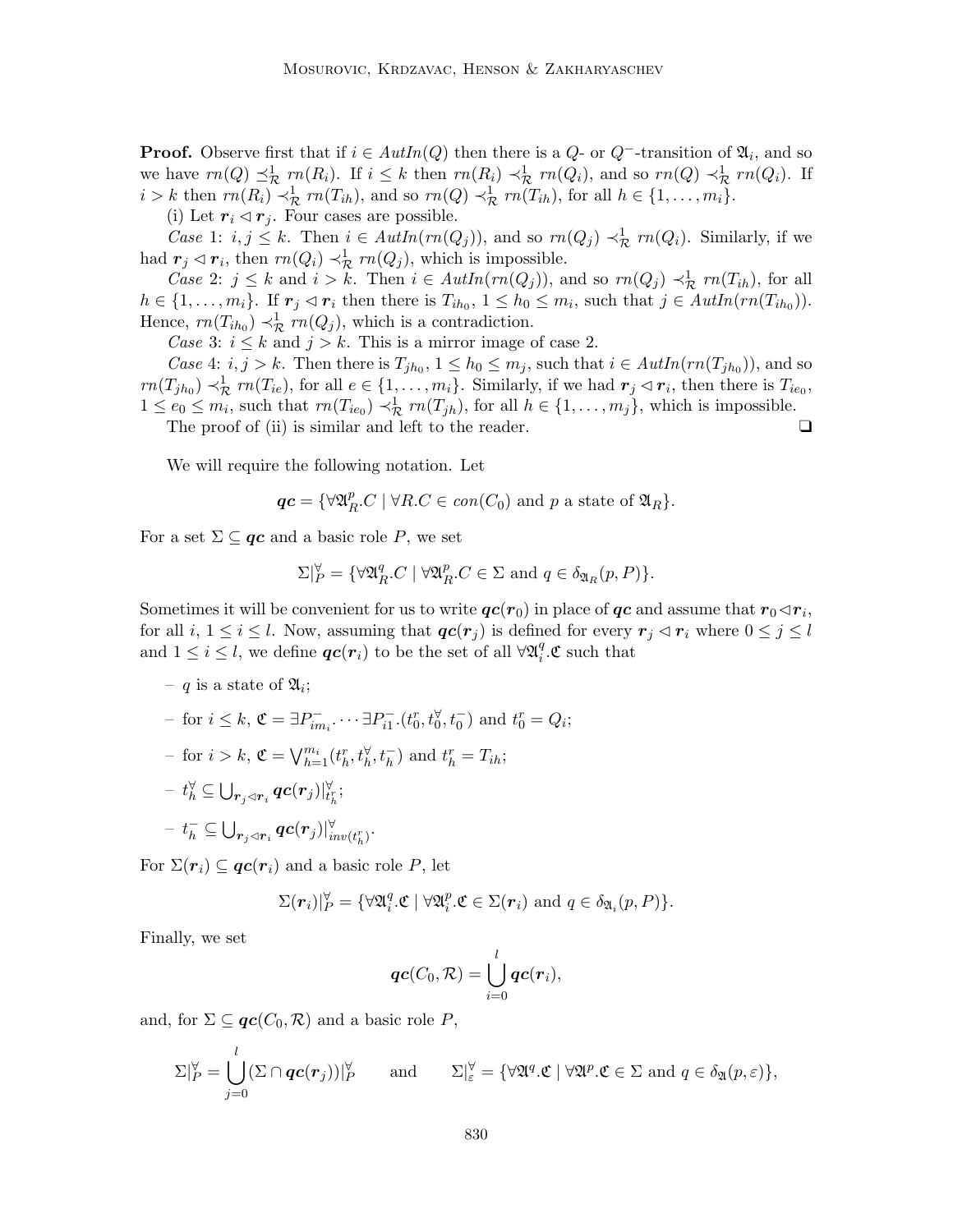where  $\varepsilon$  is the empty role chain. For  $\Sigma \subseteq \mathbf{qc}(C_0, \mathcal{R})$  and  $1 \leq i \leq l$ , let

$$
\Xi(\mathbf{r}_i, \Sigma) = \begin{cases} \exists P_{im_i}^- \dots \exists P_{i1}^- \cdot (t_0^r, t_0^{\forall}, t_0^-), \ t_0^r = Q_i, & \text{if } i \leq k, \\ \bigvee_{h=1}^{m_i} (t_h^r, t_h^{\forall}, t_h^-), \ t_h^r = T_{ih}, & \text{if } i > k, \end{cases}
$$
(13)

where  $t_h^{\forall} = \Sigma_{t_h^{\forall}}^{\forall}$ ,  $t_h^{-} = \Sigma \cap \boldsymbol{qc}(C_0, \mathcal{R}) \vert_{inv(t_h^{\forall})}^{\forall}$ ,  $0 \leq h \leq m_i$ . Clearly,  $\forall \mathfrak{A}_i^s(\Xi(\boldsymbol{r}_i, \Sigma)) \in \boldsymbol{qc}(\boldsymbol{r}_i)$ . Intuitively, if  $\Sigma$  is the label of a node u, that is,  $\Sigma = \mathfrak{a}(u)$ , then  $\Xi(\mathbf{r}_i, \Sigma)$  is the quasi-concept encoding the RA  $r_i$  in the node u.

**Example 17** Let  $\mathcal{R} = {\mathbf{r}_1, \mathbf{r}_2}$ , where  $\mathbf{r}_1 = (R_1 \sqsubseteq Q_1 P_1 P_2)$  and  $\mathbf{r}_2 = (R_2 \sqsubseteq T_1 \sqcup T_2)$ . The NFAs for the roles in  $R$  have two states: initial s and accepting a. Suppose

$$
\Sigma=\{\forall \mathfrak{A}^s_{Q_1}.C_1, \ \forall \mathfrak{A}^a_{Q_1^-}.C_2, \ \forall \mathfrak{A}^s_{T_1}.C_3, \ \forall \mathfrak{A}^s_{T_2}.C_4, \forall \mathfrak{A}^s_{T_2}.C_5, \ \forall \mathfrak{A}^a_{T_1^-}.C_6\}.
$$

Then

$$
\begin{split} &\Xi(\mathbf{r}_1,\Sigma)=\exists P_2^-. \exists P_1^-.(Q_1,\{\forall \mathfrak{A}_{Q_1}^a.C_1\},\{\forall \mathfrak{A}_{Q_1}^a.C_2\}),\\ &\Xi(\mathbf{r}_2,\Sigma)=(T_1,\{\forall \mathfrak{A}_{T_1}^a.C_3\},\{\forall \mathfrak{A}_{T_1^-}^a.C_6\})\vee (T_2,\{\forall \mathfrak{A}_{T_2}^a.C_4,\forall \mathfrak{A}_{T_2}^a.C_5\},\emptyset). \end{split}
$$

**Remark 18** If P is a symmetric role (i.e.,  $(P^- \sqsubseteq P) \in \mathcal{R}$ ), then each occurrence of P and  $inv(P)$  is treated as  $rn(P)$ . For example,  $\{\forall P.D, \forall P\neg C\}\vert_{P}^{\forall} = \{D, C\}.$ 

We are now in a position to define  $\mathcal{SR}^+\mathcal{O}I\mathcal{Q}$  tableaux. Note that the most essential difference compared with the tableaux for  $\mathcal{SROLQ}$  (Horrocks et al., 2006) are the rules (p19), (p21) and (p22).

A tableau for  $C_0$  w.r.t. R is a structure of the form  $T = (S, \mathfrak{c}, \mathfrak{a}, \mathcal{E})$ , where S is non-empty set,  $\mathfrak{c}: \mathbf{S} \to 2^{con(C_0)}$ ,  $\mathfrak{a}: \mathbf{S} \to 2^{\mathbf{qc}(C_0, \mathcal{R})}$ ,  $\mathcal{E}: \mathit{role}(C_0, \mathcal{R}) \to 2^{\mathbf{S} \times \mathbf{S}}$  such that the following conditions hold:

- (p1)  $C_0 \in \mathfrak{c}(u_0)$  for some  $u_0 \in S$ ,
- (p2) if  $C \in \mathfrak{c}(u)$  then  $\neg C \notin \mathfrak{c}(u)$ , where C is either a concept name or  $\exists R. Self$ ,
- (p3)  $\top \in \mathfrak{c}(u)$  and  $\bot \notin \mathfrak{c}(u)$  for any u,
- (p4) if  $\exists R. Self \in \mathfrak{c}(u)$  then  $(u, u) \in \mathcal{E}(R)$ ,
- (p5) if  $\neg \exists R. Self \in \mathfrak{c}(u)$  then  $(u, u) \notin \mathcal{E}(R)$ ,
- (p6) if  $(C_1 \sqcap C_2) \in \mathfrak{c}(u)$  then  $C_1 \in \mathfrak{c}(u)$  and  $C_2 \in \mathfrak{c}(u)$ ,
- (p7) if  $(C_1 \sqcup C_2) \in \mathfrak{c}(u)$  then  $C_1 \in \mathfrak{c}(u)$  or  $C_2 \in \mathfrak{c}(u)$ ,
- (p8) if  $\exists R.C \in \mathfrak{c}(u)$  then there is some  $v \in S$  with  $(u, v) \in \mathcal{E}(R)$  and  $C \in \mathfrak{c}(v)$ ,
- (p9)  $(u, v) \in \mathcal{E}(R)$  iff  $(v, u) \in \mathcal{E}(inv(R)),$
- (p10) if  $(\leq nS.C) \in \mathfrak{c}(u)$  then  $\sharp \{v \in S \mid (u, v) \in \mathcal{E}(S) \text{ and } C \in \mathfrak{c}(v)\} \leq n$ ,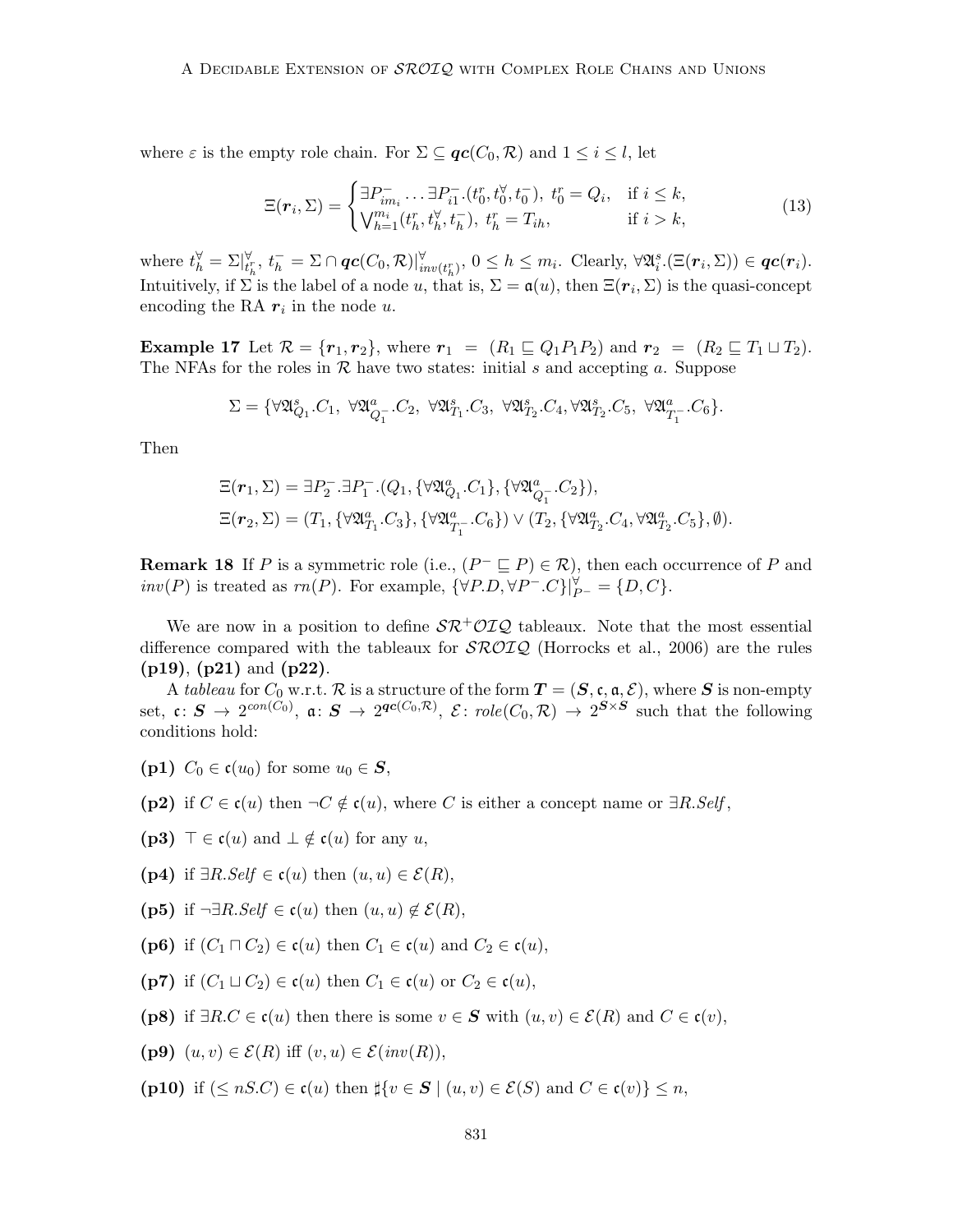- (p11) if  $(\geq nS.C) \in \mathfrak{c}(u)$  then  $\sharp \{v \in S \mid (u, v) \in \mathcal{E}(S) \text{ and } C \in \mathfrak{c}(v)\} \geq n$ ,
- (p12) if  $(\leq nS.C) \in \mathfrak{c}(u)$  and  $(u, v) \in \mathcal{E}(S)$ , then  $C \in \mathfrak{c}(v)$  or  $\neg C \in \mathfrak{c}(v)$ ,
- (p13) if  $o \in \mathfrak{c}(u) \cap \mathfrak{c}(v)$ , for some  $o \in \text{nom}(C_0)$ , then  $v = u$ ,
- (p14) for each  $o \in \text{nom}(C_0)$ , there is some  $v_o \in S$  with  $o \in \mathfrak{c}(v_o)$ ,
- (p15) if  $Dis(R, S) \in \mathcal{R}$  then  $\mathcal{E}(R) \cap \mathcal{E}(S) = \emptyset$ ,
- (p16) if  $(u, v) \in \mathcal{E}(R)$  and  $R \sqsubseteq^* S$ , then  $(u, v) \in \mathcal{E}(S)$ ,<sup>2</sup>
- (p17) if  $\forall R.C \in \mathfrak{c}(u)$  then  $\forall \mathfrak{A}_R^s.C \in \mathfrak{a}(u)$ , where s is the initial state of  $\mathfrak{A}_R$ ,
- (p18) if  $\forall \mathfrak{A}_R^a C \in \mathfrak{a}(u)$ , where a is an accepting state, then  $C \in \mathfrak{c}(u)$ ,
- (p19)  $\forall \mathfrak{A}_i^s \mathfrak{C} \in \mathfrak{a}(u)$ , where s is the initial state of  $\mathfrak{A}_i$  and  $\mathfrak{C} = \Xi(r_i, \mathfrak{a}(u))$ , for all  $u \in S$ and  $1 \leq i \leq l$ ,
- (p20) if  $(u, v) \in \mathcal{E}(R)$  then  $\mathfrak{a}(u)|_R^{\forall} \subseteq \mathfrak{a}(v)$ ,
- (p21) if  $\forall \mathfrak{A}_i^a \mathfrak{C} \in \mathfrak{a}(u)$ , where  $i \leq k$ ,  $\mathfrak{C} = \exists inv(P_{im_i}) \cdots \exists inv(P_{i1}) \mathfrak{C}$ ,  $t^r, t^{\forall}, t^-$  and a is an accepting state, then there are  $v_0, v_1, \ldots, v_{m_i} = u$  such that  $(v_j, v_{j-1}) \in \mathcal{E}(inv(P_{ij}))$ , for  $1 \leq j \leq m_i$ ,  $t^{\forall} \subseteq \mathfrak{a}(v_0)$  and  $\mathfrak{a}(v_0)|_{inv(t^r)}^{\forall} \subseteq t^-,$
- (p22) if  $\forall \mathfrak{A}_i^a \mathfrak{C} \in \mathfrak{a}(u)$ , where a is an accepting state,  $i > k$  and  $\mathfrak{C} = \bigvee_{h=1}^{m_i} (t_h^r, t_h^{\forall}, t_h^-)$ , then there is  $j \in \{1, \ldots, m_i\}$  such that  $t_j^{\forall} \subseteq \mathfrak{a}(u)$  and  $\mathfrak{a}(u)|_{inv(t_j^r)}^{\forall} \subseteq t_j^-,$
- (p23)  $\mathfrak{a}(u)|_\varepsilon^\forall \subseteq \mathfrak{a}(u)$ .

Let  $T = (S, \mathfrak{c}, \mathfrak{a}, \mathcal{E})$  be a tableau, R a basic role and  $u, v \in S$ . If  $\mathfrak{a}(u)|_R^{\forall} \subseteq \mathfrak{a}(v)$  and  $\mathfrak{a}(v)|_{inv(R)}^{\forall} \subseteq \mathfrak{a}(u)$ , then we write  $ar(R, u, v)$ . If there is an R-arrow from u to v then  $ar(R, u, v)$  holds; see Proposition 20 (i). On the other hand, the meaning of  $ar(R, u, v)$  is that we can always insert an R-arrow (for a non-simple role R) from u to v without violating any of the tableau conditions.

**Lemma 19** A concept  $C_0$  is satisfiable w.r.t. a  $\mathcal{SR}^+\mathcal{O}IQ$  RBox R if and only if there exists a tableau for  $C_0$  w.r.t.  $\mathcal{R}$ .

**Proof.** ( $\Leftarrow$ ) Let  $T = (S, \mathfrak{c}, \mathfrak{a}, \mathcal{E})$  be a tableau for  $C_0$  w.r.t. R. Define an interpretation  $\mathcal{I} = (\Delta^{\mathcal{I}}, \cdot^{\mathcal{I}})$  by taking  $\Delta^{\mathcal{I}} = \mathcal{S}, C^{\mathcal{I}} = \{u \mid C \in \mathfrak{c}(u)\},$  for a concept name  $C \in con(C_0)$ . For a role name R, we define  $\overline{\mathcal{E}}(R)$  (by induction on  $\prec_{\mathcal{R}}^1$ ) and  $R^{\mathcal{I}}$  in the following way. For a role name R, we define  $\overline{\mathcal{E}}(R)$  and  $R^{\mathcal{I}}$  by induction on  $\prec_R^1$  in the following way. For  $\prec_R^1$ minimal R, we set  $\overline{\mathcal{E}}(R) = \mathcal{E}(R)$ . We extend  $\overline{\mathcal{E}}(\cdot)$  with  $\overline{\mathcal{E}}(inv(R)) = \{(u, v) | (v, u) \in \overline{\mathcal{E}}(R)\}\$ 

<sup>2.</sup> Here  $\sqsubseteq^*$  is the transitive closure of  $\sqsubseteq$ .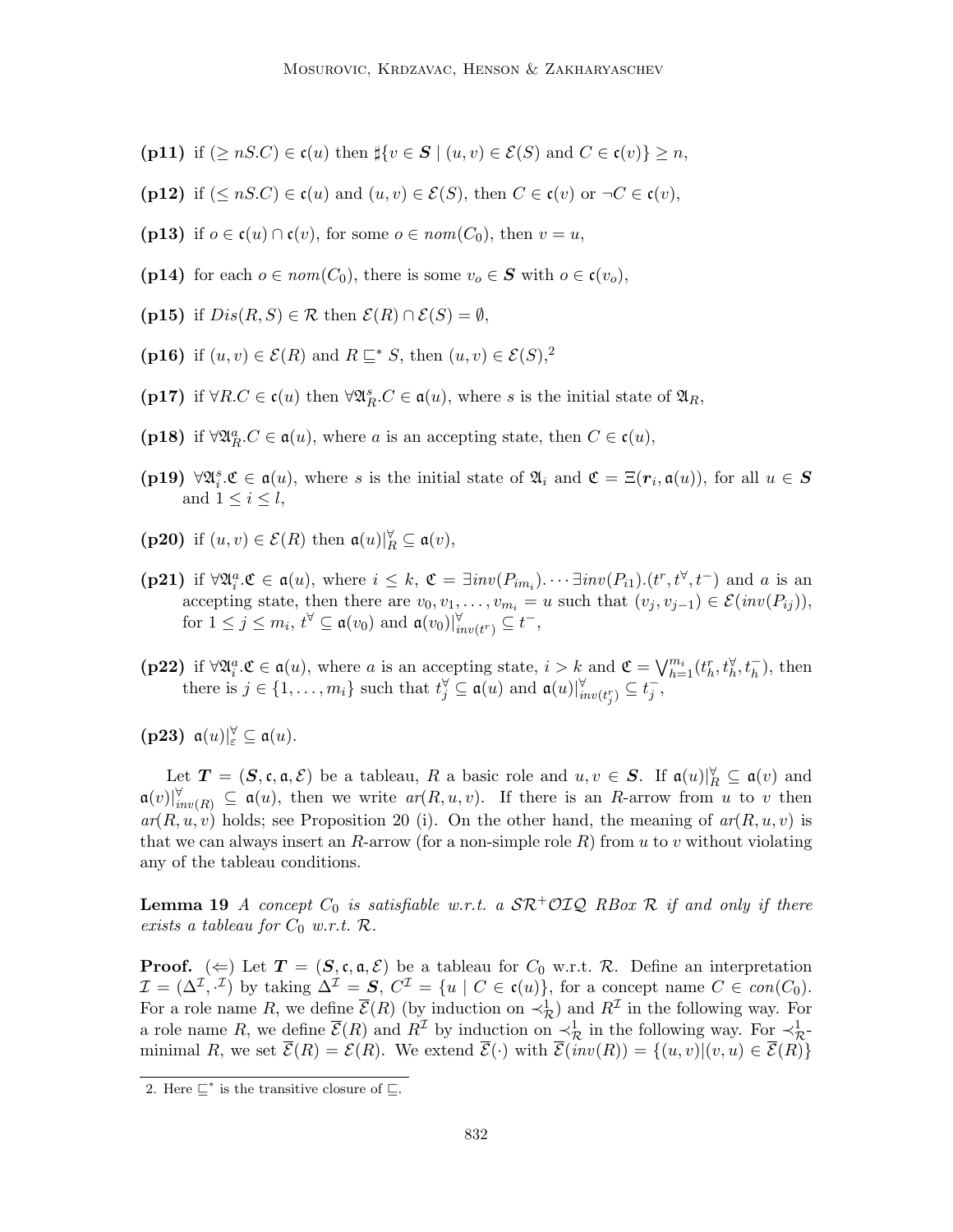and  $\overline{\mathcal{E}}(S_1 \dots S_n) = \overline{\mathcal{E}}(S_1) \circ \cdots \circ \overline{\mathcal{E}}(S_n)$ . Suppose now that  $\overline{\mathcal{E}}(S)$  is defined for all  $S \prec^1_{\mathcal{R}} R$ . Then we set, where  $w_i = P_{i1} \dots P_{im_i}$  and  $\mathcal{E}(w_i) = \mathcal{E}(P_{i1}) \circ \cdots \circ \mathcal{E}(P_{im_i}),$ 

$$
\mathcal{E}(R) = \mathcal{E}(R) \cup
$$
\n
$$
\bigcup_{\{i|R=q_i\}} \{(u,v) \mid ar(R,u,v) \& \exists \varrho \in L(\mathfrak{A}_i) \exists z ((u,z) \in \overline{\mathcal{E}}(\varrho) \land (v,z) \in \mathcal{E}(w_i))\} \cup
$$
\n
$$
\bigcup_{\{i|R=inv(Q_i)\}} \{(u,v) \mid ar(R,u,v) \& \exists \varrho \in L(\mathfrak{A}_i) \exists z ((v,z) \in \overline{\mathcal{E}}(\varrho) \land (u,z) \in \mathcal{E}(w_i))\} \cup
$$
\n
$$
\bigcup_{\{i|\exists j \in R=T_{ij}\}} \{(u,v) \mid ar(R,u,v) \& \exists \varrho \in L(\mathfrak{A}_i) (u,v) \in \overline{\mathcal{E}}(\varrho)\} \cup
$$
\n
$$
\bigcup_{\{i|\exists j \in R=inv(T_{ij})\}} \{(u,v) \mid ar(R,u,v) \& \exists \varrho \in L(\mathfrak{A}_i) (v,u) \in \overline{\mathcal{E}}(\varrho)\},
$$
\n
$$
R^{\mathcal{I}} = \{(u_0, u_n) \mid \exists u_1, \dots, u_{n-1} ((u_i, u_{i+1}) \in \overline{\mathcal{E}}(S_{i+1}) \land S_1 S_2 \dots S_n \in L(\mathfrak{A}_R))\}.
$$

We need  $\overline{\mathcal{E}}(R)$  to adjust  $\mathcal{E}(R)$  by taking account of the omitted R-arrows for RIs of the form  $(C)$ –(F) as we do not use these RIs in the construction of  $\mathfrak{A}_R$ . The picture below illustrates such a situation for a role Q and two RIs  $QQ \sqsubseteq Q$  and  $R \sqsubseteq QP$   $(\mathcal{E}(Q) \subseteq \overline{\mathcal{E}}(Q) \subseteq Q^{\mathcal{I}})$ .



We have to show that  $\mathcal I$  is a model of  $C_0$  and  $\mathcal R$ . To this end, we require the following:

**Proposition 20** (i) If  $(u, v) \in \mathcal{E}(R)$  then  $ar(R, u, v)$ .

(ii) If  $(u, v) \in \overline{\mathcal{E}}(R)$  then  $ar(R, u, v)$ .

- (iii) If  $\varrho \in L(\mathfrak{A}), (u, v) \in \overline{\mathcal{E}}(\varrho)$  and  $\forall \mathfrak{A}^s \mathfrak{C} \in \mathfrak{a}(u)$  then  $\forall \mathfrak{A}^a \mathfrak{C} \in \mathfrak{a}(v)$ .
- (iv) If  $(u, v) \in R^{\mathcal{I}}$  and  $\forall \mathfrak{A}_R^s \mathfrak{C} \in \mathfrak{a}(u)$  then  $\forall \mathfrak{A}_R^a \mathfrak{C} \in \mathfrak{a}(v)$ .

**Proof.** (i) Follows from (p20) and (p9). More precisely, if  $(u, v) \in \mathcal{E}(R)$  then, by (p9),  $(v, u) \in \mathcal{E}(inv(R))$ . By (p20),  $(u, v) \in \mathcal{E}(R)$  implies  $\mathfrak{a}(u)|_R^{\forall} \subseteq \mathfrak{a}(v)$ , while  $(v, u) \in \mathcal{E}(inv(R))$ implies  $\mathfrak{a}(v)|_{inv(R)}^{\forall} \subseteq \mathfrak{a}(u)$ . Thus, we obtain  $ar(R, u, v)$ .

(ii) Follows from (i) and the definition of  $\overline{\mathcal{E}}(R)$ .

(iii) Let  $\rho = S_1 \dots S_n$ . Since  $(u, v) \in \overline{\mathcal{E}}(\rho)$ , we have  $u = u_0, \dots, u_n = v$  with  $(u_{i-1}, u_i) \in$  $\overline{\mathcal{E}}(S_i)$ , for  $i = 1, \ldots, n$ . On other hand, since  $S_1 \ldots S_n \in L(\mathfrak{A})$ , there are  $s = p_0, \ldots, p_n = a$ such that  $p_i \in \delta_{\mathfrak{A}}(p_{i-1}, S_i)$ . We have  $\forall \mathfrak{A}^{p_0} \mathfrak{C} \in \mathfrak{a}(u_0)$ . If  $\forall \mathfrak{A}^{p_i} \mathfrak{C} \in \mathfrak{a}(u_i)$ ,  $i < n$ , then (ii) and  $p_{i+1} \in \delta_{\mathfrak{A}}(p_i, S_{i+1}), (u_i, u_{i+1}) \in \overline{\mathcal{E}}(S_{i+1})$  give  $\forall \mathfrak{A}^{p_{i+1}}.\mathfrak{C} \in \mathfrak{a}(u_{i+1})$ . So  $\forall \mathfrak{A}^a.\mathfrak{C} \in \mathfrak{a}(v)$ . . ❑

(iv) Follows from (iii) and the definition of  $R^2$ .

We show now that  $\mathcal I$  is a model of  $\mathcal R$  by considering all types of constraints.

 $Dis(S_1, S_2)$ : Then the  $S_i$  are simple roles,  $S_i^{\mathcal{I}} = \mathcal{E}(S_i)$ , and so, by (p15),  $S_1^{\mathcal{I}} \cap S_2^{\mathcal{I}} = \emptyset$ .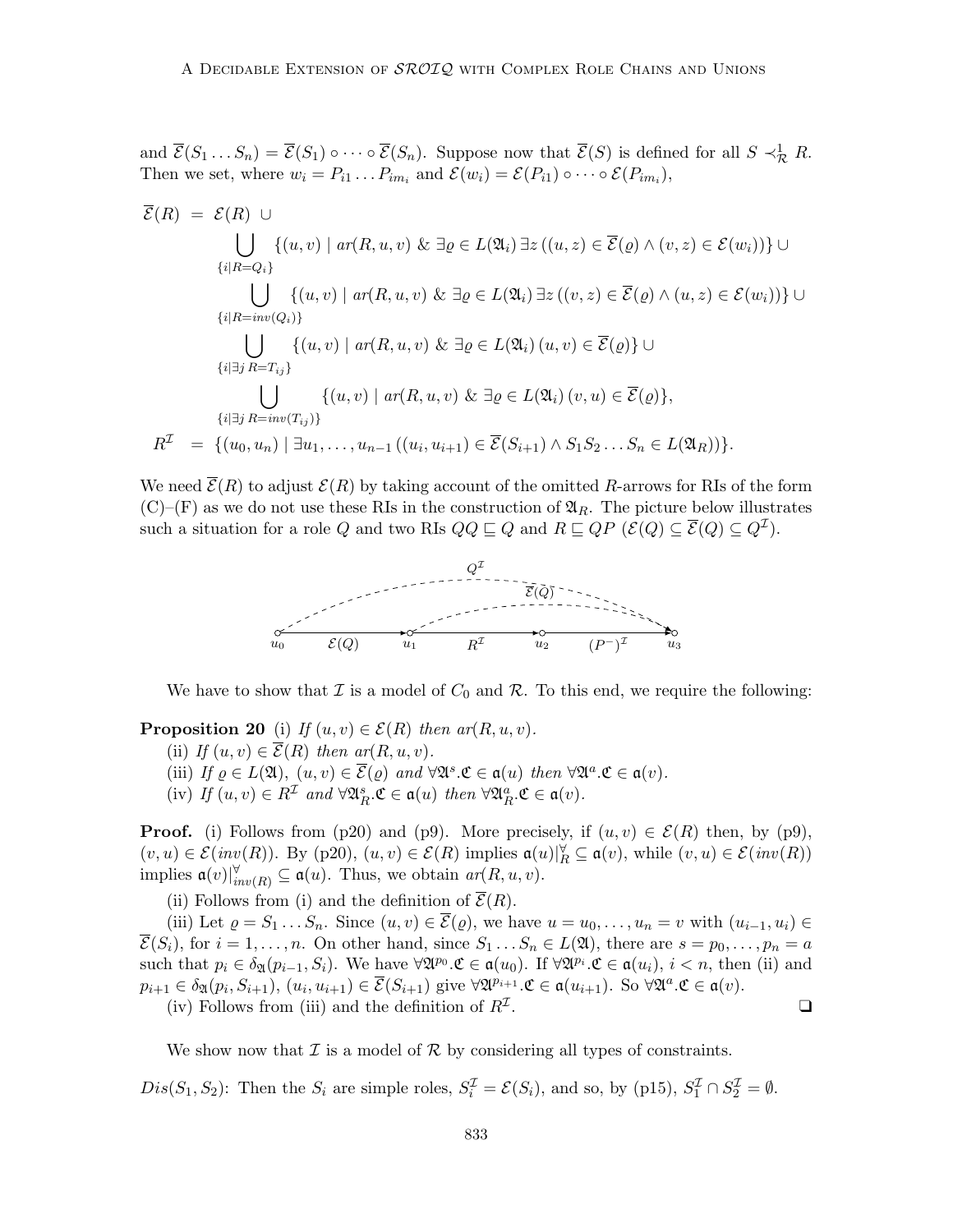- $S_1 \subseteq S_2$ : The  $S_i$  are simple roles and  $S_i^{\mathcal{I}} = \mathcal{E}(S_i)$ . Thus, if  $(u, v) \in S_1^{\mathcal{I}}$  then  $(u, v) \in \mathcal{E}(S_1)$ and, by (p16),  $(u, v) \in \mathcal{E}(S_2)$ ; hence  $(u, v) \in S_2^{\mathcal{I}}$ .
- $S_1 \dots S_n \sqsubseteq R$ : We have  $S_1 \dots S_n \in L(\mathfrak{A}_R)$ . If  $(u, v) \in (S_1 \dots S_n)^{\mathcal{I}}$  then there are  $u =$  $u_0, \ldots, u_n = v$  such that  $(u_{i-1}, u_i) \in (S_i)^{\mathcal{I}}$ , for  $i = 1, \ldots, n$ . By the definition of  $(S_i)^{\mathcal{I}}$ , there are  $u_{i-1} = u_0^i, \ldots, u_{n_i}^i = u_i$  with  $(u_{j-1}^i, u_j^i) \in \overline{\mathcal{E}}(S_j^i)$ , for  $1 \leq j \leq n_i$ , and  $S_1^i S_2^i \dots S_{n_i}^i \in L(\mathfrak{A}_{S_i})$ . Therefore,  $S_1^1 \dots S_{n_1}^1 S_1^2 \dots S_{n_n}^n \in L(\mathfrak{A}_R)$  and  $(u, v) \in R^{\mathcal{I}}$ .
- $RR \sqsubseteq R$ ,  $RS_1 \dots S_n \sqsubseteq R$  and  $S_1 \dots S_n R \sqsubseteq R$  are considered analogously.
- $R^- \sqsubset R$ : As mentioned earlier, each occurrence of  $R^-$  is treated as R. It follows that  $(u, v) \in \mathcal{E}(R)$  if and only if  $(v, u) \in \mathcal{E}(R)$ , and  $(u, v) \in \overline{\mathcal{E}}(R)$  if and only if  $(v, u) \in \overline{\mathcal{E}}(R)$ . In addition,  $(u, v) \in R^{\mathcal{I}}$  if and only if  $(v, u) \in R^{\mathcal{I}}$ . Indeed, let  $(u, v) \in R^{\mathcal{I}}$ . Then, by the definition of  $R^{\mathcal{I}}$ , there exist  $u = u_0, u_1, \ldots, u_n = v$  with  $(u_i, u_{i+1}) \in \overline{\mathcal{E}}(S_{i+1})$  and  $S_1S_2 \ldots S_n \in L(\mathfrak{A}_R)$ . Now we have  $(u_{i+1}, u_i) \in \overline{\mathcal{E}}(inv(S_{i+1}))$  and, by the construction of  $\mathfrak{A}_R$ ,  $inv(S_n) \dots inv(S_1) \in L(\mathfrak{A}_R)$ , and so  $(v, u) \in R^{\mathcal{I}}$ .
- $R_i \subseteq Q_i P_{i1} \dots P_{im_i}$ : Let  $(u, v) \in R_i^{\mathcal{I}}$ . Then, by (p19), we have  $\forall \mathfrak{A}_i^s \mathfrak{C} \in \mathfrak{a}(u)$ , where s is the initial state of  $\mathfrak{A}_i$  and  $\mathfrak{C} = \Xi(\mathbf{r}_i, \mathfrak{a}(u)) = \exists inv(P_{im_i}) \cdots \exists inv(P_{i1}) \ldotp (Q_i, \mathfrak{a}(u)|_{Q_i}^{\forall}, \mathfrak{a}(u) \cap$  $\{q\boldsymbol{c}(C_0,\mathcal{R})\}_{inv(Q_i)}^{\forall}$ . By Proposition 20,  $\forall \mathfrak{A}_i^a \mathfrak{C} \in \mathfrak{a}(v)$ , where a is an accepting state. Now, by (p21), there are  $v_0, v_1, \ldots, v_{m_i} = v$  such that  $(v_j, v_{j-1}) \in \mathcal{E}(inv(P_{ij}))$ ,  $\mathfrak{a}(u)|_{Q_i}^{\forall} \subseteq \mathfrak{a}(v_0)$  and  $\mathfrak{a}(v_0)|_{inv(Q_i)}^{\forall} \subseteq \mathfrak{a}(u) \cap \boldsymbol{qc}(C_0, \mathcal{R})|_{inv(Q_i)}^{\forall} \subseteq \mathfrak{a}(u)$ , that is,  $(v_0, v) \in$  $(P_{i1} \ldots P_{im_i})^{\mathcal{I}}$  and  $ar(Q_i, u, v_0)$ . Hence,  $(u, v_0) \in Q_i^{\mathcal{I}}$  and  $(u, v) \in (Q_i P_{i1} \ldots P_{im_i})^{\mathcal{I}}$ .
- $R_i \sqsubseteq T_{i1} \sqcup \cdots \sqcup T_{im_i}:$  Let  $(u, v) \in R_i^{\mathcal{I}}$ . Then, by (p19), we have  $\forall \mathfrak{A}_i^s \mathfrak{C} \in \mathfrak{a}(u)$ , where s is the initial state of  $\mathfrak{A}_i$  and  $\mathfrak{C} = \Xi(\mathbf{r}_i, \mathfrak{a}(u)) = \bigvee_{h=1}^{m_i} (T_{ih}, \mathfrak{a}(u) |_{T_{ih}}^{\forall}, \mathfrak{a}(u) \cap \mathbf{qc}(C_0, \mathcal{R})|_{inv(T_{ih})}^{\forall}.$ By Proposition 20,  $\forall \mathfrak{A}_i^a \mathfrak{C} \in \mathfrak{a}(v)$ , where a is an accepting state. Now, by (p22), there is  $j \in \{1, \ldots, m_i\}$  such that  $\mathfrak{a}(u)|_{T_{ij}}^{\forall} \subseteq \mathfrak{a}(v)$  and  $\mathfrak{a}(v)|_{inv(T_{ij})}^{\forall} \subseteq \mathfrak{a}(u) \cap \boldsymbol{qc}(C_0, \mathcal{R})|_{inv(T_{ij})}^{\forall} \subseteq$  $\mathfrak{a}(u)$ , i.e.,  $ar(T_{ij}, u, v)$ . Hence,  $(u, v) \in T_{ij}^{\mathcal{I}}$  and  $(u, v) \in (T_{i1} \sqcup \cdots \sqcup T_{im_i})^{\mathcal{I}}$ .
- $R_i = Q_i P_{i1} \dots P_{im_i}$ : Let  $(u, v) \in R_i^{\mathcal{I}}$ . Then there exists a role chain  $\varrho \in L(\mathfrak{A}_{R_i})$  such that  $(u, v) \in \overline{\mathcal{E}}(\varrho)$ . If  $\varrho \in L(\mathfrak{A}_i)$  then  $(u, v) \in (Q_i P_{i1} \dots P_{im_i})^{\mathcal{I}}$ , and the proof is same as for  $R_i \subseteq Q_i P_{i1} \dots P_{im_i}$ . So suppose  $\varrho \notin L(\mathfrak{A}_i)$  is shortest possible. Since  $\varrho \subseteq_{\mathcal{R}'}^* R_i$ , there is a sequence  $\varrho \sqsubseteq_{r_1} \varrho_1 \sqsubseteq_{r_2} \cdots \sqsubseteq_{r_n} \varrho_n \sqsubseteq_{r_{n+1}} R_i$ , where  $r_j \in \mathcal{R}'$ , for  $1 \leq j \leq n+1$ , and at least one  $r_j$  is not in  $\mathcal{R}^i$ . If  $r_j \notin \mathcal{R}^i$ , for  $j < n+1$ , then we can find a shorter  $\varrho$ , and so  $r_{n+1} = (Q_i P_{i1} \dots P_{im_i} \sqsubseteq R_i)$ . Therefore,  $\varrho = \varrho'_0 \varrho'_1 \dots \varrho'_{m_i}$  is such that  $\varrho'_0 \sqsubseteq_{\mathcal{R}'}^* Q_i$ and  $\varrho'_j \sqsubseteq_{\mathcal{R}'}^* P_{ij}$ , for  $1 \leq j \leq m_i$ . Thus,  $(u, v) \in (Q_i P_{i1} \dots P_{im_i})^{\mathcal{I}}$ .

Let now  $(u, v) \in (Q_i P_{i1} \dots P_{im_i})^{\mathcal{I}}$ . Then there exists  $v_0$  such that  $(u, v_0) \in Q_i^{\mathcal{I}}$  and  $(v_0, v) \in (P_{i1} \dots P_{im_i})^{\mathcal{I}}$ . In the case  $(u, v_0) \in \overline{\mathcal{E}}(Q_i) \backslash \mathcal{E}(Q_i)$  then by construction of  $\overline{\mathcal{E}}(Q_i)$  we have  $(\exists \varrho \in L(\mathfrak{A}_i))(\exists z)(u, z) \in \overline{\mathcal{E}}(\varrho)$ . If  $v = z$  then we have  $(u, v) \in R_i^{\mathcal{I}}$ . Otherwise the proof is same as for  $Q_i P_{i1} \dots P_{i m_i} \sqsubseteq R_i$ .

 $R_i = T_{i1} \sqcup \cdots \sqcup T_{im_i}:$  Similar to the previous case.

To prove that  $\mathcal I$  satisfies  $C_0$ , we show that

$$
C \in \mathfrak{c}(u) \text{ implies } u \in C^{\mathcal{I}}, \text{ for each } u \in \mathcal{S} \text{ and each } C \in con(C_0). \tag{14}
$$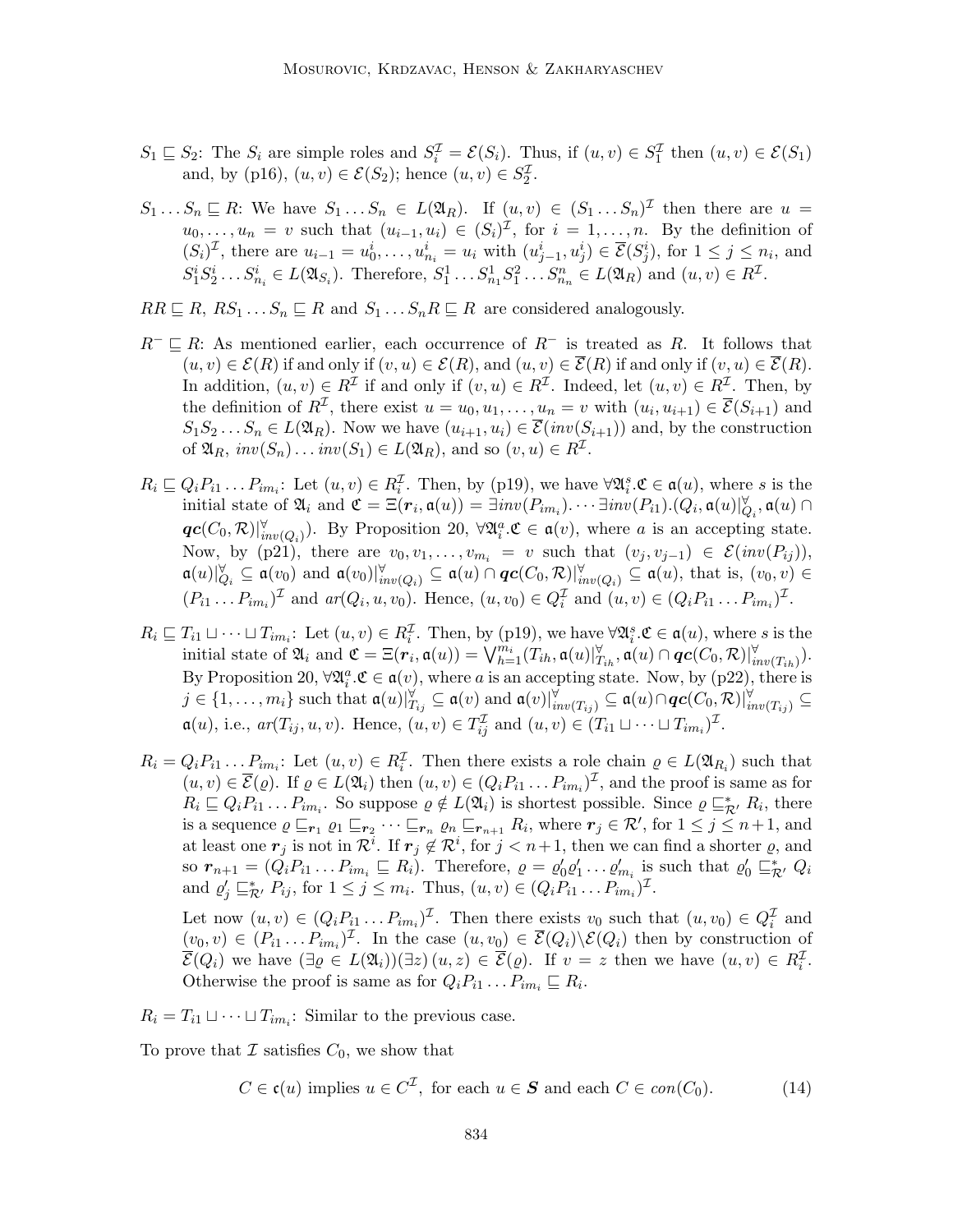Together with (p1), this will imply  $u_0 \in (C_0)^{\mathcal{I}}$ . We prove (14) by induction on the construction of concepts. If C is a concept name then (14) follows from the definition. For  $\perp$ and  $\top$ , it follows from (p3), and for  $C_1 \sqcap C_2$ ,  $C_1 \sqcup C_2$ ,  $\exists R.C$ ,  $\geq qS.C$ , and  $\exists S.Self$ , from  $(p6)$ ,  $(p7)$ ,  $(p8)$ ,  $(p11)$  and  $(p4)$ . The case of  $\neg C$  follows from  $(p2)$  and  $(p5)$  and case of  $\leq qS.C$  follows from (p10) and (p12). Consider now the (only interesting) case  $C \equiv \forall R.D$ . Let  $\forall R.D \in \mathfrak{c}(u)$  and  $(u, v) \in R^{\mathcal{I}}$ . By (p17) we have  $\forall \mathfrak{A}_R^s.D \in \mathfrak{a}(u)$ , where s is the initial state. Therefore, by Proposition 20, we have  $\forall \mathfrak{A}_R^a D \in \mathfrak{a}(v)$  and a is an accepting state. Now, by (p18),  $D \in \mathfrak{c}(v)$ ; by IH,  $v \in D^{\mathcal{I}}$ , and thus  $u \in (\forall R.D)^{\mathcal{I}}$ .

For  $o \in \text{nom}(C_0)$ , by (p14), there is  $v_o$  with  $o \in \mathfrak{c}(v_o)$ , and so  $v_o \in \overline{o}^\mathcal{I}$ . If  $u \in \overline{o}^\mathcal{I}$  then  $o \in \mathfrak{c}(u)$ , and so, by (p13),  $u = v_o$ . Thus,  $o^{\mathcal{I}}$  is a singleton set.

(⇒) Suppose  $\mathcal{I} = (\Delta^{\mathcal{I}}, \cdot^{\mathcal{I}})$  is a model of  $C_0$  and  $\mathcal{R}$ . We define  $\mathbf{T} = (\mathbf{S}, \mathfrak{c}, \mathfrak{a}, \mathcal{E})$  by taking

$$
\mathbf{S} = \Delta^{\mathcal{I}}, \quad \mathcal{E}(R) = R^{\mathcal{I}}, \quad \mathfrak{c}(u) = \{ C \in con(C_0) \mid u \in C^{\mathcal{I}} \} \cup \{ \top \}
$$

and define  $a(u)$  as follows. First, we define by induction on  $\triangleleft$  auxiliary sets  $a'(u, r)$ , where r is an RI of the from (C)–(F). Recalling that  $r_0 \triangleleft r_i$  for all  $i, 1 \leq i \leq l$ , we set

$$
\mathfrak{a}'(u, \mathbf{r}_0) = \{ \forall \mathfrak{A}_R^s. C \mid s \text{ is the initial state, } \forall R. C \in con(C_0) \text{ and } u \in (\forall R. C)^{\mathcal{I}} \} \cup
$$
  

$$
\{ \forall \mathfrak{A}_R^q. C \in \mathbf{qc} \mid \text{ for all } S_1 S_2 \dots S_n \in L(\mathfrak{A}_R^q), u \in (\forall S_1. \forall S_2. \dots \forall S_n. C)^{\mathcal{I}}
$$
  
and if  $\varepsilon \in L(\mathfrak{A}_R^q)$  then  $u \in C^{\mathcal{I}} \}.$ 

Then, assuming that  $a'(u, r')$  is defined for every  $r' \lhd r_i$ , we set

$$
\mathfrak{a}'(u,\mathbf{r}_i) = \{ \forall \mathfrak{A}_i^q \mathfrak{C} \mid \exists v \in \Delta^{\mathcal{I}} \exists w \in (role(C_0, \mathcal{R}))^* \ (w, q) \in prefix \ L(\mathfrak{A}_i),
$$

$$
(v, u) \in (w)^{\mathcal{I}}, \ \mathfrak{C} = \Xi(\mathbf{r}_i, \bigcup_{\mathbf{r}' \leq \mathbf{r}_i} \mathfrak{a}'(v, \mathbf{r}')) \},
$$

where  $(w)^{\mathcal{I}} = S_1^{\mathcal{I}} \dots S_n^{\mathcal{I}}$ , for  $w = S_1 \dots S_n$ , and

$$
\text{prefix}\,L(\mathfrak{A}_i) = \{ (w, q) \mid q \text{ a state in } \mathfrak{A}_i, \ \forall w' \in L(\mathfrak{A}_i^q) \,\, ww' \in L(\mathfrak{A}_i) \}.
$$

Note that  $\{\forall \mathfrak{A}_i^s \mathfrak{C} \mid s \text{ the initial state, } \mathfrak{C} = \Xi(r_i, \bigcup_{r' \lhd r_i} \mathfrak{a}'(u, r')\} \subseteq \mathfrak{a}'(u, r_i)$ . Finally, we set

$$
\mathfrak{a}(u) = \bigcup_{j=0}^l \mathfrak{a}'(u, r_j).
$$

We now prove that T is a tableau for  $C_0$  w.r.t. R. Properties (p1)–(p16) follow immediately from the definitions of c and  $\mathcal{E}$ , while (p17)–(p19) follow from the definitions of  $c(u)$  and  $a(u)$ . For (p20), suppose  $(u, v) \in \mathcal{E}(R)$ ,  $\forall \mathfrak{A}^p \mathfrak{A} \in a(u)$  and  $q \in \delta_{\mathfrak{A}}(p, R)$ . Then  $\forall \mathfrak{A}^p \mathfrak{C} \in \mathfrak{a}'(u, r_i)$ , for some i. If  $i > 0$  then  $\mathfrak{A} = \mathfrak{A}_i$  and, by the definition of  $\mathfrak{a}'(u,\mathbf{r}_i)$ , there are  $u' \in \Delta^{\mathcal{I}}$  and  $w \in (role(C_0,\mathcal{R}))^*$  with  $\mathfrak{C} = \Xi(\mathbf{r}_i,\bigcup_{\mathbf{r}'\leq \mathbf{r}_i} \mathfrak{a}'(u',\mathbf{r}')),$  $(w, p) \in prefix L(\mathfrak{A})$  and  $(u', u) \in (w)^{\mathcal{I}}$ . Let  $w' = wR$ . Then  $(w', q) \in prefix L(\mathfrak{A})$  and  $(u', v) \in (w')^{\mathcal{I}}, \text{ so } \forall \mathfrak{A}^q \mathfrak{C} \in \mathfrak{a}'(v, r_i) \subseteq \mathfrak{a}(v).$ 

$$
\forall \mathfrak{A}_{i}^{s}.\mathfrak{C} \qquad \qquad \forall \mathfrak{A}_{i}^{p}.\mathfrak{C} \qquad \qquad \forall \mathfrak{A}_{i}^{q}.\mathfrak{C} \qquad \qquad \forall \mathfrak{A}_{i}^{q}.\mathfrak{C} \qquad \qquad \forall \mathfrak{A}_{i}^{q}.\mathfrak{C} \qquad \qquad \forall \mathfrak{A}_{i}^{q}.\mathfrak{C} \qquad \qquad \forall \mathfrak{A}_{i}^{q}.\mathfrak{C} \qquad \qquad \forall \mathfrak{A}_{i}^{q}.\mathfrak{C} \qquad \qquad \forall \mathfrak{A}_{i}^{q}.\mathfrak{C} \qquad \qquad \forall \mathfrak{A}_{i}^{q}.\mathfrak{C} \qquad \qquad \forall \mathfrak{A}_{i}^{q}.\mathfrak{C} \qquad \qquad \forall \mathfrak{A}_{i}^{q}.\mathfrak{C} \qquad \qquad \forall \mathfrak{A}_{i}^{q}.\mathfrak{C} \qquad \qquad \forall \mathfrak{A}_{i}^{q}.\mathfrak{C} \qquad \qquad \forall \mathfrak{A}_{i}^{q}.\mathfrak{C} \qquad \qquad \forall \mathfrak{A}_{i}^{q}.\mathfrak{C} \qquad \qquad \forall \mathfrak{A}_{i}^{q}.\mathfrak{C} \qquad \qquad \forall \mathfrak{A}_{i}^{q}.\mathfrak{C} \qquad \qquad \forall \mathfrak{A}_{i}^{q}.\mathfrak{C} \qquad \qquad \forall \mathfrak{A}_{i}^{q}.\mathfrak{C} \qquad \qquad \forall \mathfrak{A}_{i}^{q}.\mathfrak{C} \qquad \qquad \forall \mathfrak{A}_{i}^{q}.\mathfrak{C} \qquad \qquad \forall \mathfrak{A}_{i}^{q}.\mathfrak{C} \qquad \qquad \forall \mathfrak{A}_{i}^{q}.\mathfrak{C} \qquad \qquad \forall \mathfrak{A}_{i}^{q}.\mathfrak{C} \qquad \qquad \forall \mathfrak{A}_{i}^{q}.\mathfrak{C} \qquad \qquad \forall \mathfrak{A}_{i}^{q}.\mathfrak{C} \qquad \qquad \forall \mathfrak{A}_{i}^{q}.\mathfrak{C} \qquad \qquad \forall \math
$$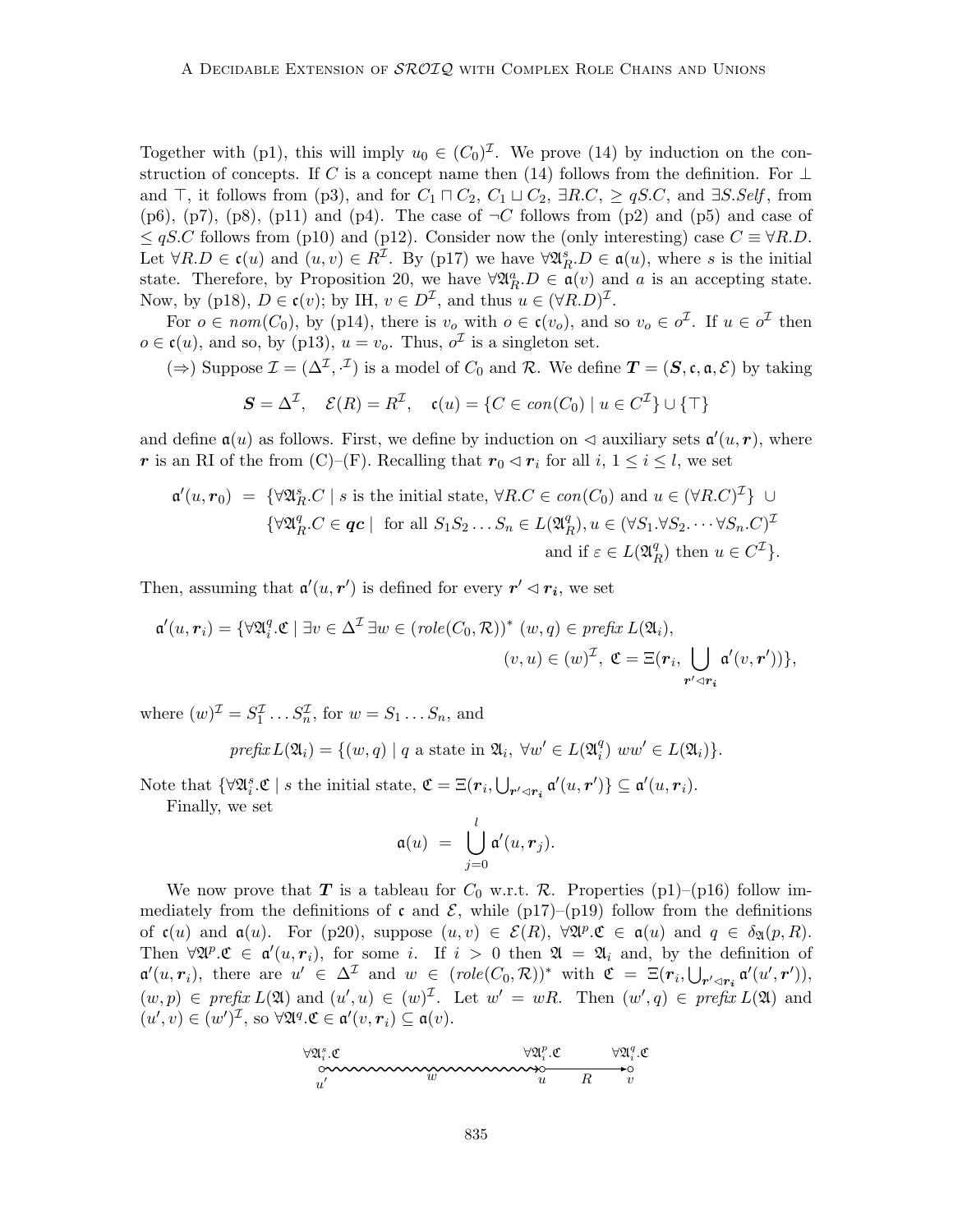For  $i = 0$  (i.e., when  $\mathfrak{C}$  is a concept C and  $\forall \mathfrak{A}^p \dots \in \mathfrak{a}'(u, r_0)$ ), suppose  $\forall \mathfrak{A}^q \dots \in \mathfrak{a}'(v, r_0)$ . By the definition of  $\mathfrak{a}'(v, r_0)$ , this can be for two reasons (Horrocks et al., 2006):

- There is  $S_2 \dots S_n \in L(\mathfrak{A}^q)$  and  $v \notin (\forall S_2 \dots \forall S_n.C)^{\mathcal{I}}$ . However, this implies that  $RS_2 \dots S_n \in L(\mathfrak{A}^p)$  and  $u \notin (\forall R. \forall S_2. \dots \forall S_n. C)^{\mathcal{I}}$ , contrary to  $\forall \mathfrak{A}^p.C \in \mathfrak{a}'(u)$ .
- $-\varepsilon \in L(\mathfrak{A}^q)$  and  $v \notin C^{\mathcal{I}}$ . But then  $R \in L(\mathfrak{A}^p)$  and  $u \notin (\forall R.C)^{\mathcal{I}}$ , which is again a contradiction.

Therefore,  $\forall \mathfrak{A}^q.C \in \mathfrak{a}'(v, r_0)$ , and so  $\mathfrak{a}(u)|_R^{\forall} \subseteq \mathfrak{a}(v)$ .

To show (p21) and (p22), suppose  $\forall \mathfrak{A}_{i}^{a} \in \mathfrak{a}(u)$ , where a is an accepting state. By the definition of  $\mathfrak{a}(u)$ , there are  $v \in \Delta^{\mathcal{I}}$  and  $w \in (role(C_0, \mathcal{R}))^*$  such that  $(w, a) \in prefix \ L(\mathfrak{A}_i)$ ,  $(v, u) \in (w)^{\mathcal{I}}$  and  $\mathfrak{C} = \Xi(\mathbf{r}_i, \bigcup_{\mathbf{r}' \leq \mathbf{r}_i} \mathfrak{a}'(v, \mathbf{r}')) = \Xi(\mathbf{r}_i, \mathfrak{a}(v))$ . Since a is an accepting state, we have  $w \in L(\mathfrak{A}_i)$ , and so  $(v, u) \in (R_i)^{\mathcal{I}}$ .

For (p21)—i.e.,  $i \leq k$ —we have  $\mathfrak{C} = \exists inv(P_{im_i}) \cdots \exists inv(P_{i1}) \cdot (t^r, t^{\forall}, t^-)$ , where  $t^r = Q_i$ ,  $t^{\forall} = \mathfrak{a}(v)|_{Q_i}^{\forall}$ ,  $t^{-} = \mathfrak{a}(v) \cap \boldsymbol{qc}(C_0, \mathcal{R})|_{inv(Q_i)}^{\forall}$ . We also have  $(v, u) \in (Q_i P_{i1} \dots P_{im_i})^{\mathcal{I}}$ , and there are  $v_0, v_1, \ldots, v_{m_i} = u$  such that  $(v_{j-1}, v_j) \in P_{ij}^{\mathcal{I}}$  and  $(v, v_0) \in Q_i^{\mathcal{I}}$ . Therefore, by  $(p20), t^{\forall} \subseteq \mathfrak{a}(v_0)$  and  $\mathfrak{a}(v_0)|_{inv(t^r)}^{\forall} \subseteq t^-$ .

For (p22)—i.e.,  $i > k$ —we have  $\mathfrak{C} = \bigvee_{h=1}^{m_i} (t_h^r, t_h^{\forall}, t_h^-)$ , where  $t_h^r = T_{ih}, t_h^{\forall} = \mathfrak{a}(v)|_{T_{ih}}^{\forall}$ ,  $t_{h}^{-} = \mathfrak{a}(v) \cap \boldsymbol{qc}(C_0, \mathcal{R})|_{inv(T_{ih})}^{\forall}$  for  $1 \leq h \leq m_i$ . We also have  $(v, u) \in (T_{i1} \sqcup \cdots \sqcup T_{im_i})^{\mathcal{I}},$ and there is  $j \in \{1, \ldots, m_i\}$  such that  $(v, u) \in T_{ij}^{\mathcal{I}}$ . Therefore, by (p20),  $t_j^{\forall} \subseteq \mathfrak{a}(u)$  and  $\mathfrak{a}(u)|_{inv(t_j^r)}^{\forall} \subseteq t_j^-.$ 

 $(p23)$  is considered in the same way as  $(p20)$ .

$$
\Box
$$

#### Appendix B. The Tableau Algorithm

The tableau algorithm, for  $\mathcal{SR}^+\mathcal{O}IQ$  concepts  $C_0$  and RBoxes R, works on completion graphs similarly to the algorithms given by Horrocks et al. (2006) and Horrocks and Sattler (2007). To present it, we require some additional notation. We assume that the given  $\mathcal R$  is same as in Appendix A with  $\mathcal{R}_{C,D,E,F} = \{r_i \mid i = 1,\ldots,l\}$ . For  $1 \le i \le l$  and a basic role P, where  $P = Q_i$  for  $i \leq k$ , and  $P \in \{T_{i1}, \ldots, T_{im_i}\}$  for  $i > k$ , let

$$
\mathbf{q}\mathbf{c}^*(\mathbf{r}_i, P) = \{ \forall \mathfrak{A}^p \mathbf{.}\mathfrak{C} \mid \text{there exists } q \in \delta_{\mathfrak{A}}(p, P), \ \forall \mathfrak{A}^p \mathbf{.}\mathfrak{C} \in \bigcup_{\mathbf{r}_j \prec \mathbf{r}_i} \mathbf{q}\mathbf{c}(\mathbf{r}_j) \}
$$

$$
\cup \{ \forall \mathfrak{A}^q \mathbf{.}\mathfrak{C} \mid q \in \delta_{\mathfrak{A}}(p, inv(P)), \ \forall \mathfrak{A}^p \mathbf{.}\mathfrak{C} \in \bigcup_{\mathbf{r}_j \prec \mathbf{r}_i} \mathbf{q}\mathbf{c}(\mathbf{r}_j) \}.
$$

We now set  $\bm{qc}^*(\bm{r}_i) = \bm{qc}^*(\bm{r}_i, Q_i)$ , for  $i \leq k$ , and  $\bm{qc}^*(\bm{r}_i) = \bigcup_{j=1}^{m_i} \bm{qc}^*(\bm{r}_i, T_{ij})$ , for  $i > k$ . The set  $\bm{qc}^*(\bm{r}_i)$  of quasi-concepts is to be guessed by the algorithm. Let  $\overline{\bm{qc}}(C_0,\mathcal{R})$  be the minimal set such that:

 $- \bm{q} \bm{c}(C_0,\mathcal{R}) \cup \{ \neg \forall \mathfrak{A}^p. \mathfrak{C} \mid \forall \mathfrak{A}^p. \mathfrak{C} \in \bigcup_{i=1}^l \bm{q} \bm{c}^*(\bm{r}_i) \} \ \subseteq \ \overline{\bm{q} \bm{c}}(C_0,\mathcal{R}),$  $-$  if ∀2(<sup>p</sup>, **c** ∈  $\overline{qc}(C_0, R)$  then **c** ∈  $\overline{qc}(C_0, R)$ , – if ∃P. $\mathfrak{C} \in \overline{qc}(C_0, \mathcal{R})$  then  $\mathfrak{C} \in \overline{qc}(C_0, \mathcal{R})$ ,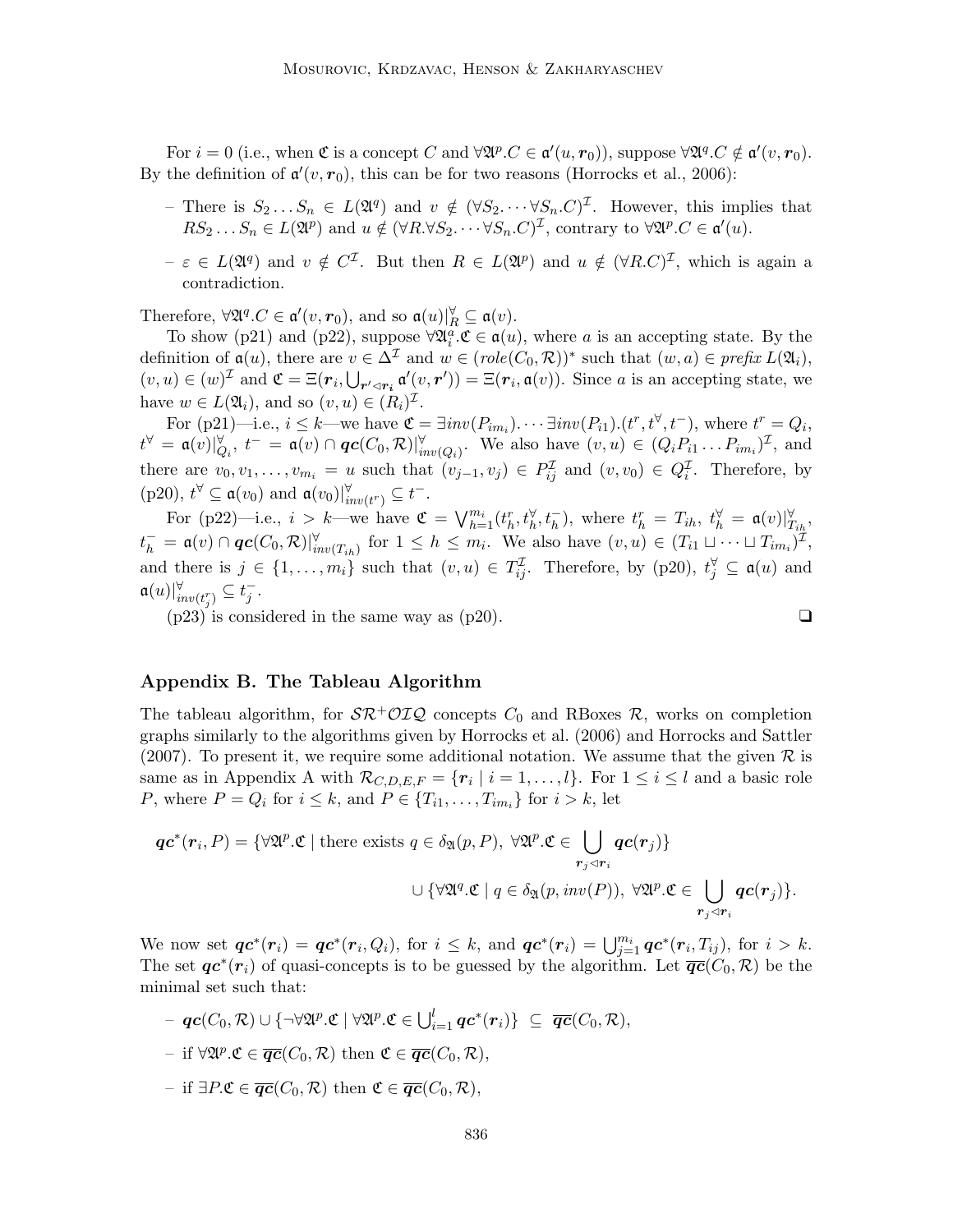- if  $(\bigvee_{j=1}^{m} \mathfrak{C}_j) \in \overline{qc}(C_0, \mathcal{R})$  then  $\{\mathfrak{C}_1, \ldots, \mathfrak{C}_m\} \subseteq \overline{qc}(C_0, \mathcal{R})$ .

Unlike  $\mathbf{qc}(C_0, \mathcal{R})$ , the set  $\overline{\mathbf{qc}}(C_0, \mathcal{R})$  contains sub-quasi-concepts. (Quasi-concepts of the form  $\neg \forall \mathfrak{A}^p \mathfrak{C}$  will only be used to make sure that  $\forall \mathfrak{A}^p \mathfrak{C}$  does not belong to a label.)

Given an  $\mathcal{SR}^+\mathcal{O}I\mathcal{Q}$  concept  $C_0$  and an RBox  $\mathcal{R}$ , a completion graph for  $C_0$  and  $\mathcal{R}$  is a structure of the form  $\mathbf{G} = (V_1, V_2, E_1, E_2, \mathfrak{c}, \mathfrak{a}, \mathfrak{l}, \ncong)$ , where

- $V_1 \cap V_2 = \emptyset$ ; the elements of  $V_1$  are called *root nodes*, and the elements of  $V_2$  are called internal (or non-root) nodes;
- $(V, E_1)$  is a directed forest with nodes  $V = V_1 \cup V_2$  and arcs  $E_1$  (its roots have no incoming arcs);
- $E_2$  is a set of arcs between nodes and root nodes, as well as arcs of the form  $(x, x)$ , for  $x \in V_2$ ;
- for each  $(x, y) \in E$ , where  $E = E_1 \cup E_2$ , we have  $\mathfrak{l}(x, y) \subseteq role(C_0, \mathcal{R})$ ; if  $R' \in \mathfrak{l}(x, y)$ and  $R' \sqsubseteq^* R$ , then y is called an R-successor of x; y is called an R-neighbour of x if y is an R-successor of x or x is an  $inv(R)$ -successor of y; also, x is called an  $\varepsilon$ -neighbour of x (cf. Horrocks et al., 2006);
- for each  $x \in V$ ,  $\mathfrak{c}(x) \subseteq con(C_0) \cup \{\leq mS.C \mid \leq nS.C \in con(C_0), \text{ and } m < n\}$  and  $a(x) \subseteq \overline{qc}(C_0, R);$
- $\ncong$  is a symmetric binary relation on V;
- for each  $o \in \text{nom}(C_0)$ , there is  $x \in V_1$  such that  $o \in \mathfrak{c}(x)$ .

Following Horrocks et al. (2006) and Horrocks and Sattler (2007), we distinguish between two sets of nodes: those in  $V_1$  can be arbitrarily interconnected (they are called root nodes), while those in  $V_2$  form a tree structure (they are called internal nodes). Intuitively, a completion graph is a collection of trees whose root nodes can be arbitrarily connected and there may also be arcs from internal nodes to root nodes (see Fig. 2 on page 841). We also distinguish between two sets of arcs: those in  $E_1$  connect nodes in the same tree, while those in  $E_2$  are the remaining arcs in the graph.

To illustrate the difference between R-successors and neighbours, suppose  $(R' \sqsubseteq R) \in \mathcal{R}$ 

$$
\begin{array}{cc}\n\circ & \bullet \\
x & \mathfrak{l}(x, y) = \{R'\} & y\n\end{array}
$$

and  $I(x, y) = \{R'\}$ , as in the picture above. Then y is both an  $R'$ - and R-successor of x, but x is neither an  $inv(R')$ - nor an  $inv(R)$ -successor of y; y is both an R'- and R-neighbour of x, and x is an  $inv(R')$ - and  $inv(R)$ -neighbour of y.

To ensure that the tableau algorithm eventually comes to a stop, we use a blocking technique that is similar to the one of Horrocks et al. (2006). A node  $x \in V_2$  is called blocked if it is either directly or indirectly blocked. A node  $x \in V_2$  is directly blocked if none of its (not necessarily immediate)  $E_1$ -ancestors is blocked, and there are nodes  $x'$ , y and  $y'$ such that:

$$
-y'
$$
 is not a root,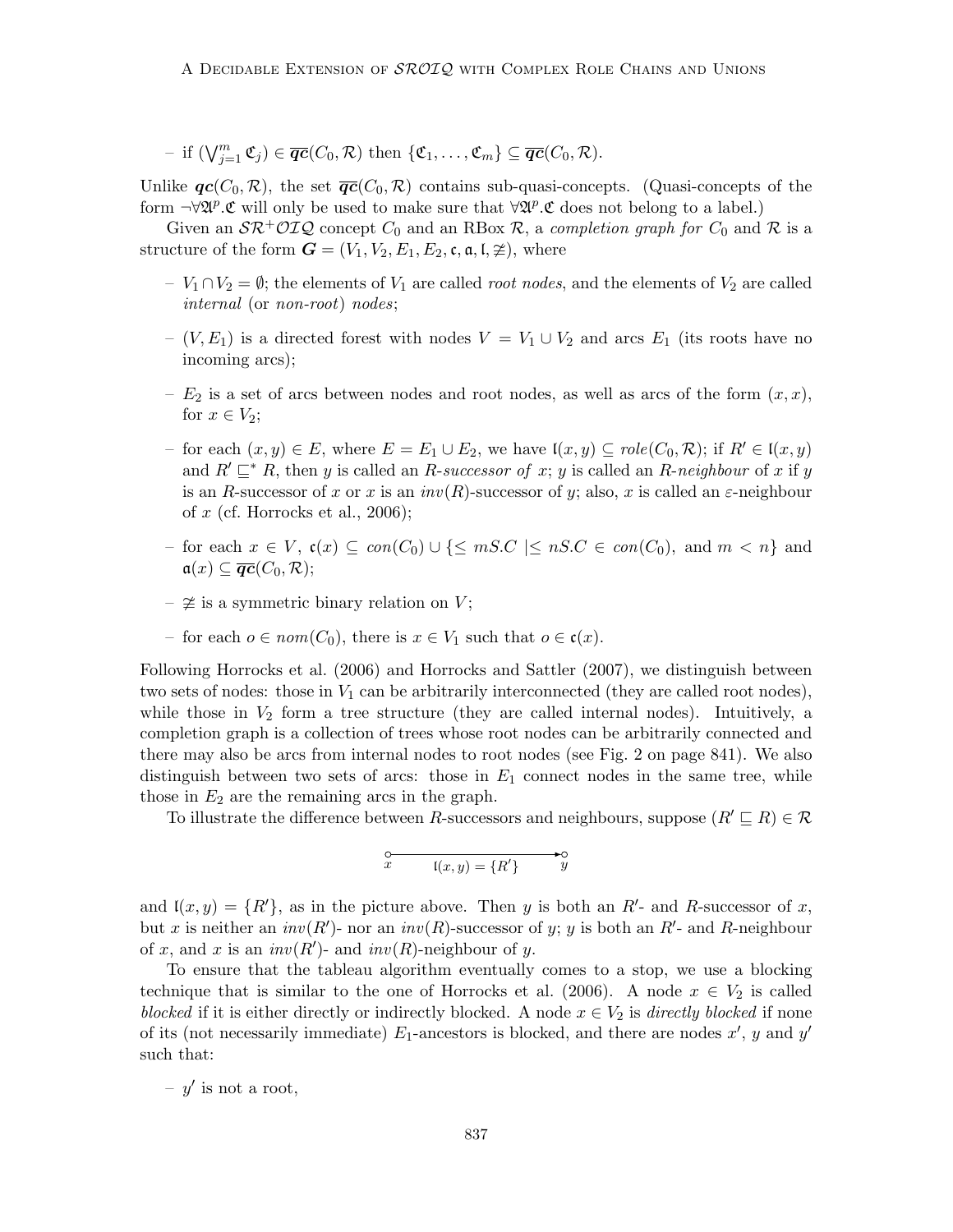$$
-(x',x) \in E_1, (y',y) \in E_1 \text{ and } y \text{ is an } E_1\text{-ancestor of } x',
$$
  

$$
-\mathfrak{c}(x) = \mathfrak{c}(y), \mathfrak{c}(x') = \mathfrak{c}(y'), \mathfrak{a}(x) = \mathfrak{a}(y), \mathfrak{a}(x') = \mathfrak{a}(y') \text{ and } \mathfrak{l}(x',x) = \mathfrak{l}(y',y).
$$

In this case we say that  $y$  blocks  $x$ .

$$
\overbrace{root}^{\text{OMOMOMO}} y' \overbrace{I(y', y)}^{\text{OMOMOMO}} y' \overbrace{x'}^{\text{OMOMOMO}} \overbrace{x''}
$$

A node y is *indirectly blocked* if one of its  $E_1$ -ancestors is blocked.

For a simple role S,  $x \in V$  and  $C \in con(C_0)$ , let

$$
S^{G}(x, C) = \{y \mid y \text{ is an } S\text{-neighbor of } x, C \in \mathfrak{c}(y) \text{ and}
$$
  
if  $x \in V_1$  then y is not indirectly blocked $\}.$ 

We say that a completion graph G contains a clash if there is  $x \in V$  such that at least one of the following conditions holds:

- $\perp \in \mathfrak{c}(x),$
- $\{A, \neg A\} \subseteq \mathfrak{c}(x)$ , for a concept name A,
- $\{\forall \mathfrak{A}^p.\mathfrak{C}, \neg \forall \mathfrak{A}^p.\mathfrak{C}\} \subseteq \mathfrak{a}(x),$  for a quasi-concept  $\forall \mathfrak{A}^p.\mathfrak{C} \in \bigcup_{i=1}^l\boldsymbol{qc}^*(\boldsymbol{r}_i),$
- x is an S-neighbour of x and  $\neg \exists S. Self \in \mathfrak{c}(x)$ ,
- $Dis(R, S) \in \mathcal{R}$ , while y is both an R- and an S-neighbour of x, for some  $y \in V$ ,
- $(\leq nSC) \in \mathfrak{c}(x)$ , while  $\{y_0, \ldots, y_n\} \subseteq S^{\mathbf{G}}(x, C)$  with  $y_i \ncong y_j$ , for  $0 \leq i < j \leq n$ ,
- for some  $o \in \text{nom}(C_0)$ , there is node  $y \not\cong x$  with  $o \in \mathfrak{c}(x) \cap \mathfrak{c}(y)$ ,

$$
- \mathfrak{C} = (t^r, t^{\forall}, t^-) \in \mathfrak{a}(x) \text{ and } \mathfrak{a}(x)|_{inv(t^r)}^{\forall} \nsubseteq t^-.
$$

A completion graph that does not contain a clash is called clash-free.

To simplify the tableau rules, we require some terminology and notation originally used by Horrocks et al. (2006) and Horrocks and Sattler (2007). An R-neighbour y of x is said to be safe if either  $x \in V_2$  or  $x \in V_1$  and y is not blocked. The result (and the procedure) of pruning a node y in  $G = (V_1, V_2, E_1, E_2, \mathfrak{c}, \mathfrak{a}, \mathfrak{l}, \tilde{\neq})$ , denoted  $Prune(y)$ , is the graph obtained from G in the following way: we remove every  $(y, z)$  from E and, if  $z \in V_2$ , Prune(z); we also remove y from V. The result (and the procedure) of merging nodes y and x in  $G = (V_1, V_2, E_1, E_2, \mathfrak{c}, \mathfrak{a}, \mathfrak{l}, \ncong)$ , denoted  $Merge(y, x)$ , is the graph obtained from G as follows:

- 1. for all z such that  $(z, y) \in E$ :
	- if  $\{(x, z), (z, x)\}\cap E = \emptyset$ , then add  $(z, x)$  to E (to E<sub>1</sub> if  $x \in V_2$ , otherwise to E<sub>2</sub>) and set  $\mathfrak{l}(z, x) := \mathfrak{l}(z, y),$

$$
- \text{ if } (z, x) \in E, \text{ then set } \mathfrak{l}(z, x) := \mathfrak{l}(z, x) \cup \mathfrak{l}(z, y),
$$

– if  $(x, z) \in E$ , then set  $\mathfrak{l}(x, z) := \mathfrak{l}(x, z) \cup \{inv(R) \mid R \in \mathfrak{l}(z, y)\}\)$ , and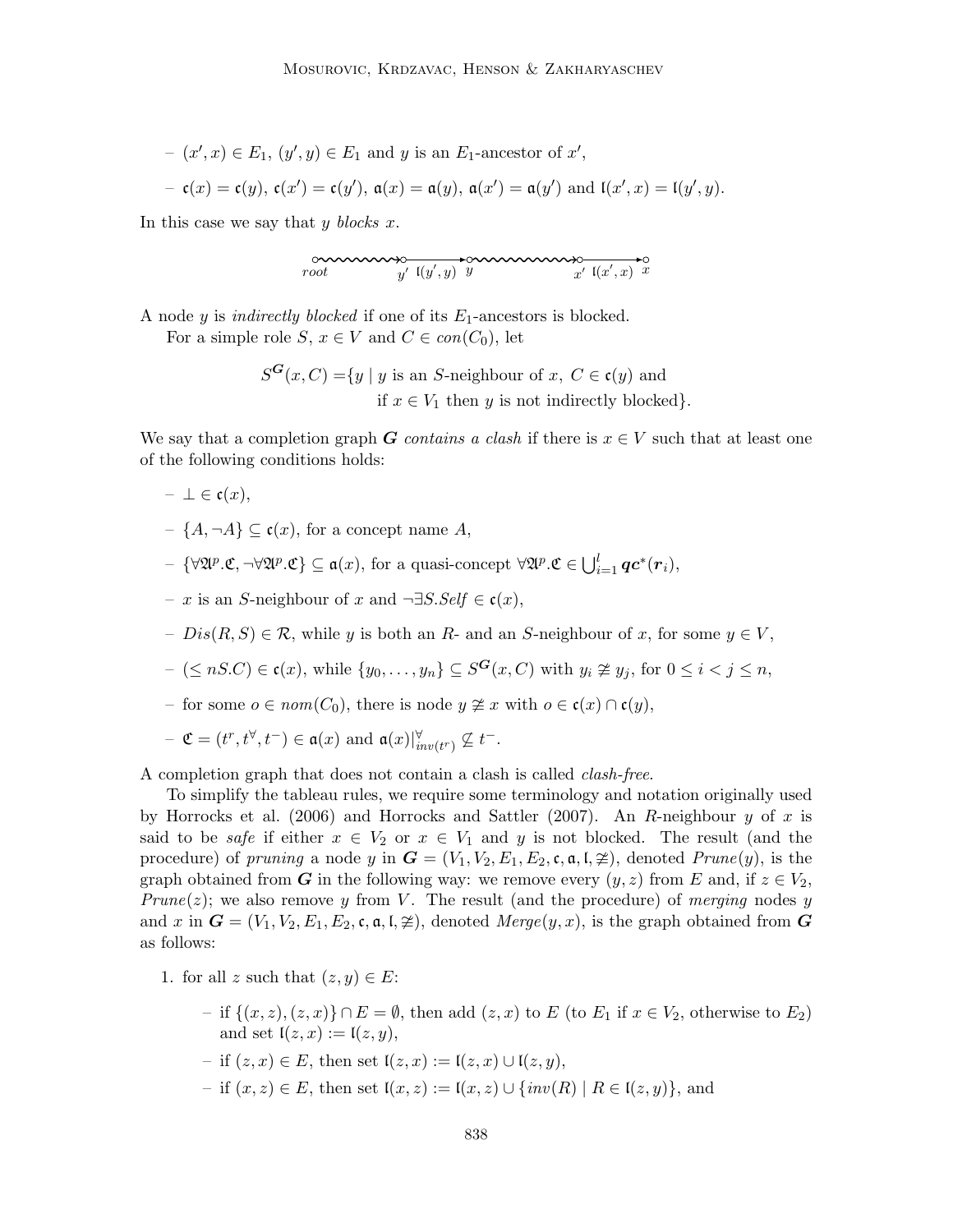– remove  $(z, y)$  from E;

- 2. for all root nodes z such that  $(y, z) \in E_2$ :
	- if  ${(x, z), (z, x)}$  ∩  $E = ∅$ , then add  $(x, z)$  to  $E_2$  and set  $I(x, z) := I(y, z)$ ,
	- if  $(x, z) \in E$ , then set  $\mathfrak{l}(x, z) := \mathfrak{l}(x, z) \cup \mathfrak{l}(y, z)$ ,
	- if  $(z, x) \in E$ , then set  $\mathfrak{l}(z, x) := \mathfrak{l}(z, x) \cup \{inv(R) \mid R \in \mathfrak{l}(y, z)\}\)$ , and
	- remove  $(y, z)$  from  $E_2$ ;
- 3. set  $\mathfrak{c}(x) := \mathfrak{c}(x) \cup \mathfrak{c}(y)$  and  $\mathfrak{a}(x) := \mathfrak{a}(x) \cup \mathfrak{a}(y)$ ;
- 4. add  $x \not\cong z$ , for all z with  $y \not\cong z$ ;
- 5.  $Prune(y)$ .

Let  $G = (V_1, V_2, E_1, E_2, \mathfrak{c}, \mathfrak{a}, \mathfrak{l}, \ncong)$  be a completion graph. The completion rules can extend G in two ways: by adding a new leaf and by adding a new root. We say that a node  $x \in V_2$ , with  $(y, x) \in E_1$ , is of level i in the forest  $(V, E_1)$  if either  $i = 1$  and  $y \in V_1$ , or  $i > 1$  and  $y \in V_2$  is of level  $i-1$  in  $(V, E_1)$ . A node  $x \in V_1$  is of level i in the graph  $(V_1, E_2 \cap (V_1 \times V_1))$ if either  $i = 0$  and there exists  $o \in \text{nom}(C_0)$  such that  $o \in \mathfrak{c}(x)$ , or  $i > 0$ , x is not of level  $\leq (i-1)$  in  $(V_1, E_2 \cap (V_1 \times V_1))$  and there is  $y \in V_1$  of level  $i-1$  in  $(V_1, E_2 \cap (V_1 \times V_1))$  with  $(y, x) \in E_2.$ 

The tableau rules will be applied according to the following strategy: the (o)-rule is of highest priority; after that we apply the  $(=_r)$ - and  $(\leq_r)$ -rules, starting with root nodes of lower levels; applications of all other rules follow.

Our tableau algorithm is non-deterministic. It takes a  $\mathcal{SR}^+\mathcal{O}IQ$  concept  $C_0$  and an RBox  $\mathcal R$  as input and returns 'yes' or 'no' to indicate whether  $C_0$  is satisfiable w.r.t.  $\mathcal R$  or not. The algorithm starts by constructing the completion graph  $G = (V_1, V_2, E_1, E_2, \mathfrak{c}, \mathfrak{a}, \mathfrak{l}, \tilde{\neq}),$ where

- $-V_1 = \{x_o \mid o \in \textit{nom}(C_0)\} \cup \{x_{C_0}\},\$  $-V_2 = \emptyset$ ,  $-E_1 = \emptyset, E_2 = \emptyset,$  $- \mathfrak{c}(x_o) = \{o\}, \, \mathfrak{c}(x_{C_0}) = \{C_0\},$  $a(x_o) = \emptyset$ ,  $a(x_{C_0}) = \emptyset$ ,  $\mathfrak{l} = \emptyset$ ,
- $\ncong$  is empty.

Then the algorithm non-deterministically applies one of the completion rules given in Tables 1 and 2; it keeps doing so till either the current completion graph contains a clash, in which case the answer is 'no', or none of the rules is applicable, in which case the algorithm returns 'yes'.

To prove that this algorithm always comes to a stop and returns a correct answer, we require the following lemma: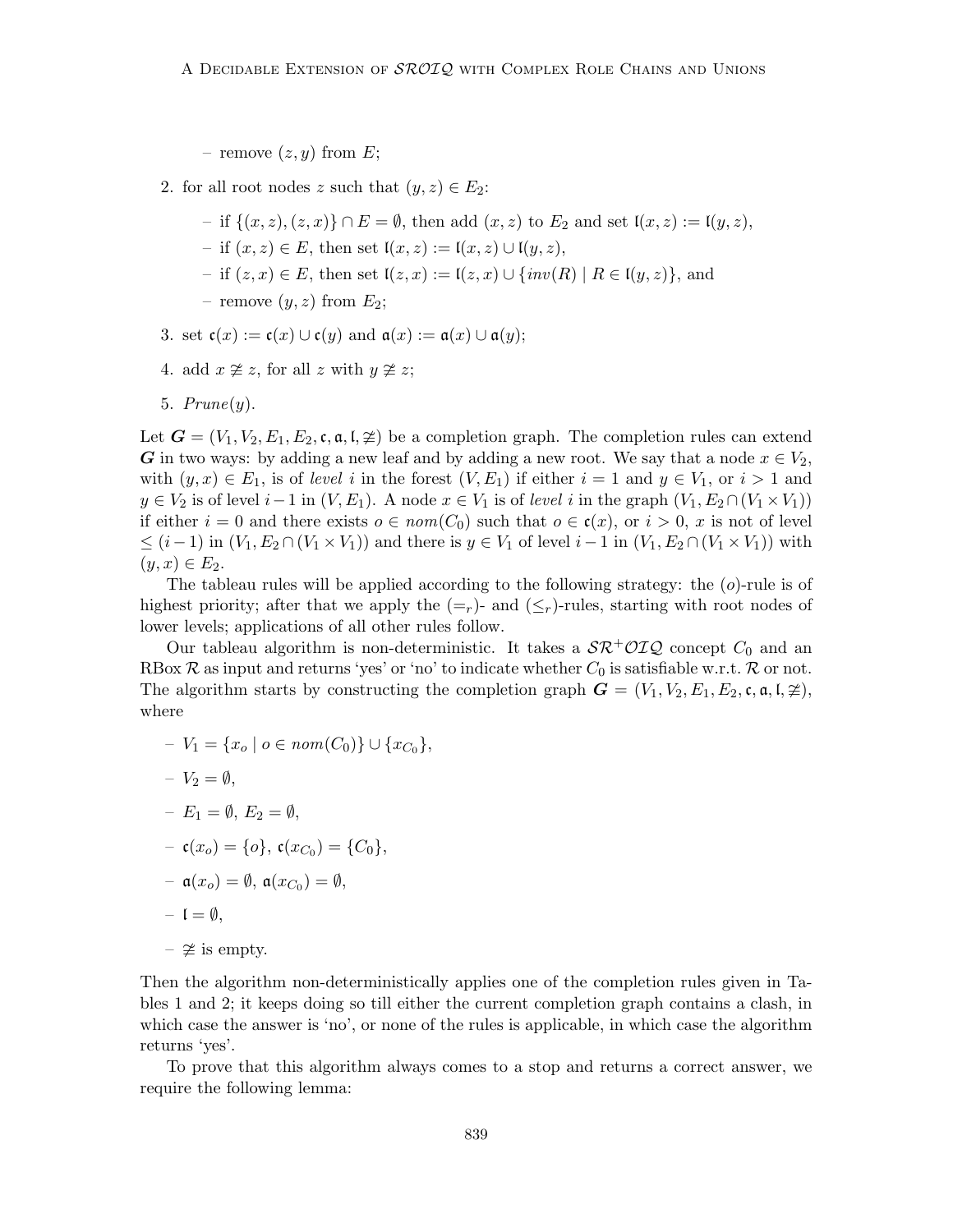**Lemma 21** Let  $G = (V_1, V_2, E_1, E_2, \mathfrak{c}, \mathfrak{a}, \mathfrak{l}, \not\cong)$  be the structure constructed at some step of the algorithm. Then, for every  $x \in V_2$ , there exists exactly one  $y \in V$  such that  $(y, x) \in E_1$ .

**Proof.** The proof is by induction on the number of steps. The basis of induction  $(V_2 = \emptyset)$ is trivial. So suppose that our claim holds for some step and consider what happens after an application of a completion rule. By applying the rules  $(\exists)$ , (r8) and  $(\ge)$  to a node x, we add one or more nodes to  $V_2$ , with x being the only predecessor of these nodes. Also, we have to consider the rules  $(\leq), (o)$  and  $(=_r)$ , which merge nodes, because other rules do not change  $V_2$  and  $E_1$ . Merging nodes changes the graph by possibly adding new edges, deleting some edges and pruning some nodes. Observe that if we prune a node y then our claim still holds because we delete the successors of y which belong to  $V_2$ . Deleting an edge does not spoil the claim either. Thus, it is enough to examine the cases when a new edge is added to  $E_1$ . If  $Merge(y, x)$  and  $x \in V_1$  then all newly added edges belong to  $E_2$ , and so after applying  $Merge(y, x)$  the claim still holds. The only interesting case is when we apply  $Merge(z, y)$  in the rule  $(\leq)$  with  $(\leq nS.C) \in \mathfrak{c}(x), y, z \in S^{\mathbf{G}}(x, C)$  and  $y, z \in V_2$ . Because of  $y, z \in V_2$ , the nodes y and z have only one parent node, although z is not an ancestor of y; so the following fours cases are possible.

Case 1:  $(y, x) \in E_1$  and  $(x, z) \in E_1$ . Then no new edge is added to  $E_1$ , and the claim holds.

Case 2:  $(x, y) \in E_1$  and  $(x, z) \in E_1$ . Again, we do not add a new edge to  $E_1$ .

Case 3:  $(y, x) \in E_1$  and  $(z, x) \in E_1$ . In this case  $x \in V_2$  and x has two parent nodes y and z, which is impossible by IH.

Case 4:  $(y, x) \in E_2$  or  $(z, x) \in E_2$ . This case is not possible either because  $x \in V_1$ ,  $(\leq nS.C) \in \mathfrak{c}(x), y$  (or z) is an S-neighbour of x, and so before applying  $(\leq)$  we have to apply  $(\leq_r)$  or  $(=_r)$  in view of their higher priority.

We can now show termination.

Lemma 22 The tableau algorithm always terminates.

**Proof.** The sets con(C<sub>0</sub>),  $\overline{qc}(C_0, R)$ , role(C<sub>0</sub>, R) we use in the labels of nodes and edges are finite. Let  $l_0 = \sharp nom(C_0), l_1 = \sharp con(C_0), l_2 = \sharp \overline{qc}(C_0, R), l_3 = \sharp role(C_0, R)$  and  $n_{\max} = \max\{n \mid (\geq nR.C) \in con(C_0) \text{ or } (\leq nR.C) \in con(C_0)\}.$  The completion graph and the completion rules have following properties. Each node  $x$  is labelled with two sets  $c(x) \subseteq con(C_0)$  and  $a(x) \subseteq \overline{qc}(C_0, R)$ . The number of different pairs of such labels does not exceed  $2^{l_1+l_2}$ . Each edge  $(x, y)$  is labelled with a set  $\mathfrak{l}(x, y) \subseteq \text{role}(C_0, \mathcal{R})$ , so the number of different labels of edges is at most  $2^{l_3}$ . The number of different labels for a pair of nodes connected by an arc is at most  $L = 2^{l_3+2l_1+2l_2}$ . Therefore, any path in the forest  $(V, E_1)$ , which starts from a root node and is of length  $\geq L+2$ , contains a blocked node. Every application of any rule is determined by some (quasi-) concept and node, with the same rule applicable to the same (quasi-) concept and node only once. The completion rules never remove labels from nodes in the graph, and the only rules that remove nodes are  $(\leq), o$ and  $(=_r)$ . Only  $(\exists)$ ,  $(\leq)$ ,  $(\leq_r)$  and  $(r8)$  generate new nodes, and each such generation is triggered by a (quasi-) concept of the form  $\exists R.C, \geq nR.C, \leq nR.C$  or  $\exists P.C$  in the label of a node x. The number of the concepts is  $\leq l_1 + l_2$ . The rules  $(\geq)$  and  $(\leq_r)$  can generate at most  $n_{\text{max}}$  successors of a given node, for each concept of the form  $\geq nR.C$  or  $\leq nR.C$ . The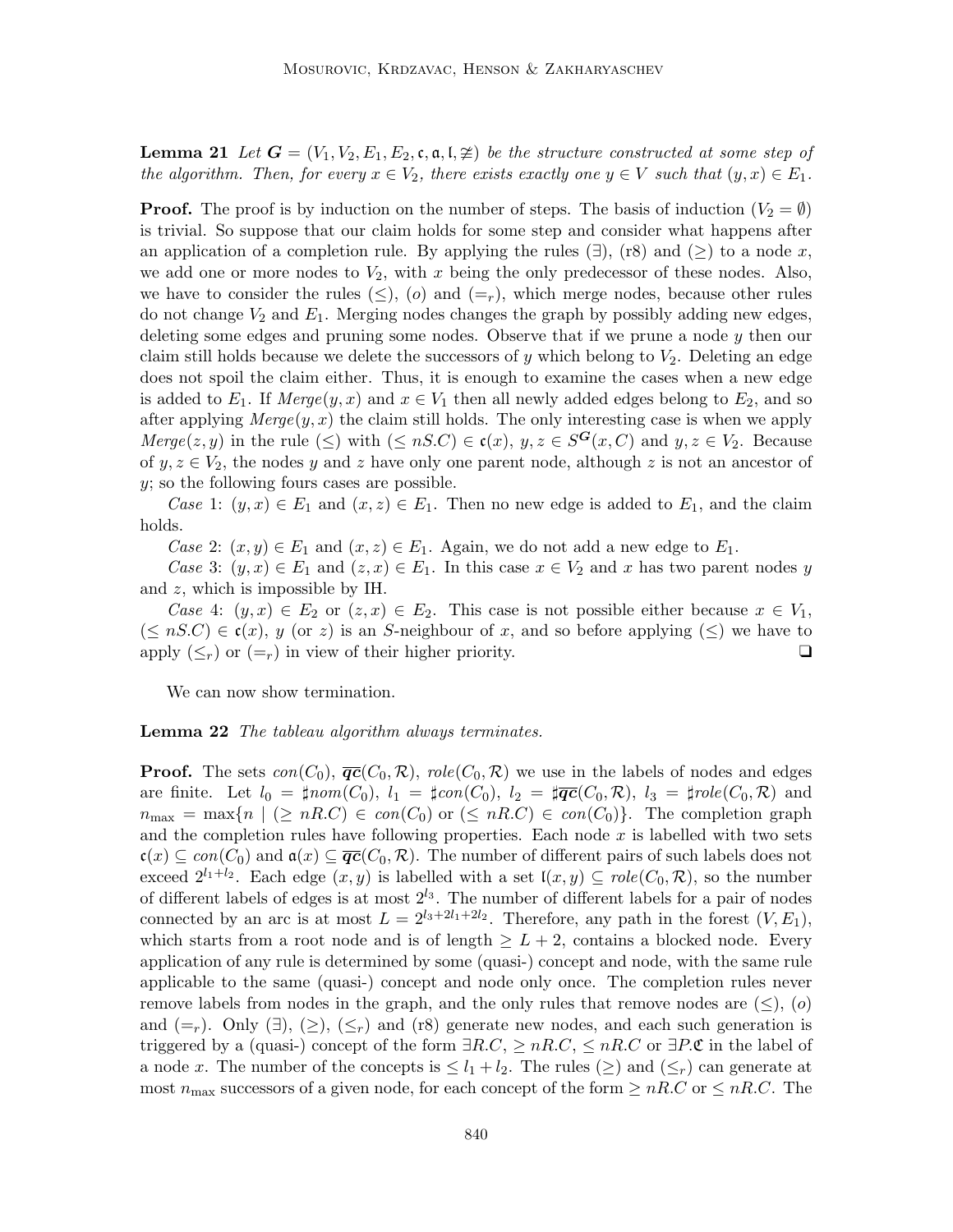other two rules generate only one successor for each concept. It follows that the number of created outgoing arcs for a node does not exceed  $l_1 \cdot n_{max} + l_2$ . If a node y is removed from G by  $(\leq),$  (o) or  $(=_r)$ , its label migrates to the node z. So the rules  $(\exists), (\geq), (\leq_r)$  and (r8), which generate y that is later merged by  $(\leq)$ , (o) or  $(=_r)$ , will not be applied again to the same node.

Now, we show that the number of nodes in the completion graph is limited. Together with the observations above, this will mean that we can apply the completion rules finitely many times, and so the algorithm will eventually come to a stop.

To this end, we require the following claim: if  $x \in V_1$  is of level i in  $(V_1, E_2 \cap (V_1 \times V_1)),$  $y \in V_2$  is not indirectly blocked and  $(y, x) \in E_2$ , then y is of level  $\leq L + 2 - i$  in  $(V, E_1)$ . Indeed, for  $i = 0$ , y is of level  $\leq L + 2$  because y is not indirectly blocked and each node of  $> L + 2$  level is indirectly blocked. If x is of level  $i > 0$  then the only way to add an edge  $(y, x) \in E_2$  is first to apply the rule (*o*), which will add an  $E_2$ -edge between some  $y_0 \in V_2$ and  $x_0 \in V_1$ , and then repeatedly apply  $(=_r)$ . The node  $x_0$  is of level 0 in  $(V_1, E_2 \cap (V_1 \times V_1)),$ while  $y_0$  is of level  $\leq L+2$  in  $(V, E_1)$ . If we apply the rule  $(=_r)$ , then  $y_0$  will be merged with some successor  $x_1 \in V_1$  of  $x_0$  created by an application of  $(\leq_r)$ . The node  $x_1$  is of level  $\leq$  1, and we add the edge  $(y_1, x_1) \in E_2$ , where  $y_1$  is a parent of  $y_0$  and of level  $\leq L+2-1$ in  $(V, E_1)$ ; see Fig. 2. By repeating the same argument, we see that the node y is of level  $\leq L+2-i$  in  $(V, E_1)$ .



Figure 2: Before and after an application of  $(=r)$ ; the bold arcs are in  $E_2$  and the nodes  $\bullet$ are in  $V_1$ .

The claim proved above means that if a node  $x \in V_1$  is of level  $L+2$  in  $(V_1, E_2 \cap (V_1 \times V_1)),$ then there is no  $y \in V_2$  with  $(y, x) \in E_2$ . Hence, the rule  $(\leq_r)$  cannot be applied to a node x of level  $L + 2$ , and so there is no root node of level  $L + 3$ .

The only rule that can add new nodes to  $V_1$  is  $(\leq_r)$ . It can be applied at most  $l_1$  times to a given node and add at most  $l_1 \cdot n_{max}$  successors. At the beginning  $V_1 \setminus \{x_{C_0}\}$  contains  $l_0$  nodes, so  $(\leq_r)$  can create at most  $l_0 \cdot l_1 \cdot n_{\text{max}}$  successors of these nodes. By applying  $(\leq_r)$  to them again, we obtain  $\leq l_0 \cdot (l_1 \cdot n_{\text{max}})^2$  new nodes (of level  $\leq 2$ ). It follows that

$$
\sharp V_1 \leq 1 + \sum_{i=0}^{L+2} l_0 \cdot (l_1 \cdot n_{\max})^i = O(l_0 \cdot (l_1 \cdot n_{\max})^{L+3}).
$$

The number of nodes in  $V_2$  is also limited. At the beginning  $V_2 = \emptyset$ . For each node in  $V_1$ , the algorithm can create  $\leq l_1 \cdot n_{max} + l_2$  arcs that lead to nodes in  $V_2$ . Thus, the number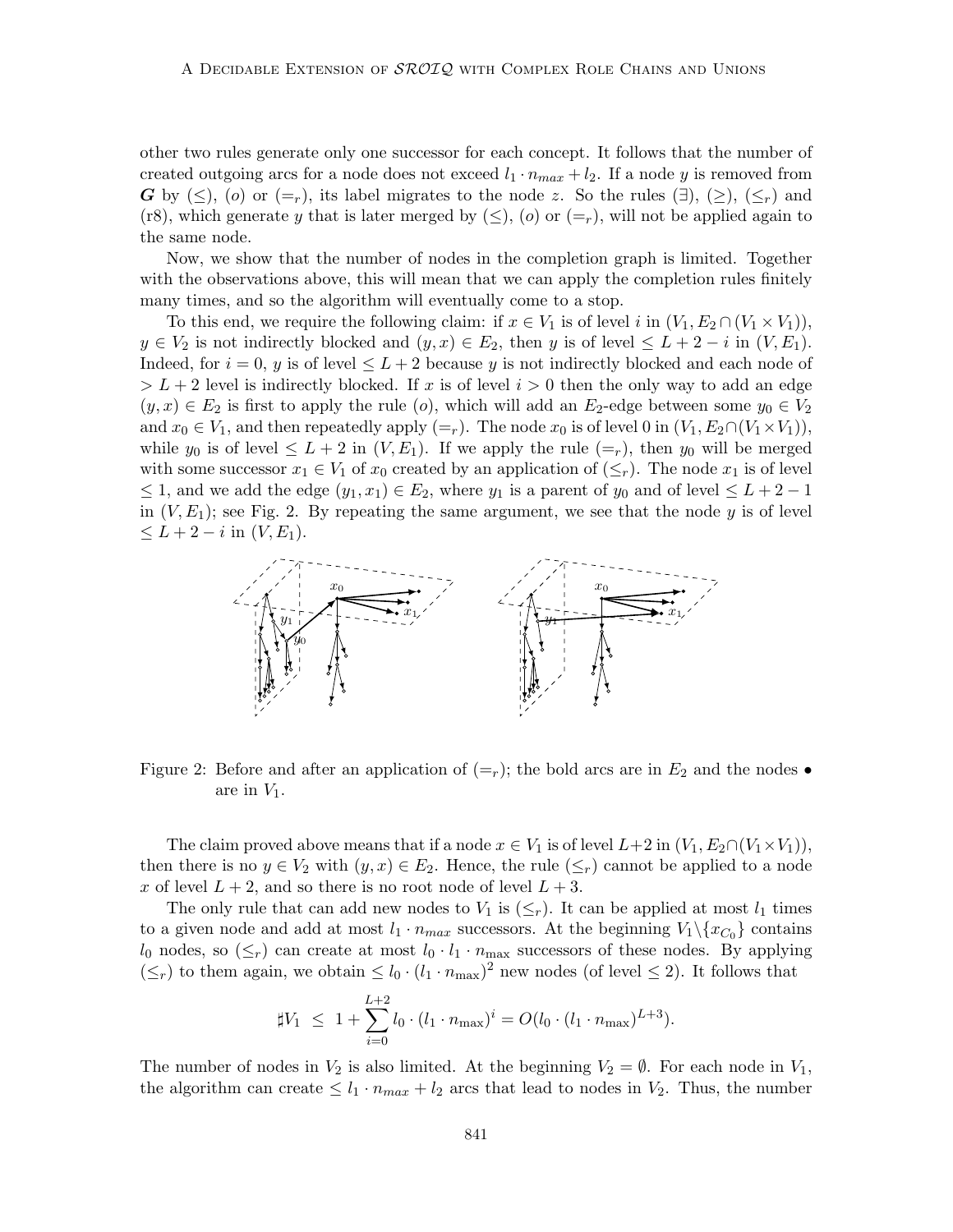of nodes of level 1 in  $V_2$  does not exceed  $\sharp V_1 \cdot (l_1 \cdot n_{max} + l_2)$ ; the number of their successors is at most  $\sharp V_1 \cdot (l_1 \cdot n_{max} + l_2)^2$ ; and finally,

$$
\sharp V_2 \leq \sum_{i=1}^{L+2} \sharp V_1 \cdot (l_1 \cdot n_{max} + l_2)^i = O(\sharp V_1 \cdot (l_1 \cdot n_{max} + l_2)^{L+3}).
$$

This completes the proof of the lemma. ❑

The next lemma shows that the answers returned by the algorithm are correct.

**Lemma 23** The tableau algorithm returns 'yes' if and only if there exists a tableau for  $C_0$ w.r.t. R.

**Proof.**  $(\Rightarrow)$  Suppose the algorithm returns 'yes' by generating a clash-free completion graph  $G = (V_1, V_2, E_1, E_2, \mathfrak{c}, \mathfrak{a}, \mathfrak{l}, \ncong)$  to which no completion rule is applicable. Let  $V = V_1 \cup V_2$ and  $E = E_1 \cup E_2$ . We write  $\beta(x) = x$ , if  $x \in V_1$  or  $x \in V_2$  is not blocked; and  $\beta(x) = y$ , if  $x \in V_2$  and y blocks x.

Define a set  $paths(G)$  inductively by taking (cf. Horrocks et al., 2006):

- if  $x_0 \in V_1$  then  $(x_0, x_0) \in paths(\mathbf{G})$ ; in this case we write  $Root(x_0) = (x_0, x_0)$ ,
- if  $\pi \in paths(\mathbf{G})$ , a node  $z \in V_2$  is not indirectly blocked and  $(tail(\pi), z) \in E_1$ , then the sequence  $\pi$ ,  $(\beta(z), z)$  is in paths(**G**).

Here  $tail(\pi) = x_n$  and  $tail'(\pi) = x'_n$ , for  $\pi = (x_0, x'_0), \ldots, (x_n, x'_n)$ . The members  $\pi$  of  $paths(G)$  will be called paths in  $G$ .

We now define a tableau  $T = (S, \mathfrak{c}', \mathfrak{a}', \mathcal{E})$  by taking  $S = paths(G), \mathfrak{c}'(\pi) = \mathfrak{c}(tail(\pi)),$  $\mathfrak{a}'(\pi) = \mathfrak{a}(tail(\pi)) \cap \boldsymbol{qc}(C_0, \mathcal{R}),$  for  $\pi \in paths(\boldsymbol{G}),$  and

$$
\mathcal{E}(R) = \{ (Root(x), Root(y)) \mid y \text{ is an } R\text{-neighbor of } x \} \cup
$$
  

$$
\{ (u, Root(y)) \mid y \text{ is an } R\text{-neighbor of } tail(u) \} \cup
$$
  

$$
\{ (Root(x), u) \mid tail(u) \text{ is an } R\text{-neighbor of } x \} \cup
$$
  

$$
\{ (u, u) \mid tail(u) \text{ is an } R\text{-neighbor of } tail(u) \} \cup
$$
  

$$
\{ (u, v) \in S \times S \mid v = u, (\beta(y), y) \text{ and } y \text{ is an } R\text{-neighbor of } tail(u), \text{ or}
$$
  

$$
u = v, (\beta(y), y) \text{ and } y \text{ is an } inv(R)\text{-neighbor of } tail(v) \}.
$$

We prove that  $T$  is a tableau for  $C_0$  w.r.t.  $\mathcal{R}$ . Indeed, (p1) and (p14) follow from the initial step of the tableau algorithm and the fact that the labels of the root nodes are never removed; (p2) follows from the definition and the fact that the completion graph  $G$  is clashfree; (p3) follows from the rules creating new nodes and that  $G$  is clash-free; (p9) and (p16) follow from the definitions of  $\mathcal{E}(R)$  and R-neighbour (and R-successor); (p6) and (p7) follow from the fact that the rules  $(\square)$  and  $(\square)$  are not applicable; (p12) follows from the definitions of  $\mathcal{E}(R)$  and R-neighbour and the fact that the rule (guess) is not applicable; (p15) and (p5) follow from the definitions of  $\mathcal{E}(R)$  and R-neighbour and that the completion graph G is clash-free;  $(p17)$  and  $(p18)$  follow from the fact that  $(r1)$  and  $(r3)$  are not applicable;  $(p19)$ from the fact that  $(r5^i)$  cannot be applied; and  $(p20)$  and  $(p23)$  follow from the definitions of  $\mathcal{E}(R)$  and the fact that (r2) and (r6) are not applicable. The remaining cases are less straightforward. In some of them, we require the following: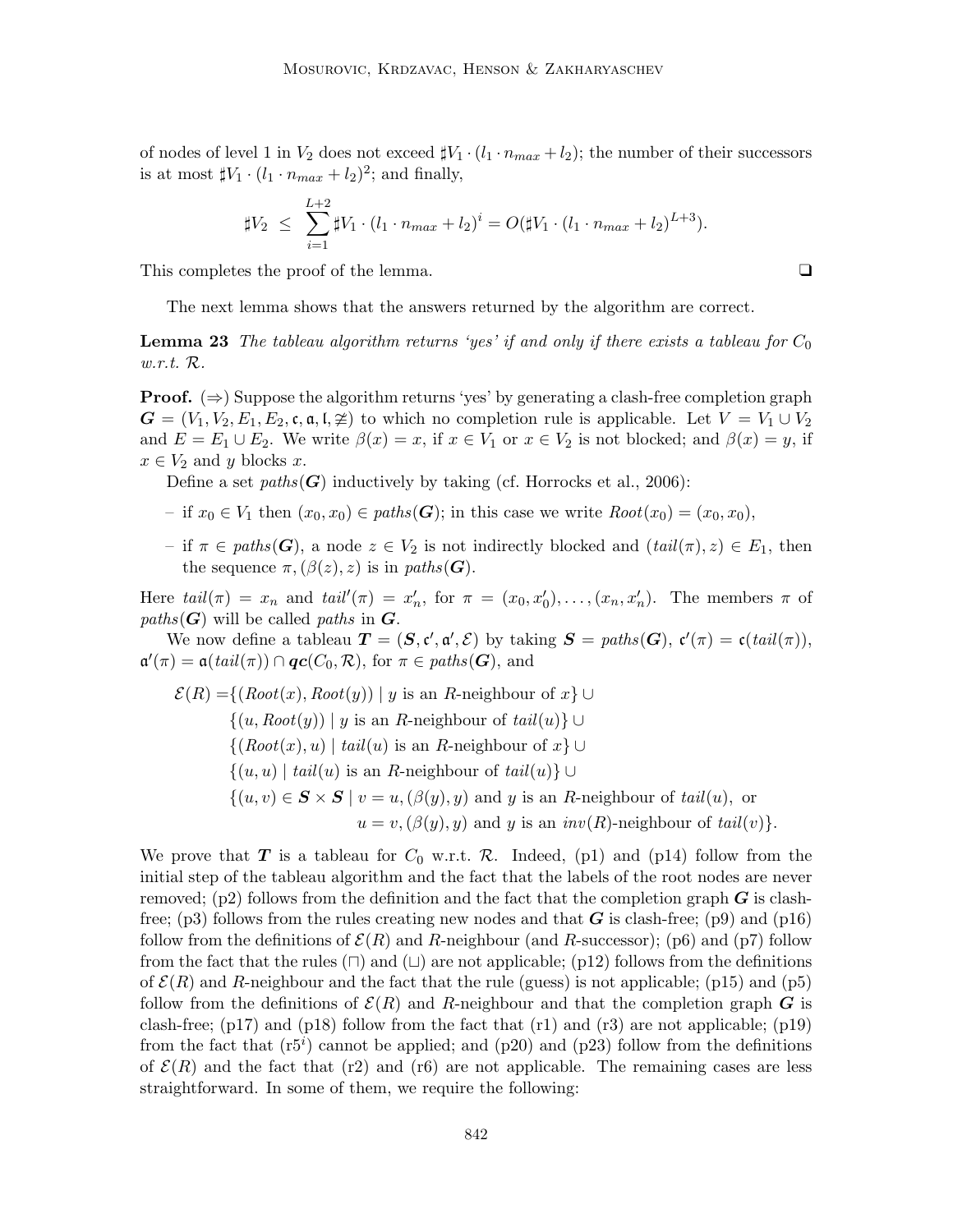| $(\Box)$    | if $C_1 \sqcap C_2 \in \mathfrak{c}(x)$ , x is not indirectly blocked and $\{C_1, C_2\} \not\subseteq \mathfrak{c}(x)$ , then<br>$c(x) := c(x) \cup \{C_1, C_2\}$                                                                                                                                                                                                                                                                                                                                                                                                                                                                                                                                                                                                     |
|-------------|-----------------------------------------------------------------------------------------------------------------------------------------------------------------------------------------------------------------------------------------------------------------------------------------------------------------------------------------------------------------------------------------------------------------------------------------------------------------------------------------------------------------------------------------------------------------------------------------------------------------------------------------------------------------------------------------------------------------------------------------------------------------------|
| $(\sqcup)$  | if $C_1 \sqcup C_2 \in \mathfrak{c}(x)$ , x is not indirectly blocked and $\{C_1, C_2\} \cap \mathfrak{c}(x) = \emptyset$ , then<br>$\mathfrak{c}(x) := \mathfrak{c}(x) \cup \{D\}$ , for some $D \in \{C_1, C_2\}$                                                                                                                                                                                                                                                                                                                                                                                                                                                                                                                                                   |
| $(\exists)$ | if $\exists S.C \in \mathfrak{c}(x)$ , x is not blocked and has no safe S-neighbour y with $C \in \mathfrak{c}(y)$<br>then create a new node $y \in V_2$ with $\mathfrak{l}(x, y) := \{S\}, \mathfrak{c}(y) := \{C, \top\}, \mathfrak{a}(y) := \emptyset$                                                                                                                                                                                                                                                                                                                                                                                                                                                                                                             |
| (self)      | if $\exists S. Self \in \mathfrak{c}(x)$ , x is not blocked and x is not S-neighbour of x<br>then add $(x, x)$ to $E_2$ , if it is not there yet, and set $\mathfrak{l}(x, x) := \mathfrak{l}(x, x) \cup \{S\}$                                                                                                                                                                                                                                                                                                                                                                                                                                                                                                                                                       |
| (guess)     | if $(\leq nS.C) \in \mathfrak{c}(x)$ , x is not indirectly blocked and<br>there is an S-neighbour y of x such that $\{C, \neg C\} \cap \mathfrak{c}(y) = \emptyset$ ,<br>then set $\mathfrak{c}(y) := \mathfrak{c}(y) \cup \{D\}$ , for some $D \in \{C, \neg C\}$                                                                                                                                                                                                                                                                                                                                                                                                                                                                                                    |
| $(\ge)$     | if $(\geq nS.C) \in \mathfrak{c}(x)$ , x is not blocked and there are no distinct and safe<br>$y_1, \ldots, y_n \in S^{\mathbf{G}}(x, C)$ , then create <i>n</i> new successors $y_1, \ldots, y_n \in V_2$ of <i>x</i> ; set<br>$\mathfrak{l}(x,y_i) := \{S\}, \, \mathfrak{c}(y_i) := \{C,\top\}, \, \mathfrak{a}(y_i) := \emptyset, \, y_i \not\cong y_j, \, \text{for } 1 \leq i < j \leq n$                                                                                                                                                                                                                                                                                                                                                                       |
| $(\leq)$    | if $(\leq nSC) \in \mathfrak{c}(x)$ , x is not indirectly blocked, $\sharp S^{\mathbf{G}}(x, C) > n$ and there are<br>$y, z \in S^{\mathbf{G}}(x, C)$ for which $y \not\cong z$ does not hold<br>(1) if z is a root node or an $E_1$ -ancestor of y, then $Merge(y, z)$ ,<br>then<br>$(2)$ otherwise $Merge(z, y)$                                                                                                                                                                                                                                                                                                                                                                                                                                                    |
| (o)         | if, for $o, o' \in \text{nom}(C_0)$ , there is a node $y \neq x_o$ with $o' \in \mathfrak{c}(x_o) \cap \mathfrak{c}(y)$<br>and such that $x_o \not\cong y$ does not hold in the completion graph,<br>then $Merge(y,x_o)$                                                                                                                                                                                                                                                                                                                                                                                                                                                                                                                                              |
| $(\leq_r)$  | if $(\leq nS.C) \in \mathfrak{c}(x), x \in V_1$ , and there is an S-neighbour y of x<br>such that $y \in V_2$ , $(y, x) \in E_2$ , $C \in \mathfrak{c}(y)$ and y is not indirectly blocked;<br>and if there is no $n' \leq n$ with $(\leq n'S.C) \in \mathfrak{c}(x)$ and there are S-neighbours<br>$z_1, \ldots, z_{n'} \in V_1$ of x with $C \in \mathfrak{c}(z_i)$ and $z_i \not\cong z_j$ , for $1 \leq i, j \leq n', i \neq j$ ,<br>(1) guess $m, 1 \leq m \leq n$ , and set $\mathfrak{c}(x) := \mathfrak{c}(x) \cup \{ (\leq mS.C) \},\$<br>then<br>(2) create m new nodes $y_1, \ldots, y_m \in V_1$ with<br>$\mathfrak{l}(x,y_i) := \{S\}, \mathfrak{c}(y_i) := \{C,\top\}, \mathfrak{a}(y_i) := \emptyset \text{ and } y_i \ncong y_j, 1 \leq i < j \leq m$ |
| $(=_r)$     | if $(\leq mS.C) \in \mathfrak{c}(x), x \in V_1$ , and there is an S-neighbour $y \in V_2$ of x with<br>$C \in \mathfrak{c}(y)$ , y is not indirectly blocked and there are S-neighbours<br>$z_1, \ldots, z_m \in V_1$ of x with $C \in \mathfrak{c}(z_i)$ and $z_i \not\cong z_j$ , for $1 \leq i, j \leq m, i \neq j$ , and<br>there is $j_0, 1 \le j_0 \le m$ for which $y \not\cong z_{j_0}$ does not hold,<br>then $Merge(y,z_{j_0})$                                                                                                                                                                                                                                                                                                                             |

Table 1: Completion rules for the  $\mathcal{SR}^+\mathcal{O}\mathcal{I}\mathcal{Q}$  tableau algorithm.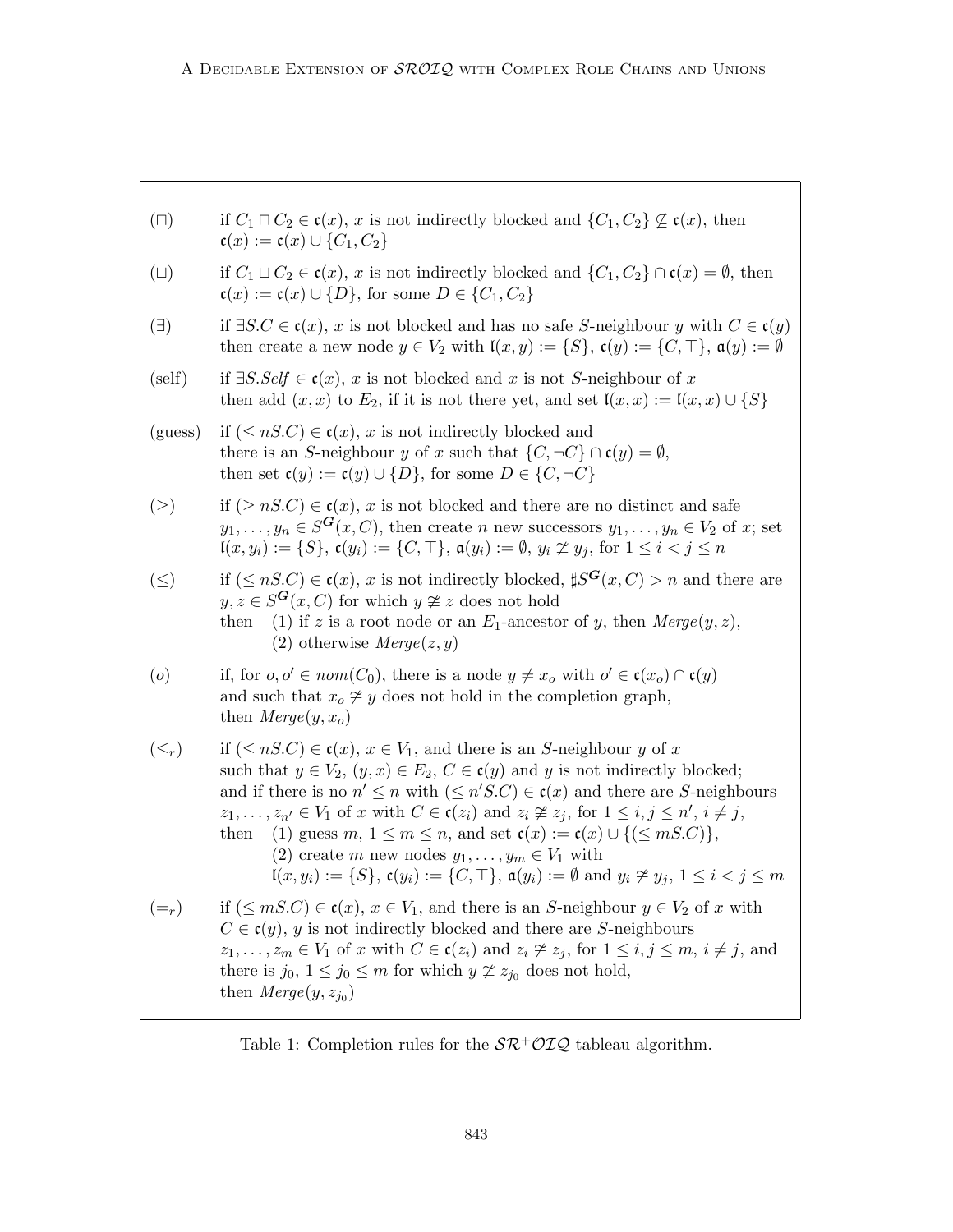- (r1) if  $\forall R.C \in \mathfrak{c}(x)$ , x is not indirectly blocked and  $\forall \mathfrak{A}_R^s.C \notin \mathfrak{a}(x)$ , s the initial state, then  $\mathfrak{a}(x) := \mathfrak{a}(x) \cup {\forall \mathfrak{A}_R^s.C}$
- $(r2)$  if  $\forall \mathfrak{A}^p$  $_R^p$ ,  $C \in \mathfrak{a}(x)$ ,  $q \in \delta_{\mathfrak{A}_R}(p,T)$  (where T can be  $\varepsilon$ ), x is not indirectly blocked, y is a T-neighbour of x and  $\forall \mathfrak{A}^q$  ${}_{R}^{q}$ . $C \notin \mathfrak{a}(y),$ then  $\mathfrak{a}(y) := \mathfrak{a}(y) \cup \{ \forall \mathfrak{A}^q_{\mathfrak{p}} \}$  ${}_{R}^{q}.C\}$
- (r3) if  $\forall \mathfrak{A}_R^a C \in \mathfrak{a}(x)$ , a an accepting state, x is not indirectly blocked and  $C \notin \mathfrak{c}(x)$ , then  $\mathfrak{c}(x) := \mathfrak{c}(x) \cup \{C\}$
- $(r4^i)$ if x is not indirectly blocked and there is  $\mathfrak{C} \in \mathbf{qc}^*(r_i)$  with  $\{\mathfrak{C}, \neg \mathfrak{C}\} \cap \mathfrak{a}(x) = \emptyset$ , then  $a(x) := a(x) \cup {\mathfrak{D}}$ , for some  $\mathfrak{D} \in {\mathfrak{C}}$ ,  $\neg \mathfrak{C}$
- $(r5<sup>i</sup>)$ if x is not indirectly blocked,  $(r4^i)$  is not applicable,  $\forall \mathfrak{A}_i^s \mathfrak{C} \notin \mathfrak{a}(x)$ ,  $\mathfrak{C} = \Xi(\mathbf{r}_i, \mathfrak{a}(x))$ , for the initial state s, then  $\mathfrak{a}(x) := \mathfrak{a}(x) \cup \{ \forall \mathfrak{A}_i^s \mathfrak{C} \}$
- (r6) if  $\forall \mathfrak{A}^p \mathfrak{C} \in \mathfrak{a}(x)$ , x is not indirectly blocked,  $q \in \delta_{\mathfrak{A}}(p,T)$  (where T can be  $\varepsilon$ ), y is a T-neighbour of x and  $\forall \mathfrak{A}^q \mathfrak{C} \notin \mathfrak{a}(y)$ , then  $\mathfrak{a}(y) := \mathfrak{a}(y) \cup \{ \forall \mathfrak{A}^q \mathfrak{C} \}$
- (r7) if  $\forall \mathfrak{A}^a \mathfrak{C} \in \mathfrak{a}(x)$ , a an accepting state, x is not indirectly blocked and  $\mathfrak{C} \notin \mathfrak{a}(x)$ , then  $a(x) := a(x) \cup {\mathfrak{C}}$
- (r8) if  $\exists P.\mathfrak{C} \in \mathfrak{a}(x), x$  is not blocked and x has no safe P-neighbour y with  $\mathfrak{C} \in \mathfrak{a}(y)$ , then create a new node  $y \in V_2$  and set  $\mathfrak{l}(x, y) := \{P\}$ ,  $\mathfrak{c}(y) := \{\top\}$ ,  $\mathfrak{a}(y) := \{\mathfrak{C}\}$
- (r9) if  $\mathfrak{C} \in \mathfrak{a}(x), \mathfrak{C} = \bigvee_{j=1}^{m} \mathfrak{C}_j$ , x is not indirectly blocked,  $\{\mathfrak{C}_1, \ldots, \mathfrak{C}_m\} \cap \mathfrak{a}(x) = \emptyset$ , then  $\mathfrak{a}(x) := \mathfrak{a}(x) \cup \{ \mathfrak{D} \}$ , for some  $\mathfrak{D} \in \{ \mathfrak{C}_1, \ldots, \mathfrak{C}_m \}$
- (r10) if  $\mathfrak{C} \in \mathfrak{a}(x)$ , for  $\mathfrak{C} = (t^r, t^{\forall}, t^-)$ , x is not indirectly blocked and  $t^{\forall} \not\subseteq \mathfrak{a}(x)$ , then set  $\mathfrak{a}(x) := \mathfrak{a}(x) \cup t^{\forall}$

Table 2: Completion rules for the  $\mathcal{SR}^+\mathcal{O}IQ$  tableau algorithm (cont.)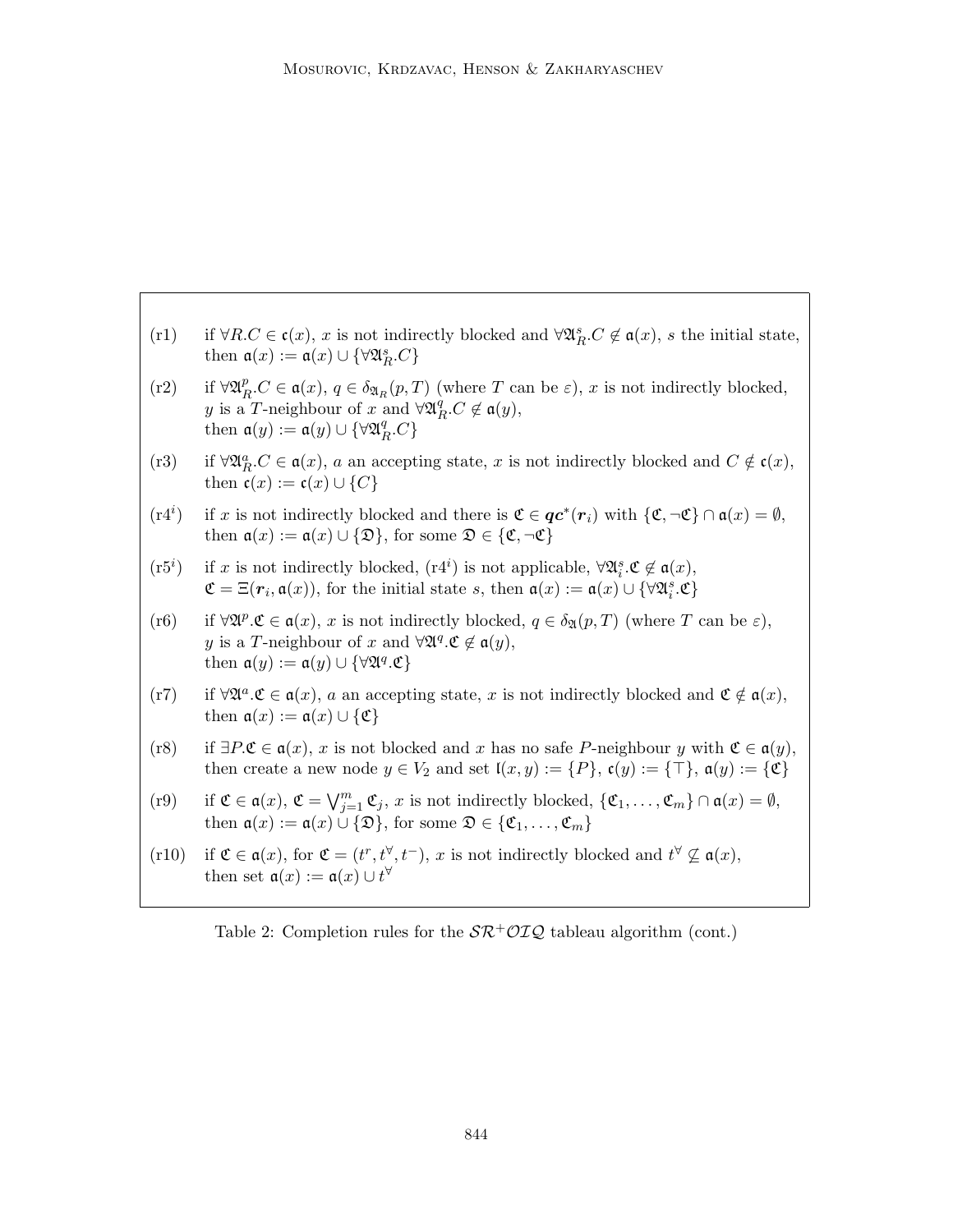**Proposition 24** Suppose  $u \in paths(G)$ ,  $x = tail(u)$  and x has a safe R-neighbour  $y \in V$ . Then there is  $v \in paths(G)$  with  $(u, v) \in \mathcal{E}(R)$ ,  $c'(v) = c(y)$  and  $a'(v) = a(y) \cap qc(C_0, R)$ .

**Proof.** As y is an R-neighbour of x, either  $(x, y) \in E$  or  $(y, x) \in E$ . Four cases are possible:

- If  $(x, y) \in E_1$ , we set  $v = u, (\beta(y), y)$ .
- If  $(x, y) \in E_2$ , then  $y \in V_1$  and we set  $v = Root(y)$ .
- If  $(y, x) \in E_1$  then y is the only predecessor of x. In the case  $tail'(u) = x$ , there exists a path v such that  $tail(v) = y$  and  $u = v, (x, x)$ ; and in the case  $tail'(u) \neq x$ (i.e., when x blocks tail'(u)), there exist a predecessor y' of tail'(u)  $(c(y') = c(y))$ ,  $a(y') = a(y)$  and y' is an R-neighbour of tail'(u)) and a path v such that tail(v) = y' and  $u = v, (x, tail'(u))$ .
- If  $(y, x) \in E_2$  then  $x \in V_1$ ,  $u = Root(x)$ . We set  $v = Root(y)$  if  $y \in V_1$ . If  $y \in V_2$  then y is not blocked (since y is safe), and so there exists a path v such that  $tail(v) = y$ .

In all of these cases, v is as required.  $\Box$ 

(p4) If  $\exists S. Self \in \mathfrak{c}'(u)$  then  $\exists S. Self \in \mathfrak{c}(tail(u))$ . Since (self) is not applicable,  $tail(u)$  is an S-neighbour of  $tail(u)$ , and so  $(u, u) \in \mathcal{E}(R)$ .

(p8) If  $\exists R.C \in \mathfrak{c}'(u)$  then  $\exists R.C \in \mathfrak{c}(x)$ , where  $x = tail(u)$ . Since  $(\exists)$  is not applicable, x has a safe R-neighbour y with  $C \in \mathfrak{c}(y)$ . By Proposition 24, there exists  $v \in paths(G)$  such that  $(u, v) \in \mathcal{E}(R)$  and  $C \in \mathfrak{c}'(v)$ .

(p10) If  $\leq nS.C \in \mathfrak{c}'(u)$  then  $\leq nS.C \in \mathfrak{c}(x)$ , where  $x = tail(u)$ . Since the completion graph G is clash-free and  $(\leq)$  and  $(=_r)$  are not applicable,  $\sharp S^G(x, C) \leq n$ . Suppose that  $(u, v) \in \mathcal{E}(R)$  and  $C \in \mathfrak{c}'(v)$ . By the definition of  $\mathcal{E}(R)$ , the following cases are possible:

- $-u = Root(x), v = Root(y)$  and y is an R-neighbour of x. We have  $y \in S^{\mathbf{G}}(x, C)$  and, since  $y \in V_1$ , there is no  $v' \in paths(G)$  different from v and such that  $y = tail(v')$  or  $y = tail'(v').$
- $x \in V_2$ ,  $v = Root(y)$  and y is an R-neighbour of x. This case is considered analogously.
- $-u = Root(x), y = tail(v) \in V_2, v \neq u, (y, tail'(v))$  and y is an R-neighbour of x. This case is not possible since  $\leq nS.C \in \mathfrak{c}(x), x \in V_1, (y, x) \in E_2$  and the rules  $(\leq_r)$  and  $(=_r)$  are not applicable.
- $v = v = u$  and x is an R-neighbour of x. Then  $x \in S^{\mathbf{G}}(x, C)$  and there is no  $v' \in paths(\mathbf{G})$ different from u and such that  $(u, v') \in \mathcal{E}(R)$  and  $x = tail(v')$  or  $x = tail'(v')$ .
- $-v = u, (\beta(y), y)$  and y is an R-neighbour of x. Then  $y \in S^{\mathbf{G}}(x, C)$ ,  $y \in V_2$  and x is the only predecessor of y. So there is no  $v' \in paths(G)$  different from v and such that  $(u, v') \in \mathcal{E}(R)$  and  $y = tail(v')$  or  $y = tail'(v')$ .
- $-u = v, (x, y), x = \beta(y)$  and y is an inv(R)-neighbour of tail(v). Then tail(v)  $\in$  $S^{\mathbf{G}}(x, C), y \in V_2$  and  $tail(v)$  is only one predecessor of y; so there is no  $v' \in paths(\mathbf{G})$ different from v such that  $(u, v') \in \mathcal{E}(R)$  and  $tail(v) = tail(v')$  or  $tail(v) = tail'(v')$ .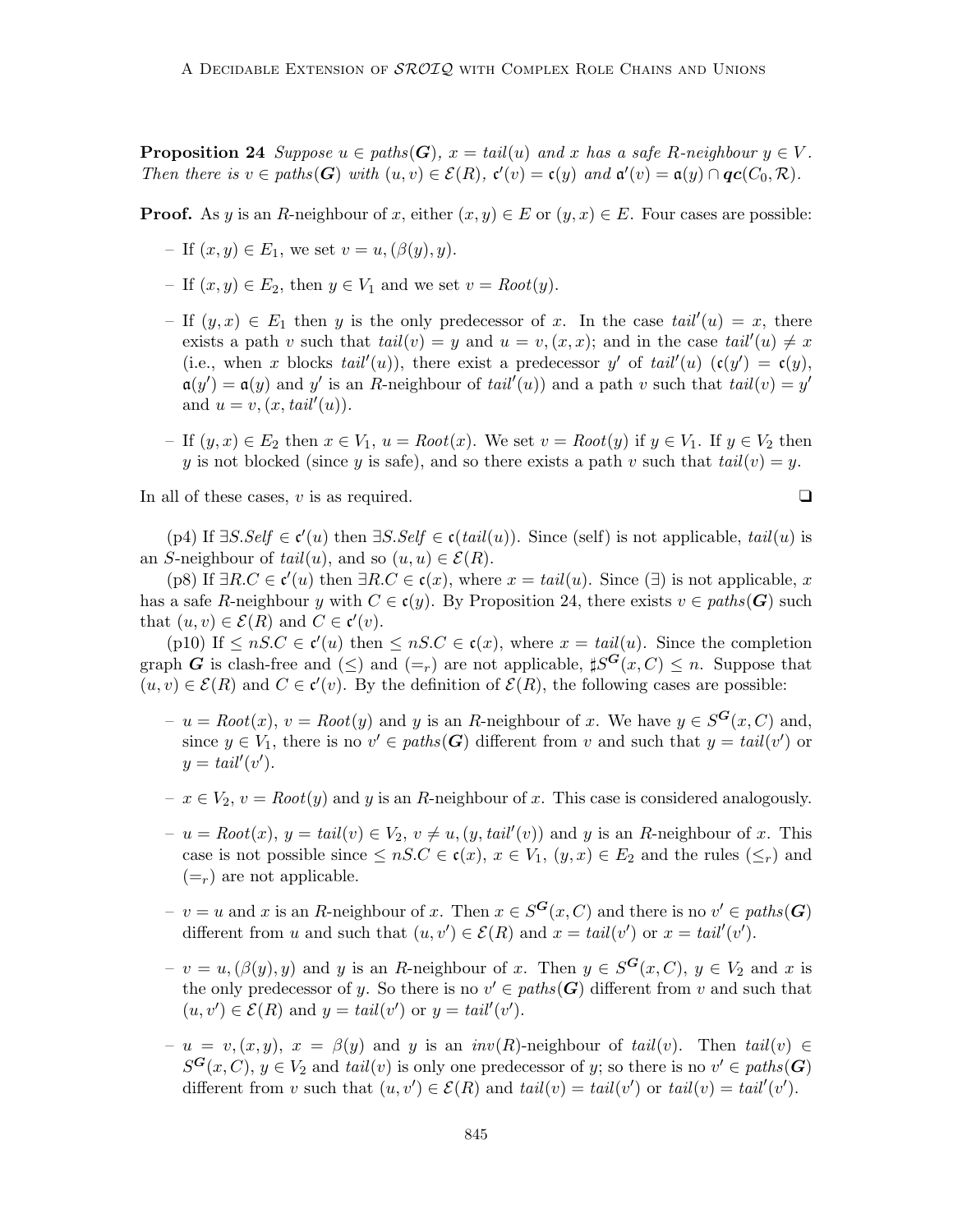Therefore,  $\sharp \{v \in S \mid (u, v) \in \mathcal{E}(S) \text{ and } C \in \mathfrak{c}(v)\} \leq \sharp S^{\mathbf{G}}(x, C) \leq n$ .

(p11) If  $(\geq nS.C) \in \mathfrak{c}'(u)$  then  $(\geq nS.C) \in \mathfrak{c}(x)$ , where  $x = tail(u)$ . Since  $(\geq)$  is not applicable, x has safe S-neighbours  $y_1, \ldots, y_n$  with  $C \in \mathfrak{c}(y_i)$  and  $y_i \not\cong y_j$ , for  $1 \leq i, j \leq n$ and  $j \neq i$ . By Proposition 24, there exists  $v_i \in paths(G)$  such that  $(u, v_i) \in \mathcal{E}(S)$  and  $C \in \mathfrak{c}'(v_i)$ , for  $1 \leq i \leq n$ . In addition, there can be at most one y with  $(y, x) \in E_1$  and, by the proof of Proposition 24, if  $(y_i, x) \notin E_1$  then  $tail(v_i) = y_i$  or  $tail'(v_i) = y_i$ . So,  $v_i$  and  $v_j$ are distinct for  $i \neq j$ , since  $tail(v_i) \neq tail(v_j)$  or  $tail'(v_i) \neq tail'(v_j)$  (in the case  $(y_i, x) \in E_1$ ,  $(x, y_j) \in E_1$  and  $y_i$  block  $y_j$ , i.e.,  $tail(v_i) = tail(v_j) = y_i$ , we have  $tail'(v_i) \neq tail'(v_j)$ .

(p13) If  $o \in \mathfrak{c}'(u) \cap \mathfrak{c}'(v)$  then  $o \in \mathfrak{c}(tail(u))$ , and so there is  $o' \in \mathit{nom}(C_0)$  such that  $x_{o'} = tail(u)$  and  $u = Root(x_{o'})$ . Similarly, there is  $o'' \in nom(C_0)$  with  $x_{o''} = tail(v)$  and  $v = Root(x_{o''})$ . Since the rule (o) is not applicable,  $x_{o'} = x_{o''}$ , and so  $u = v$ .

(p22) Let  $\forall \mathfrak{A}_i^a \mathfrak{C} \in \mathfrak{a}'(u)$ , where a is an accepting state and  $\mathfrak{C} = \bigvee_{h=1}^{m_i} (t_h^r, t_h^{\forall}, t_h^-)$ . Then  $\forall \mathfrak{A}_i^a \mathfrak{C} \in \mathfrak{a}(x)$ , where  $x = \text{tail}(u)$ . Since (r7) cannot be applied,  $\mathfrak{C} \in \mathfrak{a}(x)$ , and since (r9) is not applicable, there is j such that  $\mathfrak{C}_j = (t_j^r, t_j^{\forall}, t_j^-) \in \mathfrak{a}(x)$ . Now, as (r10) is not applicable, we have  $t_j^{\forall} \subseteq \mathfrak{a}(x)$ ; and since G is clash-free,  $\mathfrak{a}(x)|_{inv(t_j^r)}^{\forall} \subseteq t_j^-$ . Thus,  $t_j^{\forall} \subseteq \mathfrak{a}'(u)$  and  $\mathfrak{a}'(u)|_{inv(t_j^r)}^{\forall} \subseteq t_j^-$ .

(p21) Let  $\forall \mathfrak{A}_i^a \mathfrak{C} \in \mathfrak{a}'(u)$ , where  $\mathfrak{C} = \exists inv(P_{im_i}) \cdots \exists inv(P_{i1}) \cdot (t^r, t^{\forall}, t^{-})$  and a is an accepting state. Then  $\forall \mathfrak{A}_i^a \mathfrak{C} \in \mathfrak{a}(tail(u))$ . We prove by induction on j that there is  $v_j$  such that  $\exists inv(P_{ij}) \cdots \exists inv(P_{i1}) \cdot (t^r, t^{\forall}, t^{-}) \in \mathfrak{a}(tail(v_j))$ . For  $j = m_i$ , set  $v_{m_i} = u$ . As (r7) is not applicable to  $tail(v_{m_i}), \exists inv(P_{im_i}), \dots \exists inv(P_{i1}).(t^r, t^{\forall}, t^{-}) \in \mathfrak{a}(tail(v_{m_i})),$  which establishes the induction basis. Assume now that our claim holds for j and prove it for  $j-1$ . As tail $(v_j)$ is not blocked and (r8) is not applicable, there is a safe  $inv(P_{ij})$ -neighbour  $y_{j-1}$  of  $tail(v_j)$ such that  $\exists inv(P_{i(j-1)}) \cdots \exists inv(P_{i1}).(t^r, t^{\forall}, t^{-}) \in \mathfrak{a}(y_{j-1}).$  By Proposition 24, there is  $v_{j-1} \in paths(\mathbf{G})$  with  $(v_j, v_{j-1}) \in \mathcal{E}(inv(P_{ij}))$  and  $\exists inv(P_{i(j-1)}) \cdots \exists inv(P_{i1}) \cdot (t^r, t^{\forall}, t^{-}) \in$  $\mathfrak{a}(tail(v_{j-1}))$ . For  $j = 0$ , we have  $(t^r, t^{\forall}, t^-) \in \mathfrak{a}(tail(v_0))$ . Further, as (r10) cannot be applied, we have  $t^{\forall} \subseteq \mathfrak{a}(tail(v_0));$  and since G is clash-free,  $\mathfrak{a}(tail(v_0))|_{inv(t^r)}^{\forall} \subseteq t^-$ . Thus,  $t^{\forall} \subseteq \mathfrak{a}'(v_0)$  and  $\mathfrak{a}'(v_0)|_{inv(t^r)}^{\forall} \subseteq t^-$ .

 $(\Rightarrow)$  Take a tableau  $T = (S, \mathfrak{c}', \mathfrak{a}', \mathcal{E})$  for  $C_0$  w.r.t. R and extend it in the following way:

- (e1) If  $\forall \mathfrak{A}_i^a \mathfrak{C} \in \mathfrak{a}'(u)$ , where  $\mathfrak{C} = \exists inv(P_{im_i}) \cdots \exists inv(P_{i1}) \mathfrak{C}^{r}, t^{\forall}, t^{-}$  and a is an accepting state, then, by (p21), there are  $v_0, v_1, \ldots, v_{m_i} = u$  such that  $(v_j, v_{j-1}) \in \mathcal{E}(inv(P_{ij}))$ , for  $1 \leq j \leq m_i$ ,  $t^{\forall} \subseteq \mathfrak{a}'(v_0)$  and  $\mathfrak{a}'(v_0)|_{inv(t^r)}^{\forall} \subseteq t^-$ . In this case, we extend  $\mathfrak{a}'(v_j)$  by taking  $\mathfrak{a}'(v_j) := \mathfrak{a}'(v_j) \cup \{\exists inv(P_{ij}), \cdots \exists inv(P_{i1}).(t^r, t^{\forall}, t^{-})\},\text{ for } 0 \leq j \leq m_i.$
- (e2) If  $\forall \mathfrak{A}_i^a \mathfrak{C} \in \mathfrak{a}'(u)$ , where  $\mathfrak{C} = \bigvee_{h=1}^{m_i} (t_h^r, t_h^{\forall}, t_h^-)$ , then, by (p22), there is  $j \in \{1, \ldots, m_i\}$ such that  $t_j^{\forall} \subseteq \mathfrak{a}'(u)$  and  $\mathfrak{a}'(u)|_{inv(t_j^r)}^{\forall} \subseteq t_j^{\infty}$ . In this case, we extend  $\mathfrak{a}'(u)$  by taking  $\mathfrak{a}'(u) := \mathfrak{a}'(u) \cup \{\mathfrak{C}, \mathfrak{C}_j\}.$
- (e3) If there exists  $\mathfrak{C} \in \bigcup_{i=0}^l \mathbf{q} \mathbf{c}^*(\mathbf{r}_i)$  such that  $\mathfrak{C} \not\in \mathfrak{a}'(u)$ , then  $\mathfrak{a}'(u) := \mathfrak{a}'(u) \cup \{\neg \mathfrak{C}\}.$
- (e4) If  $(\leq nS.C) \in \mathfrak{c}'(u)$  and  $S^T(u, C) = \{v \in S \mid (u, v) \in \mathcal{E}(S), C \in \mathfrak{c}(v)\} = \{v_1, \ldots, v_m\}$ then, in view of (p10), we have  $m \leq n$ . In this case, we extend  $\mathfrak{c}'(u)$  by taking  $\mathfrak{c}'(u) := \mathfrak{c}'(u) \cup \{\leq mS.C\}.$

We now apply the completion rules using the extended tableau  $T$  so that in the end the algorithm obtains a clash-free completion graph  $G = (V_1, V_2, E_1, E_2, \mathfrak{c}, \mathfrak{a}, \mathfrak{l}, \not\cong)$  and returns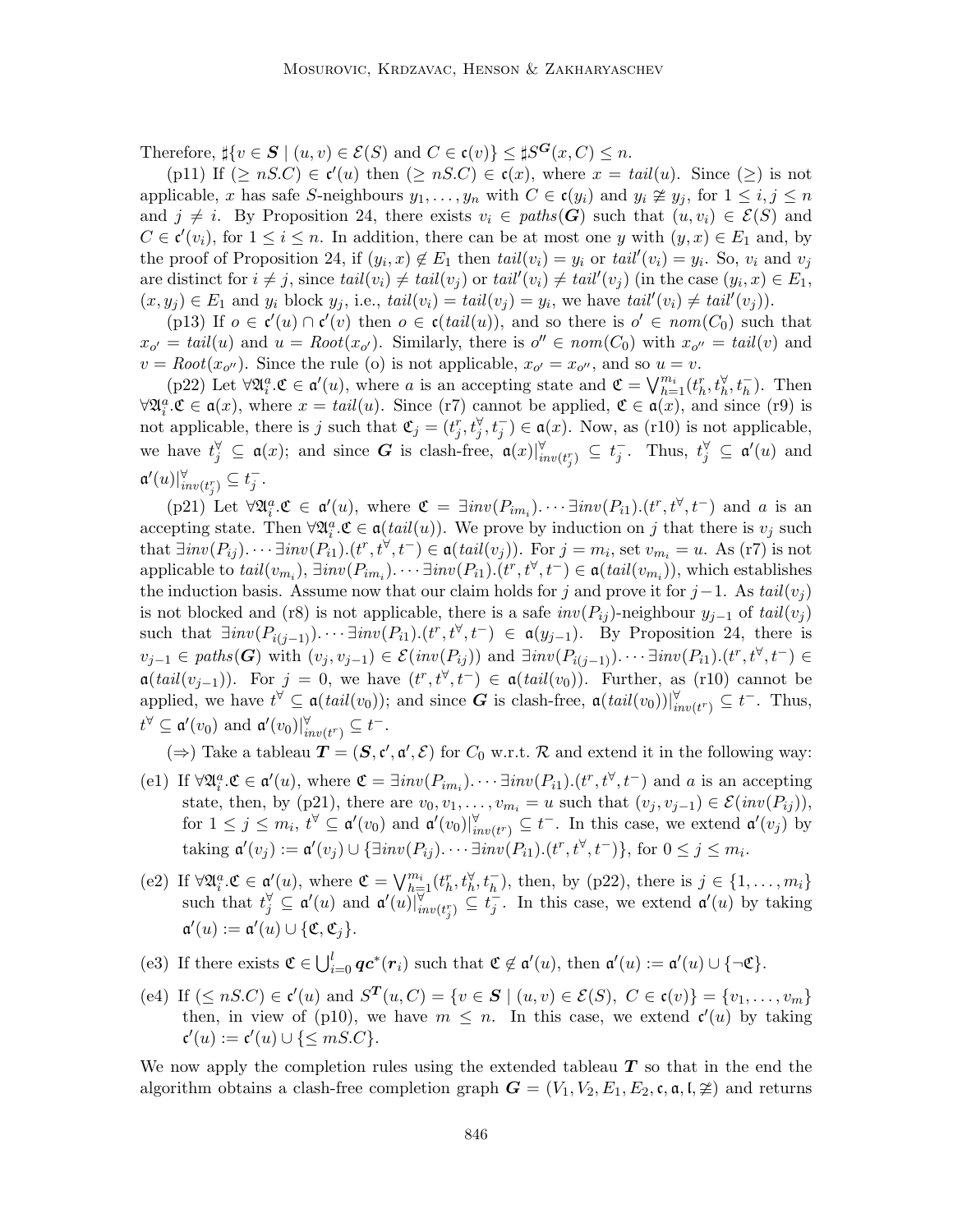'yes'. For this purpose, we define a map  $\mu: V \to S$  and steer the applications of the nondeterministic completion rules in such a way that  $\mathfrak{c}(x) \subseteq \mathfrak{c}'(\mu(x))$  and  $\mathfrak{a}(x) \subseteq \mathfrak{a}'(\mu(x))$ , for all nodes  $x \in V$  (cf. Horrocks, Kutz, & Sattler, 2005; Horrocks et al., 2006). Furthermore, we require that, for each pair of nodes x, y and each role R, if y is an R-successor of x, then  $(\mu(x), \mu(y)) \in \mathcal{E}(R)$ , and  $x \not\cong y$  implies  $\mu(x) \neq \mu(y)$ . This will ensure that G is clash-free, since tableau  $T$  is clash-free.

We define  $\mu$  by induction as follows. To begin with, by (p14), for each  $o \in nom(C_0)$ , there is some  $v_o$  with  $o \in \mathfrak{c}'(v_o)$ , and by (p1), there is some  $u_0$  with  $C_0 \in \mathfrak{c}'(u_0)$ . The algorithm starts by constructing nodes  $x_o$ , for each  $o \in nom(C_0)$ , and  $x_{C_0}$  with  $\mathfrak{c}(x_o) = \{o\}$ and  $c(x_{C_0}) = \{C_0\}$ . We set  $\mu(x_o) = v_o$  and  $\mu(x_{C_0}) = u_0$ .

Observe that  $\mathfrak{c}(x_0) \subseteq \mathfrak{c}'(\mu(x_0))$  and  $\mathfrak{c}(x_{C_0}) \subseteq \mathfrak{c}'(\mu(x_{C_0}))$ ; also  $\mathfrak{a}(x_0) = \emptyset \subseteq \mathfrak{a}'(\mu(x_0))$  and  $\mathfrak{a}(x_{C_0}) = \emptyset \subseteq \mathfrak{a}'(\mu(x_{C_0}))$ . We now consider applications of the completion rules.

- If  $(\Box)$  can be applied to  $x \in V$  with  $C_1 \cap C_2 \in \mathfrak{c}(x)$ , then  $C_1 \cap C_2 \in \mathfrak{c}'(\mu(x))$ , and so, by (p6),  $C_1, C_2 \in \mathfrak{c}'(\mu(x))$ . When we apply  $(\square)$ ,  $C_1, C_2$  are added to  $\mathfrak{c}(x)$ , so we again have  $\mathfrak{c}(x) \subseteq \mathfrak{c}'(\mu(x))$ .
- If ( $\Box$ ) can be applied to  $x \in V$  with  $C_1 \cup C_2 \in \mathfrak{c}(x)$ , then  $C_1 \cup C_2 \in \mathfrak{c}'(\mu(x))$ , and so, by (p7),  $\{C_1, C_2\} \cap {\frak c}'(\mu(x)) \neq \emptyset$ . We apply ( $\sqcup$ ) so that  ${\frak c}(x) := {\frak c}(x) \cup \{D\}$  for some  $D \in \{C_1, C_2\} \cap \mathfrak{c}'(\mu(x))$ , and again  $\mathfrak{c}(x) \subseteq \mathfrak{c}'(\mu(x))$ .
- If (∃) can be applied to  $x \in V$  with  $\exists S.C \in \mathfrak{c}(x)$ , then  $\exists S.C \in \mathfrak{c}'(\mu(x))$ , and so, by (p8), there is a v with  $(\mu(x), v) \in \mathcal{E}(S)$  and  $C \in \mathfrak{c}'(v)$ . By (p3),  $\top \in \mathfrak{c}'(v)$  and, by (p16) for  $S \sqsubseteq^* S'$ , we have  $(\mu(x), v) \in \mathcal{E}(S')$ . We apply  $(\exists)$  so that a new node y is created with  $\mathfrak{l}(x,y) := \{S\}, \mathfrak{c}(y) := \{C, \top\}$ ,  $\mathfrak{a}(y) := \emptyset$  and  $\mu(y) = v$ . But then  $\mathfrak{c}(y) \subseteq \mathfrak{c}'(\mu(y)),$  $a(y) \subseteq a'(\mu(y))$  and  $(\mu(x), \mu(y)) \in \mathcal{E}(S')$ .
- If (self) can be applied to  $x \in V$  with  $\exists S. Self \in \mathfrak{c}(x)$ , then  $\exists S. Self \in \mathfrak{c}'(\mu(x))$ , and so, by (p4),  $(\mu(x), \mu(x)) \in \mathcal{E}(S)$ . By (p16) for  $S \subseteq^* S'$ , we have  $(\mu(x), \mu(x)) \in \mathcal{E}(S')$ . We apply (self) by adding the arc  $(x, x)$ , if it is not there yet, and setting  $l(x, x) :=$  $\mathfrak{l}(x,x) \cup \{S\}$ . Then we obtain  $(\mu(x), \mu(x)) \in \mathcal{E}(S')$ .
- If (guess) can be applied to  $x \in V$  with  $(\leq nS.C) \in \mathfrak{c}(x)$  and an S-neighbour y of x, then  $(\leq nS.C) \in \mathfrak{c}'(\mu(x)), (\mu(x), \mu(y)) \in \mathcal{E}(S)$ , and so, by (p12),  $\{C, \neg C\} \cap \mathfrak{c}'(\mu(y)) \neq \emptyset$ . We apply (guess) so that  $c(y) := c(y) \cup \{D\}$ , for some  $D \in \{C, \neg C\} \cap c'(\mu(y))$ . Hence  $\mathfrak{c}(y) \subseteq \mathfrak{c}'(\mu(y)).$
- If  $(\geq)$  can be applied to  $x \in V$  with  $(\geq nS.C) \in \mathfrak{c}(x)$ , then  $(\geq nS.C) \in \mathfrak{c}'(\mu(x))$ . By (p11), there are  $v_1, \ldots, v_n \in S^T(\mu(x), C)$ , where  $S^T(u, C) = \{v \in S \mid (u, v) \in \mathcal{E}(S), C \in$  $c(v)$ . We apply  $(\geq)$  by creating n new successors  $y_1, \ldots, y_n$  of x and setting  $\mathfrak{l}(x, y_i) :=$  $\{S\}, \mathfrak{c}(y_i) := \{C, \top\}, \mathfrak{a}(y_i) := \emptyset, y_i \not\cong y_j \text{ and } \mu(y_i) = v_i, \text{ for } 1 \leq i, j \leq n, j \neq i. \text{ Then, }$ for  $S \subseteq^* S'$ , we have  $(\mu(x), \mu(y_i)) \in \mathcal{E}(S')$  and also  $\mathfrak{c}(y_i) \subseteq \mathfrak{c}'(\mu(y_i))$ , for  $1 \leq i \leq n$ .
- If ( $\leq$ ) can be applied to  $x \in V$  with  $(\leq nS.C) \in \mathfrak{c}(x)$  and  $\{y_1, \ldots, y_{n+1}\} \subseteq S^{\mathbf{G}}(x, C)$ , then  $(\leq nS.C) \in {\frak c}'(\mu(x))$  and  $\{\mu(y_1), \ldots, \mu(y_{n+1})\} \subseteq S^T(\mu(x), C)$ . By (p10), we have  $\sharp S^T(\mu(x), C) \leq n$ , so there are  $j_1, j_2$  such that  $\mu(y_{j_1}) = \mu(y_{j_2}) = v$ . Instead of  $y_{j_1}$ ,  $y_{j_2}$ , we will write y, z; more precisely if  $y_{j_1}$  is a root or an  $E_1$ -ancestor of  $y_{j_2}$  then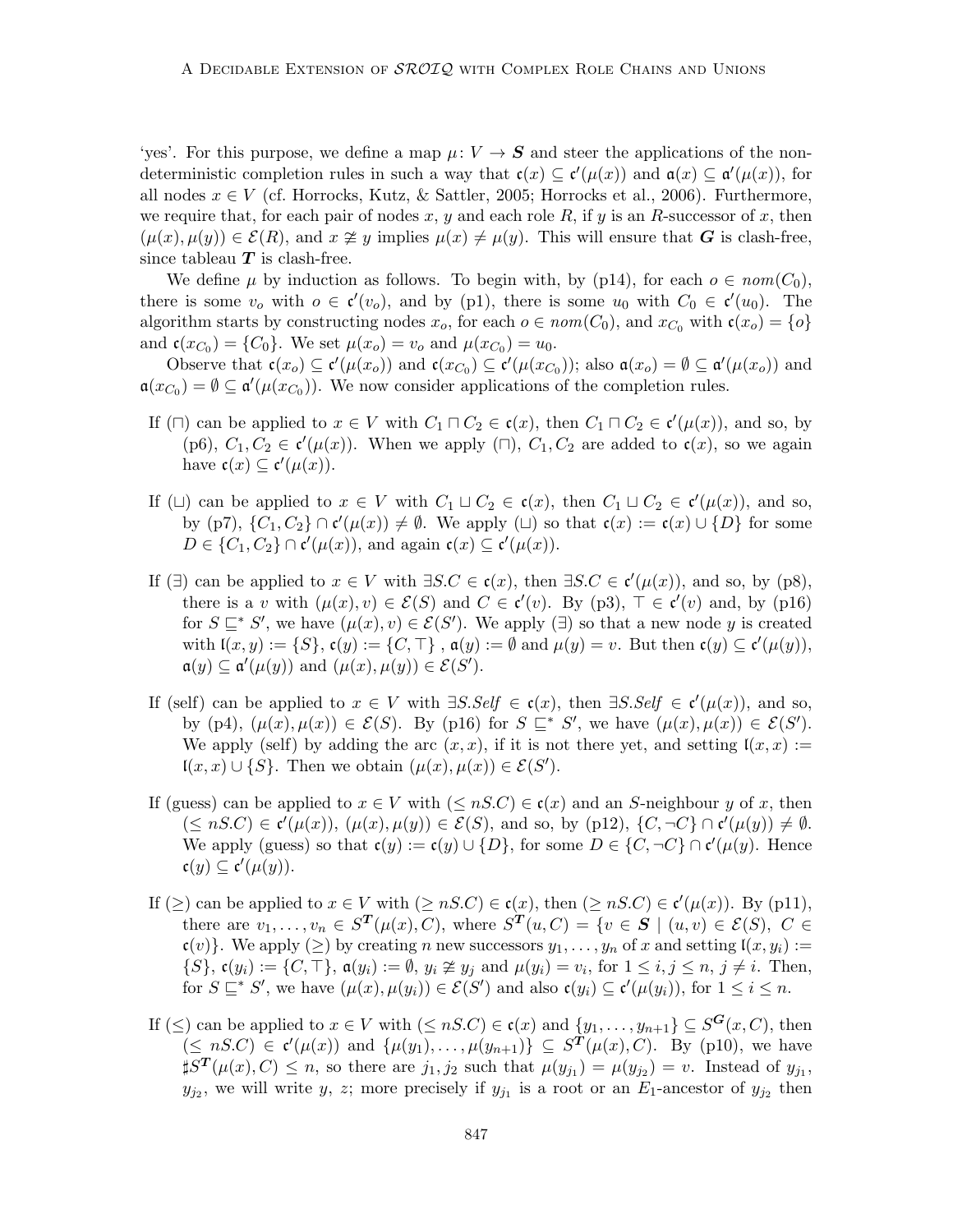we set  $z = y_{j_1}$  and  $y = y_{j_2}$ , otherwise we set  $z = y_{j_2}$  and  $y = y_{j_1}$ . We apply  $(\le)$  by performing  $Merge(y, z)$ . Since  $\mu(z) = v$ , the required conditions on  $\mu$  hold.

For  $(=_r)$ , the proof is similar to the previous case.

- If (o) can be applied to  $y \in V$  with  $o' \in \mathfrak{c}(x_o) \cap \mathfrak{c}(y)$ , for some  $o, o' \in \mathit{nom}(C_0)$ , then  $o' \in \mathfrak{c}'(\mu(x_o)) \cap \mathfrak{c}'(\mu(y))$ . By (p13), we have  $\mu(x_o) = \mu(y)$ , and therefore  $\mathfrak{c}(x_o) \cup \mathfrak{c}(y) \subseteq$  $\mathfrak{c}'(\mu(x_o)) \cup \mathfrak{c}'(\mu(y)) = \mathfrak{c}'(\mu(x_o)).$  Similarly,  $\mathfrak{a}(x_o) \cup \mathfrak{a}(y) \subseteq \mathfrak{a}'(\mu(x_o)).$  We apply (*o*) by performing  $Merge(y, x_o)$ , so the required conditions for  $\mu$  hold again.
- If  $(\leq_r)$  can be applied to  $x \in V_1$  and an S-neighbour y of x with  $(\leq nS.C) \in \mathfrak{c}(x)$ ,  $y \in V_2$ ,  $(y, x) \in E_2$  and  $C \in \mathfrak{c}(y)$ , then  $(\leq nS.C) \in \mathfrak{c}'(\mu(x))$ ,  $(\mu(x), \mu(y)) \in \mathcal{E}(S)$  and  $C \in \mathfrak{c}'(\mu(y)).$  By (p10), we have  $\sharp S^T(\mu(x), C) \leq n$ , so  $S^T(\mu(x), C) = \{v_1, \ldots, v_m\},$  $m \leq n$ . We apply  $(\leq_r)$  so that  $\mathfrak{c}(x) := \mathfrak{c}(x) \cup \{(\leq mS.C)\}\)$ , create m new nodes  $y_1, \ldots, y_m \in V_1$  with  $\mathfrak{l}(x, y_i) := \{S\}, \mathfrak{c}(y_i) := \{C, \top\}, \mathfrak{a}(y_i) := \emptyset, y_i \not\cong y_j \text{ and } \mu(y_i) = v_i$ for all  $1 \leq i \leq m, 1 \leq j < i$ . Then, for  $S \subseteq^* S'$ , we have  $(\mu(x), \mu(y_i)) \in \mathcal{E}(S')$ ,  $\mathfrak{c}(y_i) \subseteq \mathfrak{c}'(\mu(y_i))$ , for  $1 \leq i \leq m$ , and also, by (e4),  $\mathfrak{c}(x) \subseteq \mathfrak{c}'(\mu(x))$ .
- If (r1) can be applied to  $x \in V$  with  $\forall R.C \in \mathfrak{c}(x)$ , then  $\forall R.C \in \mathfrak{c}'(\mu(x))$ , and so, by (p17),  $\forall \mathfrak{A}_R^s$ . $C \in \mathfrak{a}'(\mu(x))$ , where s is the initial state of  $\mathfrak{A}_R$ . We apply (r1) so that  $\mathfrak{a}(x) := \mathfrak{a}(x) \cup \{ \forall \mathfrak{A}_R^s.C \}.$  Clearly, we have  $\mathfrak{a}(x) \subseteq \mathfrak{a}'(\mu(x)).$
- If (r2) can be applied to  $x \in V$  with  $\forall \mathfrak{A}^p$  ${}_{R}^{p}$ . $C \in \mathfrak{a}(x), q \in \delta_{\mathfrak{A}_R}(p,T)$ , and y is a T-neighbour of x, then  $\forall \mathfrak{A}^p$  ${}_{R}^{p}C \in \mathfrak{a}'(\mu(x)).$  If  $\widetilde{T} \neq \varepsilon$  then  $(\mu(x), \mu(y)) \in \mathcal{E}(T)$  and, by (p20),  $\forall \mathfrak{A}^{q}_I$  $R^q$ ,  $C \in \mathfrak{a}'(\mu(y))$ . If  $T = \varepsilon$  then  $y = x$  and, by (p23),  $\forall \mathfrak{A}_P^q$  ${}_{R}^{q}$ . $C \in \mathfrak{a}'(\mu(y))$ . In both cases we apply (r2) so that  $\mathfrak{a}(y) := \mathfrak{a}(y) \cup \{ \forall \mathfrak{A}^q_p\}$  $_R^q.C$ , and again  $\mathfrak{a}(y) \subseteq \mathfrak{a}'(\mu(y)).$
- If (r3) can be applied to  $x \in V$  with  $\forall \mathfrak{A}_R^a C \in \mathfrak{a}(x)$ , where a is an accepting state, then  $\forall \mathfrak{A}_R^a C \in \mathfrak{a}'(\mu(x))$ . By (p18),  $C \in \mathfrak{c}'(\mu(x))$ . We apply (r3) so that  $\mathfrak{c}(x) := \mathfrak{c}(x) \cup \{C\}$ . Thus,  $\mathfrak{c}(x) \subseteq \mathfrak{c}'(\mu(x)).$
- If  $(r4^i)$  can be applied to  $x \in V$  with  $\mathfrak{C} \in \mathbf{qc}^*(r_i)$ , then, by  $(e3)$ ,  $\{\mathfrak{C}, \neg \mathfrak{C}\} \cap \mathfrak{a}'(\mu(x)) \neq \emptyset$ . We apply  $(r4^i)$  so that  $a(x) := a(x) \cup {\emptyset}$ , for some  $\mathfrak{D} \in {\emptyset} \cap a'(\mu(x))$ . Thus,  $a(x) \subseteq a'(\mu(x)).$
- If  $(r5^i)$  can be applied to  $x \in V$ , then  $\forall \mathfrak{A}_i^s \mathfrak{C} \notin \mathfrak{a}(x)$ , where s is the initial state of  $\mathfrak{A}_i$  and  $\mathfrak{C} = \Xi(\mathbf{r}_i, \mathfrak{a}(x))$ . By (p19),  $\forall \mathfrak{A}_i^s \mathfrak{C}' \in \mathfrak{a}'(\mu(x))$ , where  $\mathfrak{C}' = \Xi(\mathbf{r}_i, \mathfrak{a}'(\mu(x)))$ . Suppose  $\mathfrak{C} \neq \mathfrak{C}'$ . Since  $\mathfrak{a}(x) \subseteq a'(\mu(x))$ , there exists  $\mathfrak{C}_1 \in \mathfrak{qc}^*(r_i)$  such that  $\mathfrak{C}_1 \in \mathfrak{a}'(\mu(x))$  and  $\mathfrak{C}_1 \notin \mathfrak{a}(x)$ . As  $(r4^i)$  is not applicable, we have  $\neg \mathfrak{C}_1 \in \mathfrak{a}(x)$ , and so  $\neg \mathfrak{C}_1 \in \mathfrak{a}'(\mu(x))$ , which is a contradiction. Hence  $\mathfrak{C} = \mathfrak{C}'$ . We apply  $(r5^i)$  so that  $\mathfrak{a}(x) := \mathfrak{a}(x) \cup {\forall \mathfrak{A}_i^s \mathfrak{C}}.$ Thus,  $a(x) \subseteq a'(\mu(x))$ .
- If (r6) can be applied to  $x \in V$  with  $\forall \mathfrak{A}^p \mathfrak{C} \in \mathfrak{a}(x), q \in \delta_{\mathfrak{A}_R}(p,T)$ , and y is a T-neighbour of x, then  $\forall \mathfrak{A}^p \mathfrak{C} \in \mathfrak{a}'(\mu(x))$ . If  $T \neq \varepsilon$  then  $(\mu(x), \mu(y)) \in \mathcal{E}(T)$  and, by (p20),  $\forall \mathfrak{A}^q \cdot \mathfrak{C} \in \mathfrak{a}'(\mu(y))$ . If  $T = \varepsilon$  then  $y = x$  and, by (p23),  $\forall \mathfrak{A}^q \cdot \mathfrak{C} \in \mathfrak{a}'(\mu(y))$ . In either case, we apply (r6) so that  $\mathfrak{a}(y) := \mathfrak{a}(y) \cup {\forall \mathfrak{A}^q \mathfrak{C}}$ . Thus,  $\mathfrak{a}(y) \subseteq \mathfrak{a}'(\mu(y))$ .
- If (r7) can be applied to  $x \in V$  with  $\forall \mathfrak{A}^a \mathfrak{C} \in \mathfrak{a}(x)$ , where a is an accepting state, then  $\forall \mathfrak{A}^a \mathfrak{C} \in \mathfrak{a}'(\mu(x))$ . By (e1) and (e2),  $\mathfrak{C} \in \mathfrak{a}'(\mu(x))$ . We apply (r7) in such a way that  $a(x) := a(x) \cup \{C\}$ . Thus,  $a(x) \subseteq a'(\mu(x))$ .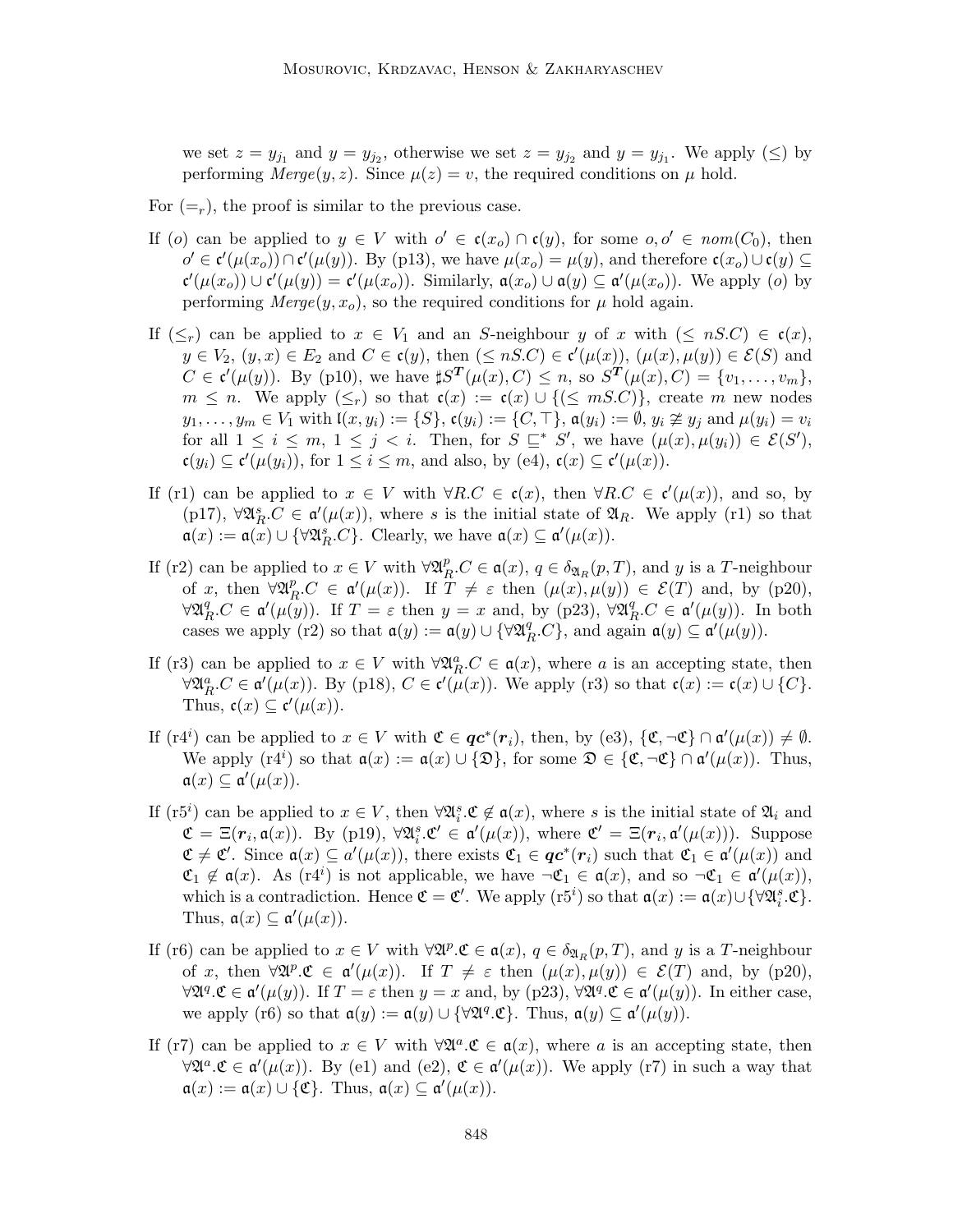- If (r8) can be applied to  $x \in V$  with  $\exists P \mathfrak{C} \in \mathfrak{a}(x)$ , then  $\exists P \mathfrak{C} \in \mathfrak{a}'(\mu(x))$ , and so, by (e1), there is some v with  $(\mu(x), v) \in \mathcal{E}(P)$  and  $\mathfrak{C} \in \mathfrak{a}'(v)$ . By (p16) for  $P \subseteq^* S'$ , we have  $(\mu(x), v) \in \mathcal{E}(S')$ . We apply (r8) by creating a new node y with  $\mathfrak{l}(x, y) := \{P\},\$  $c(y) := {\{\top\}}, a(y) := {\{\mathfrak{C}}\}$  and  $\mu(y) = v$ . Thus,  $c(y) \subseteq c'(\mu(y)), a(y) \subseteq a'(\mu(y))$  and  $(\mu(x), \mu(y)) \in \mathcal{E}(S').$
- If (r9) can be applied to  $x \in V$  with  $\mathfrak{C} \in \mathfrak{a}(x)$ , for  $\mathfrak{C} = \bigvee_{j=1}^{m} \mathfrak{C}_j$ , then  $\mathfrak{C} \in \mathfrak{a}'(\mu(x))$ . This means that  $\mathfrak{C}$  is added to  $\mathfrak{a}'(\mu(x))$  by (e2), and so, there is j such that  $\mathfrak{C}_j \in \mathfrak{a}'(\mu(x))$ . We apply (r9) so that  $\mathfrak{a}(x) := \mathfrak{a}(x) \cup \{ \mathfrak{C}_j \}.$  Thus,  $\mathfrak{a}(x) \subseteq \mathfrak{a}'(\mu(x)).$
- If (r10) can be applied to  $x \in V$  with  $\mathfrak{C} \in \mathfrak{a}(x)$ , for  $\mathfrak{C} = (t^r, t^{\forall}, t^-)$ , then  $\mathfrak{C} \in \mathfrak{a}'(\mu(x))$ . This means that  $\mathfrak C$  is added to  $\mathfrak a'(\mu(x))$  by (e1) for  $\mu(x) = v_0$ , or by (e2). In either case,  $t^{\forall} \subseteq \mathfrak{a}'(\mu(x))$ . We apply (r10) so that  $\mathfrak{a}(x) := \mathfrak{a}(x) \cup t^{\forall}$ . Thus,  $\mathfrak{a}(x) \subseteq \mathfrak{a}'(\mu(x))$ .

This completes the proof of the lemma.  $□$ 

As an immediate consequence of Lemmas 19, 22 and 23, we obtain our main Theorem 15 according to which concept satisfiability w.r.t.  $\mathcal{SR}^+\mathcal{O}IQ$  KBs is decidable. It is worth noting that if the given RBox  $\mathcal R$  does not contain RAs of the form  $(C)-(F)$  then our tableau algorithm behaves in the same way as the algorithm for  $\mathcal{SROLQ}$  (Horrocks et al., 2006). However, if  $\mathcal R$  contains one RA of the form  $(C)$ – $(F)$  the algorithm will have to construct the set  $\mathbf{qc}(C_0, \mathcal{R})$  of quasi-concepts, which contains subsets of the previously constructed sets of quasi-concepts  $\boldsymbol{qc}(r_0)$ , and so may suffer an exponential blow-up. More precisely, the new quasi-concepts in  $\mathbf{qc}(C_0, \mathcal{R})$  are built from triples of the form  $(t^r, t^{\forall}, t^-)$ , where  $t^{\forall} \subseteq \boldsymbol{qc}(r_0)|_{tr}^{\forall}$  and  $t^{-} \subseteq \boldsymbol{qc}(r_0)|_{inv(t^r)}^{\forall}$ . Furthermore, the algorithm may suffer one more exponential blow-up every time we add an extra RA of the form  $(C)$ – $(F)$  and extend the sequence  $r_{i_1} \lhd r_{i_2}, r_{i_2} \lhd r_{i_3}, \ldots, r_{i_{h-1}} \lhd r_{i_h}$  because again the set of quasi-concepts may become exponentially larger.

#### References

- Baader, F. (2003). Restricted role-value-maps in a description logic with existential restrictions and terminological cycles. In Proccedings of the 2003 International Workshop on Description Logics (DL2003).
- Baader, F., Calvanese, D., McGuinness, D., Nardi, D., & Patel-Schneider, P. F. (Eds.). (2003). The Description Logic Handbook: Theory, Implementation and Applications. CUP. (2nd edition, 2007).
- Baldoni, M. (1998). Normal Multimodal Logics: Automatic Deduction and Logic Programming Extension. Ph.D. thesis, Universit'a degli Studi di Torino.
- Bock, C., Zha, X., Suh, H., & Lee, J. (2010). Ontological product modeling for collaborative design. Advanced Engineering Informatics, 24, 510–524.
- Bock, C. (2004). UML 2 Composition Model. *Journal of Object Technology*,  $\mathcal{I}(10)$ , 47–74.
- Brachman, R. J., & Schmolze, J. G. (1985). An overview of the KL-ONE knowledge representation system. Cognitive Science,  $9(2)$ , 171–216.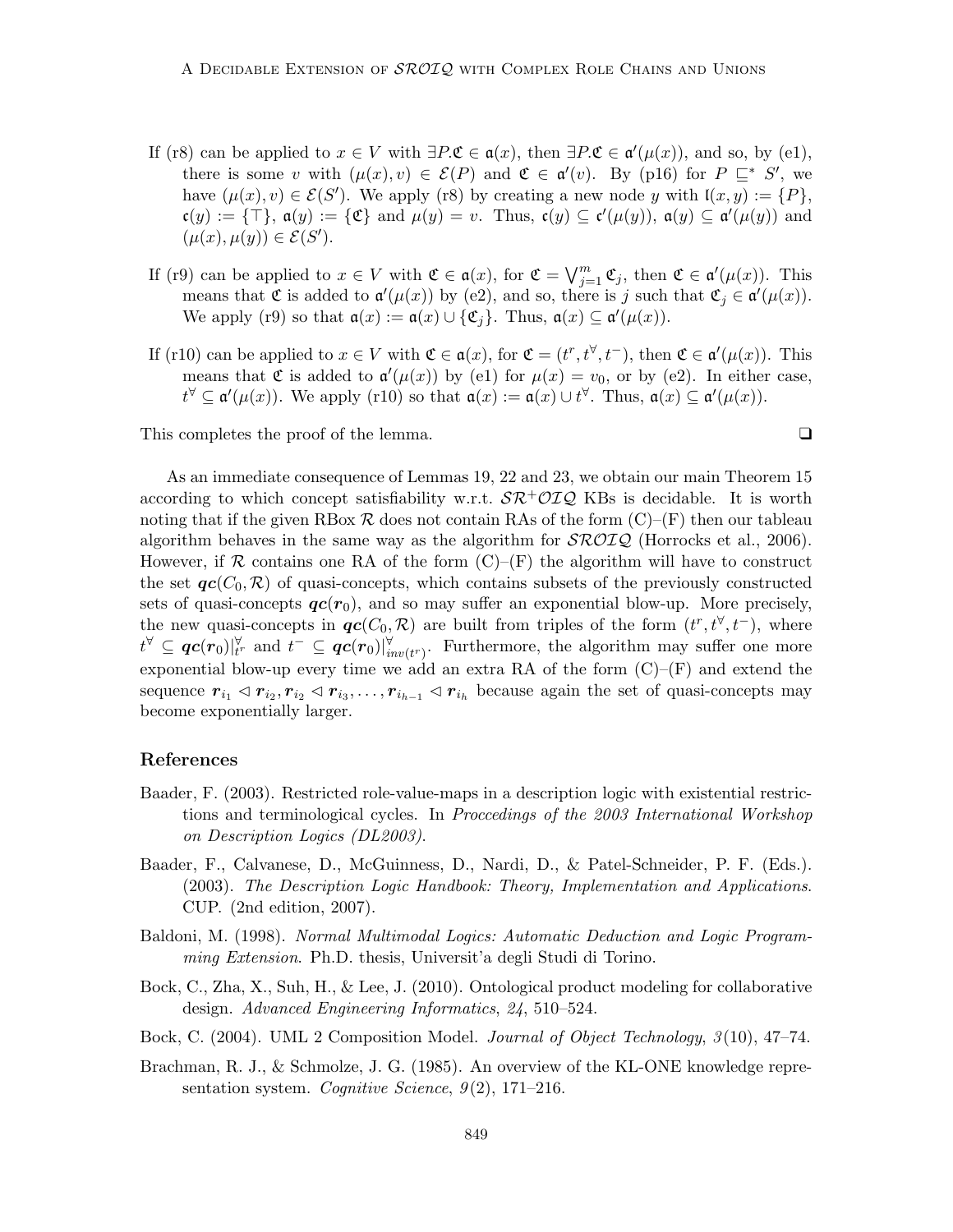- Cuenca Grau, B., Horrocks, I., Motik, B., Parsia, B., Patel-Schneider, P., & Sattler, U. (2008). OWL 2: The next step for OWL. Journal of Web Semantics,  $6(4)$ , 309–322.
- del Cerro, L. F., & Penttonen, M. (1988). Grammar logics. Logique et Analyse, 121, 123–134.
- Demri, S. (2001). The complexity of regularity in grammar logics and related modal logics. Journal of Logic and Computation, 11 (6), 933–960.
- Halpern, J., & Moses, Y. (1992). A guide to completeness and complexity for modal logics of knowledge and belief. Artificial Intelligence, 54 (2), 319–379.
- Horrocks, I., Kutz, O., & Sattler, U. (2005). The irresistible  $\mathcal{SRIQ}$ . In Proc. of the First OWL Experiences and Directions Workshop.
- Horrocks, I., Kutz, O., & Sattler, U. (2006). The even more irresistible  $\mathcal{SROIQ}$ . In Proceedings of the Tenth International Conference on Principles of Knowledge Representation and Reasoning (KR  $2006$ ), pp. 57–67.
- Horrocks, I., & Sattler, U. (2004). Decidability of  $\mathcal{SHIQ}$  with complex role inclusion axioms. Artificial Intelligence,  $160(1-2)$ , 79-104.
- Horrocks, I., & Sattler, U. (2007). A tableau decision procedure for  $\mathcal{SHOLQ}$ . Journal of Automated Reasoning,  $39(3)$ ,  $249-276$ .
- Kazakov, Y. (2010). An extension of complex role inclusion axioms in the description logic SROIQ. In Proceedings of IJCAR, pp. 472–486.
- Krdzavac, N., & Bock, C. (2008). Reasoning in manufacturing part-part examples with OWL2. Tech. rep., U.S. National Institute of Standards and Technology, Gaithersburg, United States of America.
- Motik, B., Cuenca Grau, B., Horrocks, I., & Sattler, U. (2009). Representing ontologies using description logics, description graphs, and rules. Artificial Intelligence, 173 (14), 1275–1309.
- Motik, B., Shearer, R., & Horrocks, I. (2009). Hypertableau reasoning for description logics. Journal of Artificial Intelligence Research (JAIR), 36 (1), 165–228.
- Rector, A. (2002). Analysis of propagation along transitive roles: formalisation of the GALEN experience with medical ontologies. In *Proceedings of the International Work*shop on Description Logics 2002 (DL2002).
- Schmidt-Schauß, M. (1989). Subsumption in KL-ONE is undecidable. In *Proccedings of the* 1st Int. Conf. on the Principles of Knowledge Representation and Reasoning (KR'89), pp. 421–431.
- Simančík, F.  $(2012)$ . Elimination of complex RIAs without automata. In *Proceedings of the* International Workshop on Description Logics 2012 (DL2012).
- Tseitin, G. (1956). Associative calculi with undecidable equivalence problems. Dokl. Akad. Nauk SSSR, 107(3), 370–371. (In Russian).
- Wessel, M. (2001). Obstacles on the way to qualitative spatial reasoning with description logics: some undecidability results. In *Proceedings of the International Workshop on* Description Logics (DL2001).